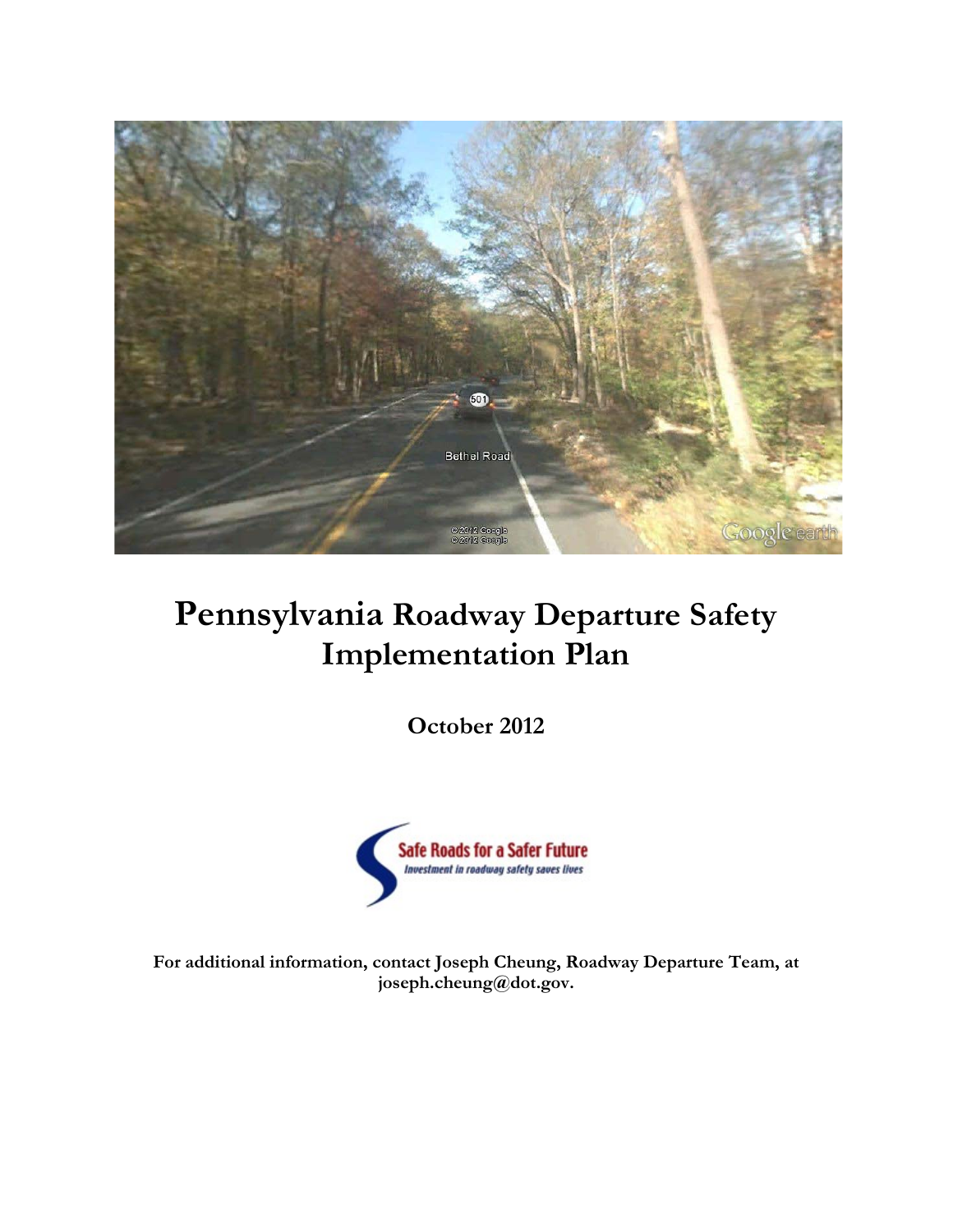| Systematic Deployment of Low-Cost Countermeasures on State Highways9                 |  |
|--------------------------------------------------------------------------------------|--|
| Enhanced Sign and Markings to Reduce Roadway Departures on Curves 10                 |  |
|                                                                                      |  |
| Centerline Rumble Strips To Reduce Head-On and Opposing-Flow Sideswipe Crashes14     |  |
| Edge Line Rumble Stripes and Shoulder Rumble Strips to Reduce Roadway Departure      |  |
|                                                                                      |  |
|                                                                                      |  |
|                                                                                      |  |
|                                                                                      |  |
|                                                                                      |  |
| Incorporating Low-Cost, Cost-Effective Countermeasures at Crash Locations within the |  |
|                                                                                      |  |
|                                                                                      |  |
|                                                                                      |  |
|                                                                                      |  |
|                                                                                      |  |
|                                                                                      |  |
|                                                                                      |  |
| Key Steps for Implementing Education and Enforcement Safety Corridors35              |  |
| Comprehensive 3-E Engineering, Education, and Enforcement for Corridors36            |  |
|                                                                                      |  |
|                                                                                      |  |

# **Table of Contents**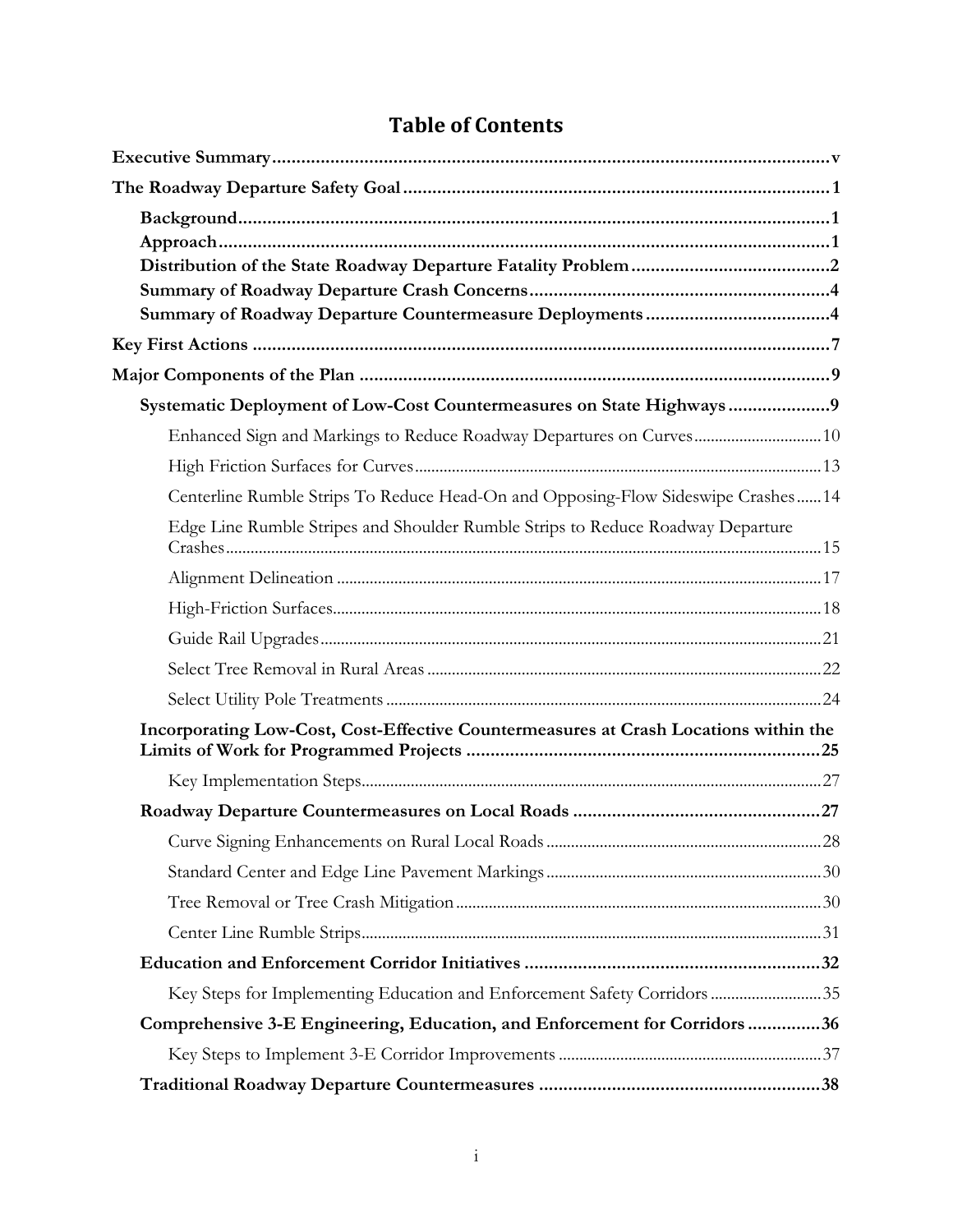| Median Barrier Installations - Non-Interstate Divided Highways with Grass or Earth |  |
|------------------------------------------------------------------------------------|--|
|                                                                                    |  |
|                                                                                    |  |
|                                                                                    |  |
|                                                                                    |  |
| Effectiveness Performance Measures-Program Effectiveness in Reducing Targeted      |  |
|                                                                                    |  |
|                                                                                    |  |
|                                                                                    |  |
|                                                                                    |  |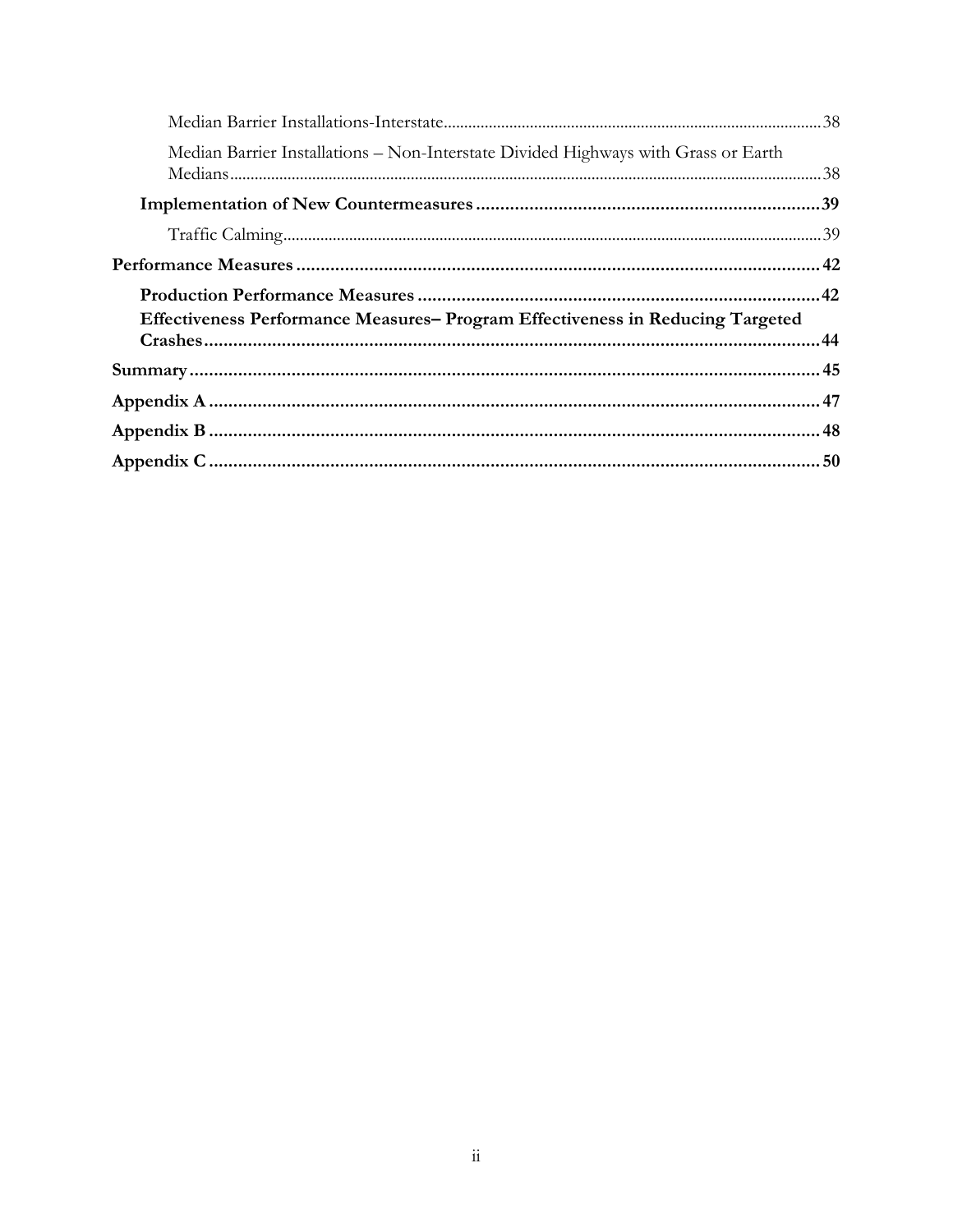# **List of Tables**

| Table 2: Total and Roadway Departure (RD) Crashes, and Fatalities by Year (2007-2011) 3                                                                                   |  |
|---------------------------------------------------------------------------------------------------------------------------------------------------------------------------|--|
|                                                                                                                                                                           |  |
| Table 4: Speed Related Total and Roadway Departure Crashes and Fatalities (2007-2011) 3                                                                                   |  |
| Table 5: Alcohol Related Total and Roadway Departure Crashes and Fatalities (2007-2011) 4                                                                                 |  |
| Table 6: Unbelted Related Total and Roadway Departure Crashes and Fatalities4                                                                                             |  |
| Table 7: Strategy Matrix – Summary of Roadway Departure Countermeasures: Deployment Levels;                                                                               |  |
| Table 8: Summary of 5 Year State Rural Curve Crashes in Pennsylvania (2007-2011)  10                                                                                      |  |
| Table 9: Summary of 5 Year State Urban Curve Crashes in Pennsylvania (2007-2011)  10                                                                                      |  |
| Table 10:: Net Impact of Adding High Friction Surfaces on Enhanced Signs and Markings for<br>Curves - Curve Roadway Departure Crashes - State Rural Roads (2007-2011)  11 |  |
| Table 11: Centerline Rumble Stripes - Head-On and Sideswipe, Opposite Direction Crashes - State                                                                           |  |
| Table 12: Summary of Edge Line Rumble Stripes (Four Feet or Greater Paved Shoulders) 15                                                                                   |  |
| Table 13: Summary of Candidate Highway Sections for shoulder widening/paving and edge line                                                                                |  |
| Table 14: Alignment Delineation - Roadway Departure Crashes - Night - State Rural Roads  18                                                                               |  |
| Table 15: High Friction Surfaces - Roadway Departure Crashes - Wet - State Rural Roads (2007-                                                                             |  |
| Table 16: Guide Rail Relocation/Safety Enhancements - Roadway Departure Crashes - State Roads21                                                                           |  |
| Table 17: Tree Removal/Safety Enhancements - Tree Crashes (Any Harmful Event) - State Rural                                                                               |  |
| Table 18: Utility Pole Relocation/Removal/Safety Enhancements - Utility Pole Crashes (First                                                                               |  |
| Table 19: Standard Curve Signing - Curve Roadway Departure Crashes - Local Rural Roads 29                                                                                 |  |
| Table 20: Standard Center and Edge Line Pavement Markings – Roadway Departure Crashes –                                                                                   |  |
|                                                                                                                                                                           |  |
| Table 22: Enhanced Corridor Enforcement - Total and Roadway Departures Crashes - Alcohol-                                                                                 |  |
| Table 23: Enhanced Corridor Enforcement - Total and Roadway Departures Crashes - Speed                                                                                    |  |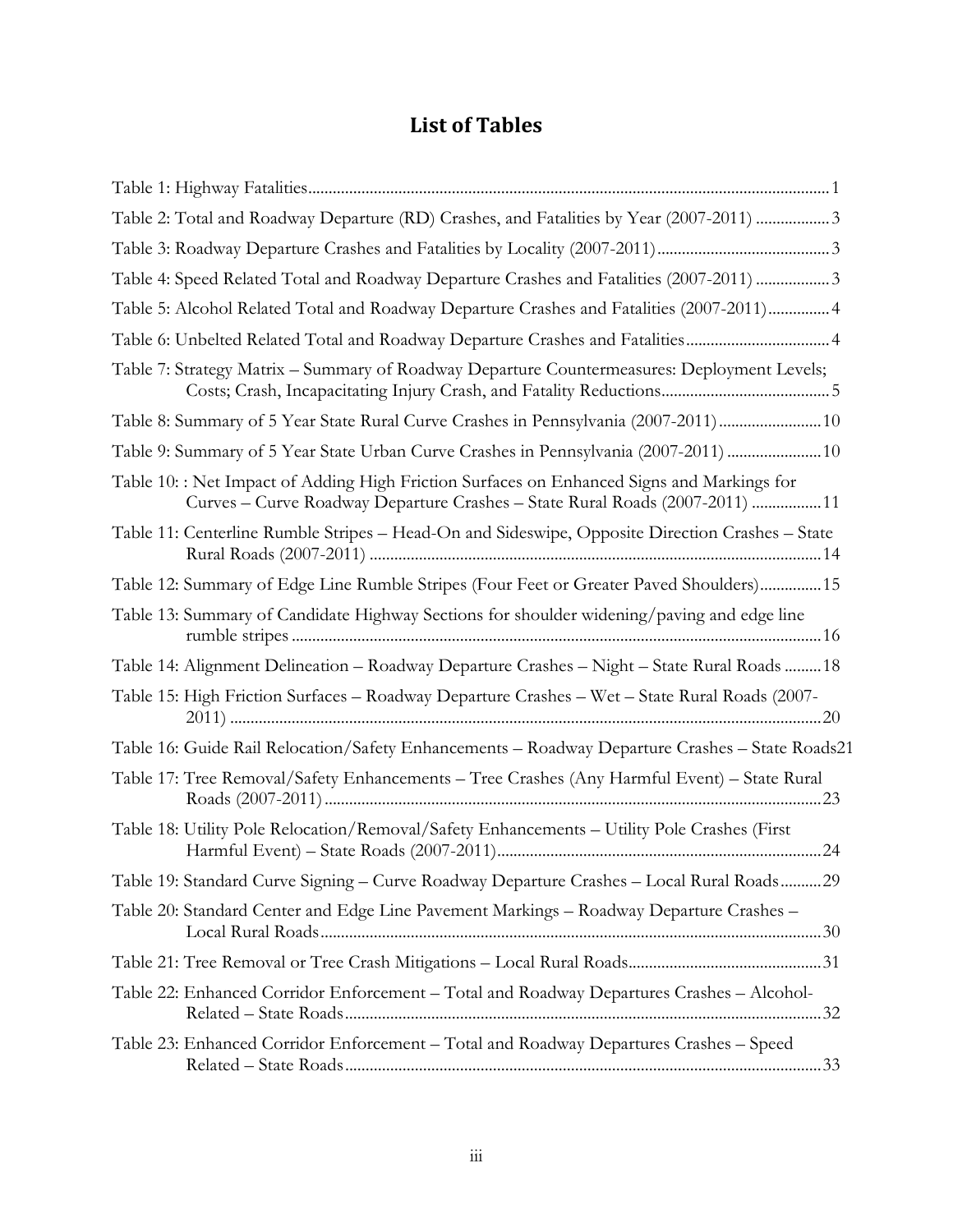| Table 24: Enhanced Corridor Enforcement - Roadway Departure Crashes - Unbelted Driver -        |
|------------------------------------------------------------------------------------------------|
| Table 25: Candidate Corridors for 3-E (Engineering, Education, Enforcement) Initiatives (2007- |
| Table 26: Cable Median Barrier – Head-On and Sideswipe, Opposite Direction Crashes – Grass,    |
| Table 27: Infrastructure Traffic Calming Measures to Reduce Speeding-Related Crashes – State   |
|                                                                                                |
|                                                                                                |
| Table 30: Strategy Matrix - Summary of Roadway Departure Countermeasures: Deployment Levels;   |

# **List of Figures**

|--|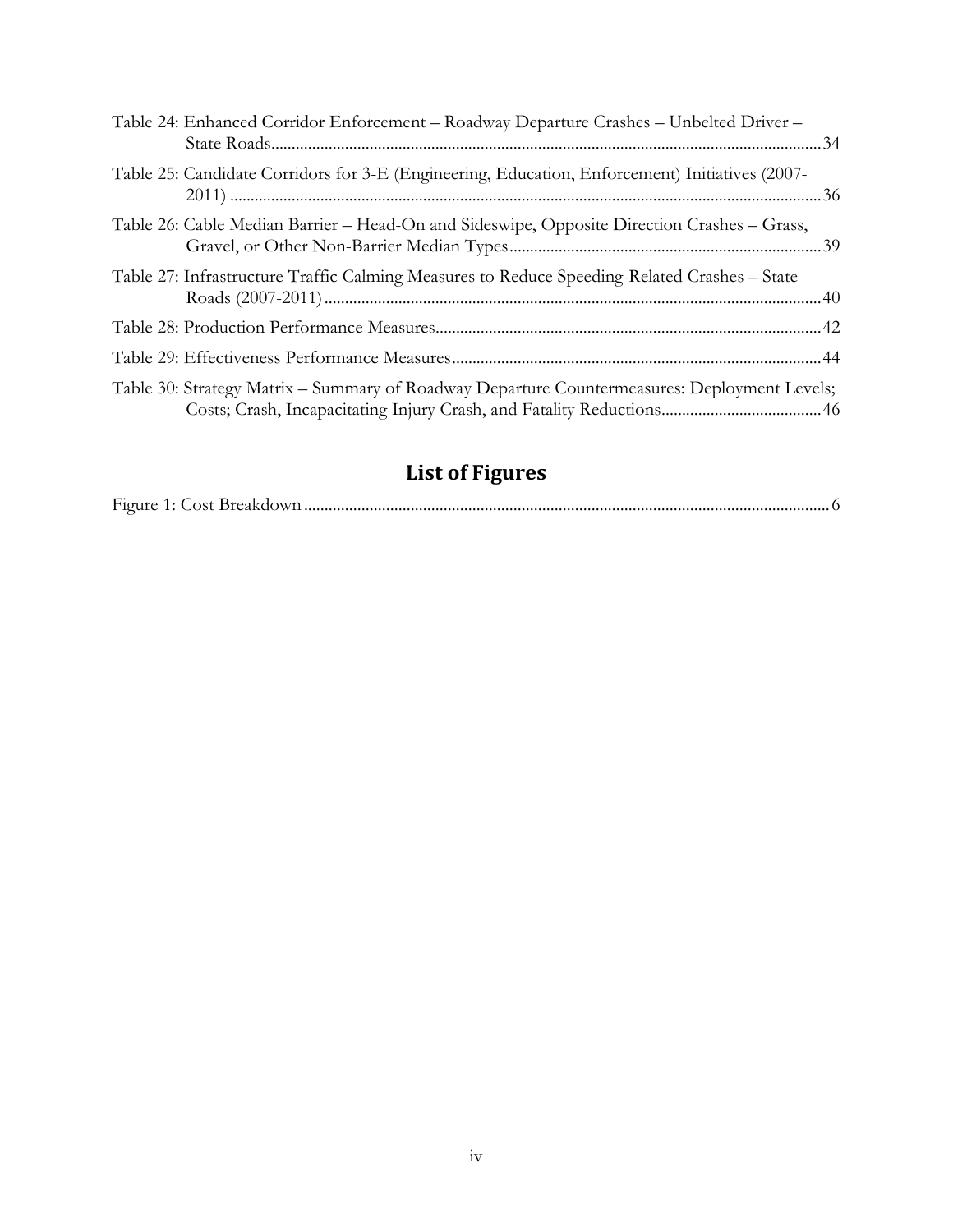# **Executive Summary**

<span id="page-5-0"></span>In 2011, Pennsylvania experienced 1,285 highway fatalities, 58 percent (or 746) of which were roadway departure fatalities. Safety initiatives currently underway – along with other vehicle safety enhancements gradually being introduced into the vehicle fleet – have resulted in significant safety advances, and reduced fatalities in the 2007-2011 period. Further analysis indicates that an additional 60 lives can be saved annually over the next several years through the investment of cost-effective, low cost roadway departure countermeasures strategically deployed on the highway system.

Roadway departure fatalities accounted for slightly over 58 percent of all highway fatalities in Pennsylvania in 2011. A data analysis package and a set of roadway departure countermeasures were merged to identify a set of low cost countermeasures, deployment levels, and funds needed to achieve a substantial and cost effective annual reduction in roadway departure fatalities.

The data analysis indicates that over 60 lives can be saved annually for the next 10 years with the following enhancements to the existing safety program:

- $\triangleright$  The traditional approach of relying primarily on implementing major improvements at highcrash roadway departure locations must be complemented with a) a systematic approach that involves deploying large numbers of relatively low-cost, cost-effective countermeasures at many targeted roadway departure sites with moderate crash levels, and b) a comprehensive approach that coordinates an engineering, education, and enforcement (3-E) initiative on corridors with large numbers of severe roadway departure crashes where driver behavioral issues (alcohol, speed, non-use of safety belts) are a major crash concern..
- The systematic improvement categories to be deployed include the following: sign and marking enhancements on curves with crash histories; centerline rumble strips on rural twolane highways; edge line rumble stripes and widened four feet paved shoulders, predominantly on rural two-lane highways; and rural tree removal or protection mitigation programs.
- The safety program needs to be expanded to incorporate low-cost, cost-effective countermeasures on other types of projects – such as resurfacing and surface transportation projects – when a crash history exists within the project area and the appropriate countermeasures can reduce future crash potential.
- $\triangleright$  The safety program must encompass cost-effective treatments on local roads since approximately 35 percent of the statewide roadway departure crash problem and 20 percent of roadway departure fatalities occur on local roads.
- Additional countermeasures rarely or never used in Pennsylvania need to be carefully and judiciously deployed on highway sections that have specific crash problems that these countermeasures can address. These countermeasures include the following: florescent yellow warning signs in advance of curves; lateral transverse grooves on poorly drained concrete pavements; and traffic calming to achieve substantive high-end speed reductions in advance of populated areas and sharp curves.
- A substantial education and highly visible enforcement program should be initiated and coordinated with the 402 Safety Program to improve safe driver behavior on selected corridors that have significant numbers of severe total and roadway departure crashes with concentrations of unsafe driver behavior characteristics.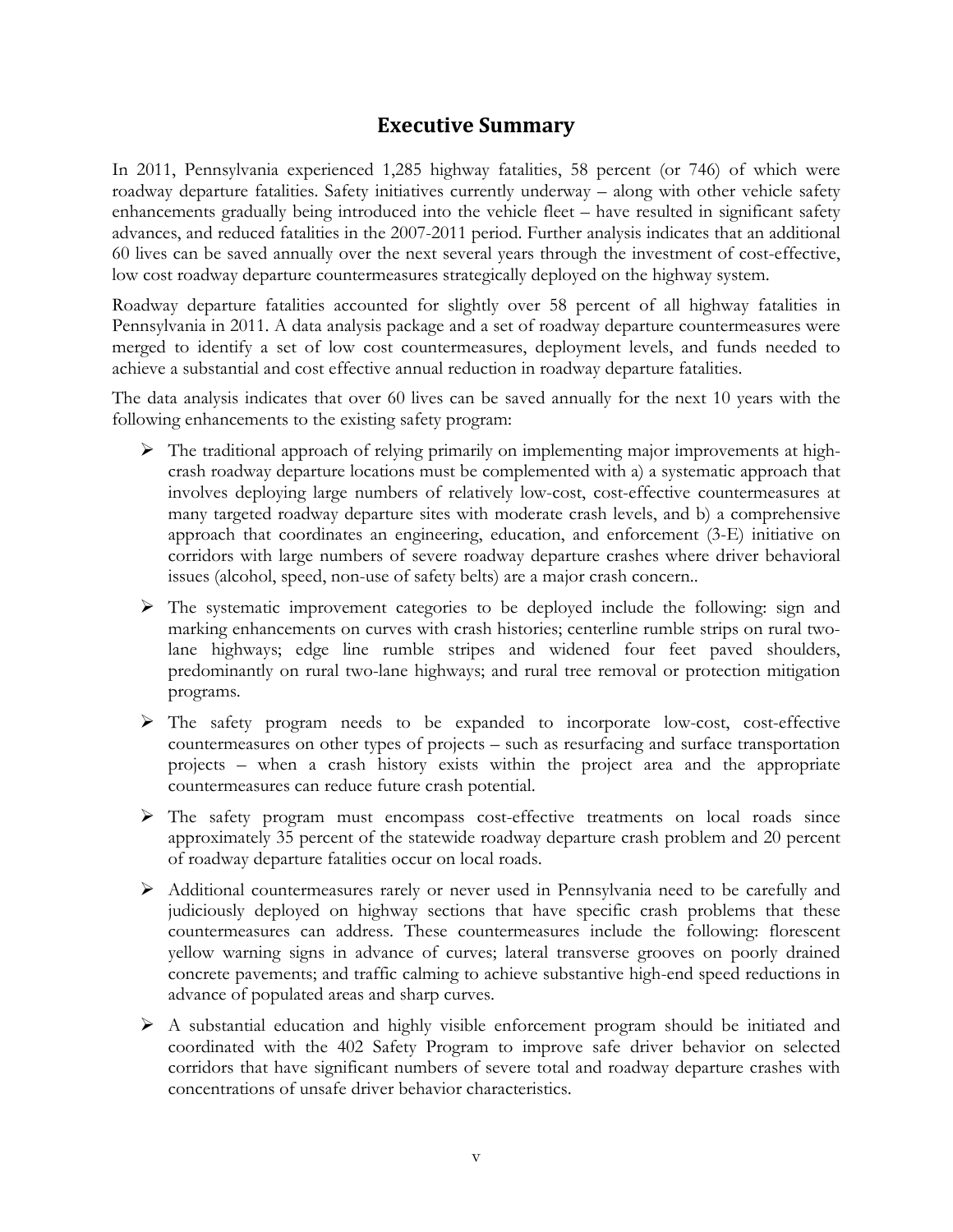$\triangleright$  Saving over 60 additional lives per year will take an investment of approximately \$85 million over the next 5 to 7 years to implement the infrastructure improvements, or about \$14 million per year for six years. In addition, an annual cost of \$ 3.2 million is needed to implement the education and enforcement initiatives. The costs can be broken into the following categories: state systematic infrastructure improvements – approximately \$61 million; local systematic infrastructure improvements – approximately \$6 million; engineering and inspection costs – approximately \$15 million State, \$2 million local; education and enforcement initiatives – approximately \$3 million annually.

This plan provides specific information on how these additions to the current safety program can be implemented effectively.

The bottom line is that when the plan is fully implemented, it is projected that over 25,000 roadway departure crashes will be prevented and over 600 lives will be saved over the next 10-year period.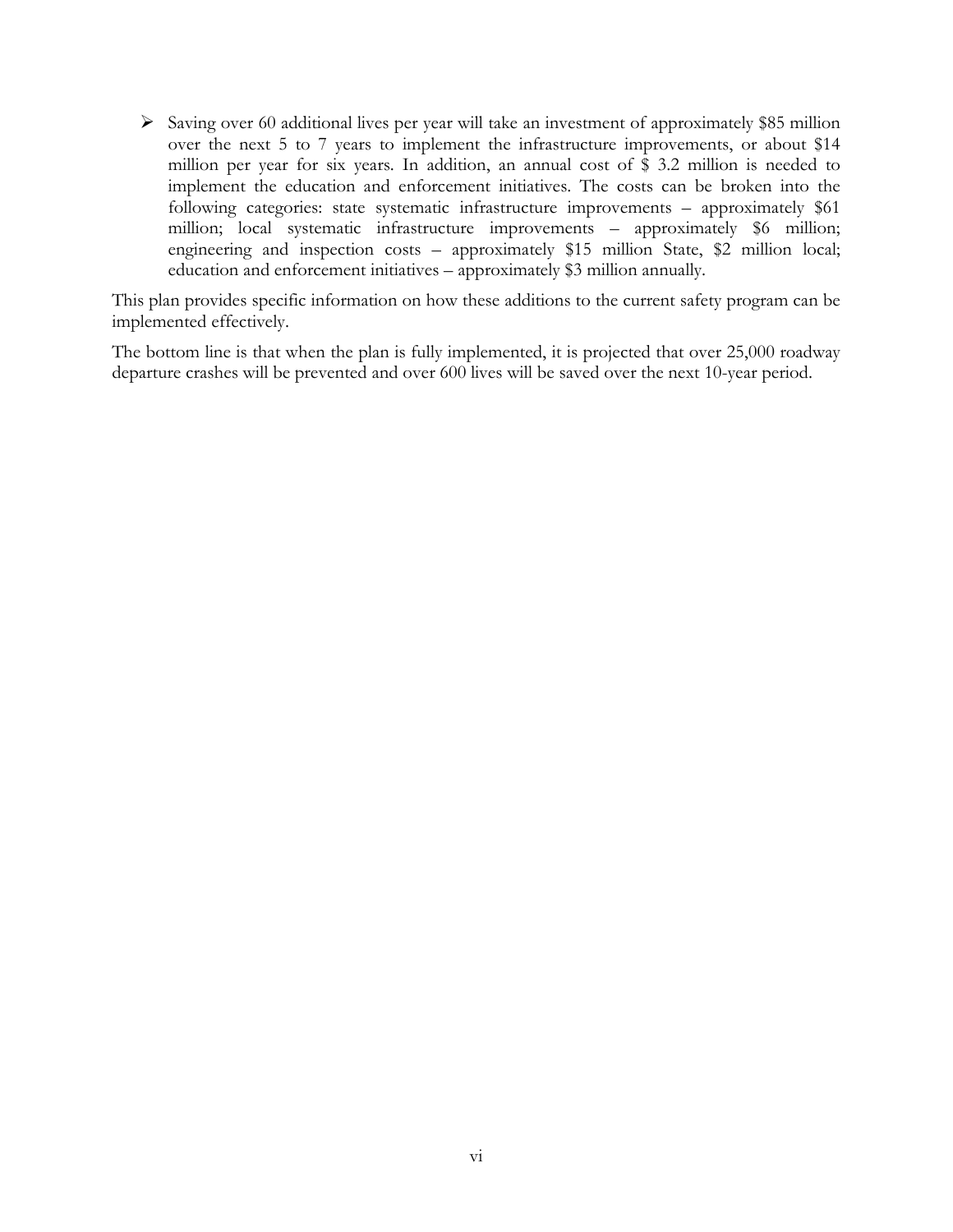# **The Roadway Departure Safety Goal**

## <span id="page-7-1"></span><span id="page-7-0"></span>**Background**

Roadway departure fatalities within the State accounted for approximately 58 percent of all highway fatalities in 2011. Over the past several years, Pennsylvania has had consistent reductions in total and road departure highway fatalities as indicated in Table 1.

| o     |                             |                |                             |                         |              |  |  |  |
|-------|-----------------------------|----------------|-----------------------------|-------------------------|--------------|--|--|--|
|       |                             | <b>Crashes</b> | <b>Fatalities</b>           |                         |              |  |  |  |
| Year  | Roadway<br><b>Departure</b> | <b>Total</b>   | Roadway<br><b>Departure</b> | <b>Percent of Total</b> | <b>Total</b> |  |  |  |
| 2007  | 49,903                      | 131,691        | 800                         | 53.87%                  | 1,485        |  |  |  |
| 2008  | 49,396                      | 125,813        | 825                         | 56.43%                  | 1,462        |  |  |  |
| 2009  | 46,251                      | 121.518        | 673                         | 53.67%                  | 1,254        |  |  |  |
| 2010  | 43,660                      | 121,310        | 764                         | 57.70%                  | 1,324        |  |  |  |
| 2011  | 46,120                      | 125,060        | 746                         | 58.05%                  | 1,285        |  |  |  |
| Total | 235,330                     | 625,392        | 3,808                       | 55.92%                  | 6,810        |  |  |  |

#### <span id="page-7-3"></span>**Table 1: Highway Fatalities**

The roadway departure goal is to continue the general declining trend of roadway departure fatalities. This aligns with the overall fatality reduction goal.

Beginning with the entire crash database for 2007-2011, a subset of crashes has been defined as roadway departure-related using the following filters:

- 1. Include all single vehicle non-pedestrian, non-bicycle crashes.
- 2. Include all head-on and sideswipe, opposite direction crashes.
- 3. Include any remaining multi-vehicle crashes in which a fixed object was the first harmful event.
- 4. Remove all intersection and intersection-related crashes.
- 5. Remove any remaining pedestrian or bicycle-related crashes.

# <span id="page-7-2"></span>**Approach**

To help lower statewide roadway departure fatalities, two additional approaches are recommended to complement the traditional approach of improving safety at specific high-crash locations:

- $\triangleright$  Systematic application of large numbers of cost-effective, low-cost countermeasures at locations that have specific, moderate crash types above a specified crash frequency level.
- $\triangleright$  Education and enforcement initiatives targeted to corridors that exhibit a very high severe roadway departure crash history associated with unsafe driving characteristics (alcohol, speed, non-use of safety belts).

The systematic approach is the reverse of the traditional approach in that low-cost, effective countermeasures are first identified, and then the crash data system is searched to find highway sections that have targeted crashes at or above a crash threshold that would ensure cost-effective deployment of these countermeasures. Estimates of the impacts of the deployments can be made in terms of projected statewide roadway departure crashes prevented, annual lives saved, and overall costs to deploy the countermeasures.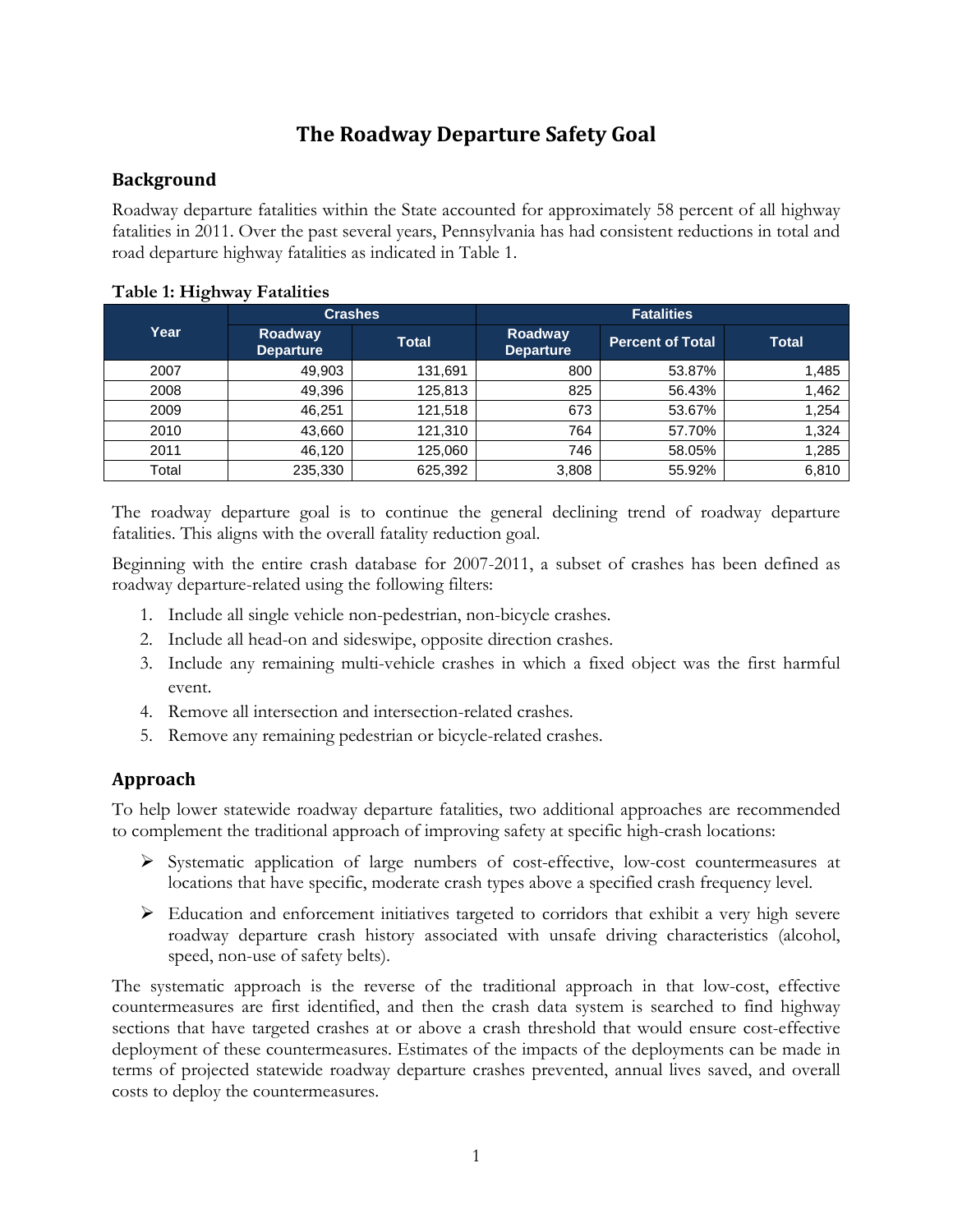The education and enforcement initiative is directed to reduce unsafe driving characteristics on corridors that have a severe roadway departure crash history associated with unsafe driving characteristics.

Both of these approaches are driven by roadway departure crash data. The systematic approach identifies crash types that specific countermeasures are designed to impact and selects clusters of locations that have targeted crashes at or above a designated threshold level. The total number of targeted crashes in these clusters is then coupled with a predicted Crash Modification Factor<sup>1</sup> to estimate the total number of targeted crashes that could be reduced should the countermeasure be implemented at each of the clusters. The impact of these improvements in terms of crash severity reduction is determined by multiplying these targeted crash reductions by incapacitating injuries per 100 crashes and fatalities per 100 crashes for targeted crashes in the environment of the clusters identified. Statewide ratios are used rather than the previous history at each site to produce a more reliable estimate of severity impact.

Three other features need to be added to the current approach to improve the likelihood of achieving an additional 60 lives saved annually:

- 1. The safety program needs to be expanded to incorporate low-cost, cost-effective countermeasures on other types of projects – such as resurfacing and surface transportation projects – when a crash history exists within the project area and the countermeasure can reduce future crash potential.
- 2. The safety program must encompass cost-effective treatments on local roads since almost 20 percent of the statewide roadway departure fatality problem occurs on local roads.
- 3. Additional countermeasures rarely or never used in Pennsylvania need to be carefully and judiciously deployed on highway sections that have specific crash problems to determine if these additional countermeasures are effective in reducing targeted crashes and, if so, to expand them in use.

## <span id="page-8-0"></span>**Distribution of the State Roadway Departure Fatality Problem**

 $\overline{a}$ 

The roadway departure crash and fatality data for Pennsylvania was analyzed to gain insight into the distribution and characteristics of the roadway departure crash problem. Key information derived from the roadway departure data analysis is shown in Tables 2 through 6.

<span id="page-8-1"></span><sup>1</sup> Crash Modification Factors (CMF) were identified primarily from information contained in the Crash Modification Factor clearinghouse- www.**cmfclearinghouse.org**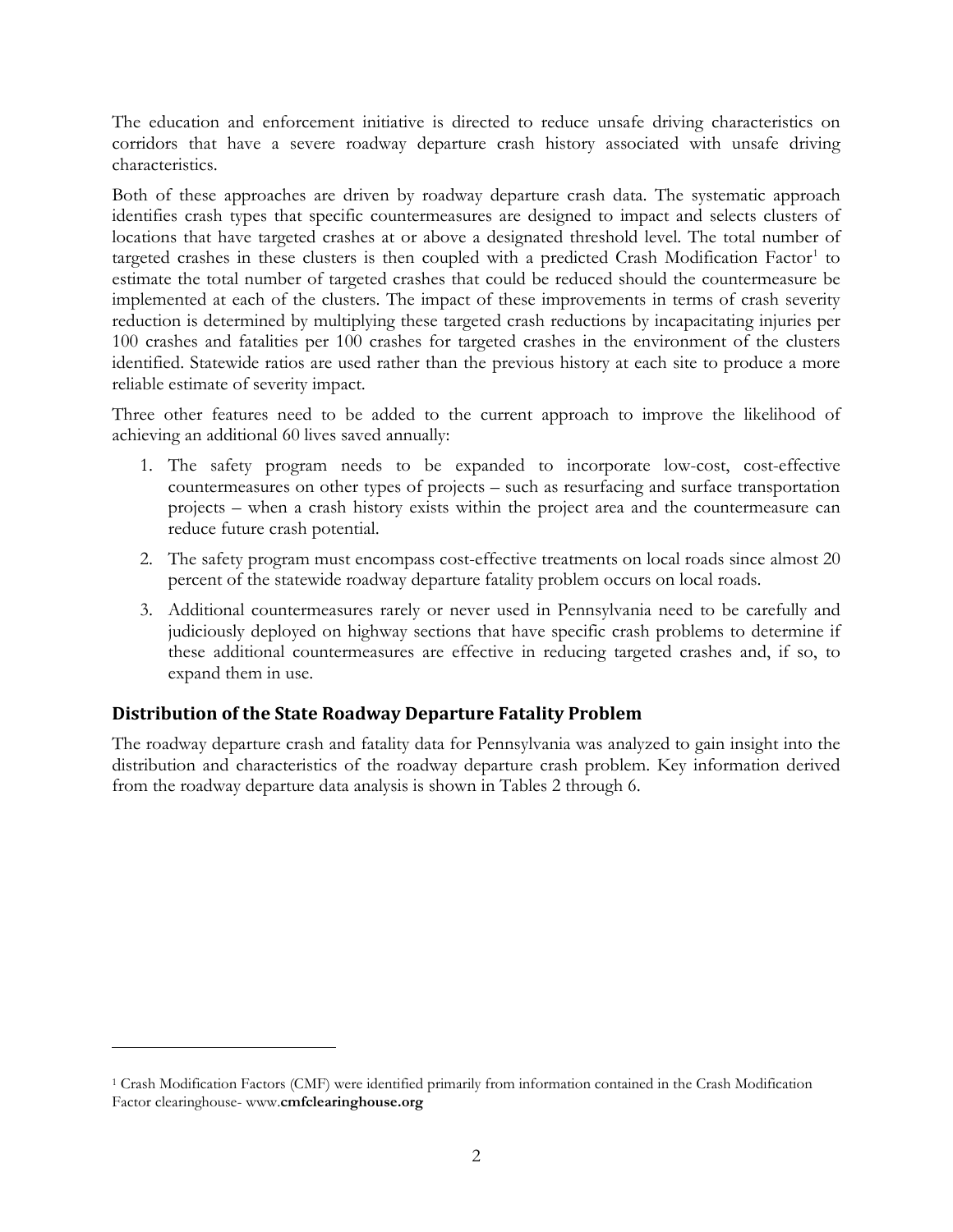| Year  | <b>RD</b><br><b>Crashes</b> | <b>Total</b><br><b>Crashes</b> | <b>RD Fatalities</b> | <b>Total Fatalities</b> | <b>Total RD</b><br><b>Fatalities/100</b><br><b>Crashes</b> | <b>Total</b><br><b>Fatalities/100</b><br><b>Crashes</b> |
|-------|-----------------------------|--------------------------------|----------------------|-------------------------|------------------------------------------------------------|---------------------------------------------------------|
| 2007  | 49.903                      | 131,691                        | 800                  | 1485                    | 1.60                                                       | 1.13                                                    |
| 2008  | 49,396                      | 125,813                        | 825                  | 1462                    | 1.67                                                       | 1.16                                                    |
| 2009  | 46.251                      | 121,518                        | 673                  | 1254                    | 1.46                                                       | 1.03                                                    |
| 2010  | 43,660                      | 121,310                        | 764                  | 1324                    | 1.75                                                       | 1.09                                                    |
| 2011  | 46.120                      | 125,060                        | 746                  | 1285                    | 1.62                                                       | 1.03                                                    |
| Total | 235,330                     | 625,392                        | 3808                 | 6810                    | 1.62                                                       | 1.09                                                    |

<span id="page-9-0"></span>**Table 2: Total and Roadway Departure (RD) Crashes, and Fatalities by Year (2007-2011)**

# <span id="page-9-1"></span>**Table 3: Roadway Departure Crashes and Fatalities by Locality (2007-2011)**

| <b>Locality</b>    | <b>Crashes</b> |                   | <b>Fatalities</b> |                   |  |
|--------------------|----------------|-------------------|-------------------|-------------------|--|
|                    | <b>Total</b>   | <b>Percentage</b> | <b>Total</b>      | <b>Percentage</b> |  |
| <b>State</b>       | 172,982        | 73.51%            | 3,082             | 80.93%            |  |
| Rural              | 118,238        | 50.24%            | 2,340             | 61.45%            |  |
| Urban              | 53,736         | 22.83%            | 716               | 18.80%            |  |
| Unknown            | 1,008          | 0.43%             | 26                | 0.68%             |  |
| Local              | 62,138         | 26.40%            | 724               | 19.01%            |  |
| Rural              | 33,693         | 14.32%            | 458               | 12.03%            |  |
| Urban              | 28,101         | 11.94%            | 261               | 6.85%             |  |
| <b>Unknown</b>     | 344            | 0.15%             | 5                 | 0.13%             |  |
| <b>Unknown</b>     | 210            | 0.09%             | $\overline{2}$    | 0.05%             |  |
| Rural              | 119            | 0.05%             | $\overline{2}$    | 0.05%             |  |
| Urban              | 90             | 0.04%             |                   | 0.00%             |  |
| Unknown            | 1              | $0.00\%$          |                   | 0.00%             |  |
| <b>Grand Total</b> | 235,330        | 100.00%           | 3,808             | 100.00%           |  |

# <span id="page-9-2"></span>**Table 4: Speed Related Total and Roadway Departure Crashes and Fatalities (2007-2011)**

| <b>Rural Urban</b><br><b>State Local</b> |       | <b>Total Speed</b><br><b>Crashes</b> | <b>Total Speed</b><br><b>RD Crashes</b> | <b>Total Speed</b><br><b>Fatalities</b> | <b>Total Speed</b><br><b>RD Fatalities</b> | % Speed<br><b>Fatalities that</b><br>are RD |
|------------------------------------------|-------|--------------------------------------|-----------------------------------------|-----------------------------------------|--------------------------------------------|---------------------------------------------|
| <b>State</b>                             | Rural | 71,173                               | 47,862                                  | 1,903                                   | 1,304                                      | 68%                                         |
|                                          | Urban | 49.314                               | 19,317                                  | 727                                     | 403                                        | 55%                                         |
|                                          | Rural | 20.291                               | 16,507                                  | 400                                     | 352                                        | 88%                                         |
| Local                                    | Urban | 18,527                               | 8.874                                   | 227                                     | 139                                        | 61%                                         |
|                                          | Total | 159,305                              | 92,560                                  | 3,257                                   | 2,198                                      | 67%                                         |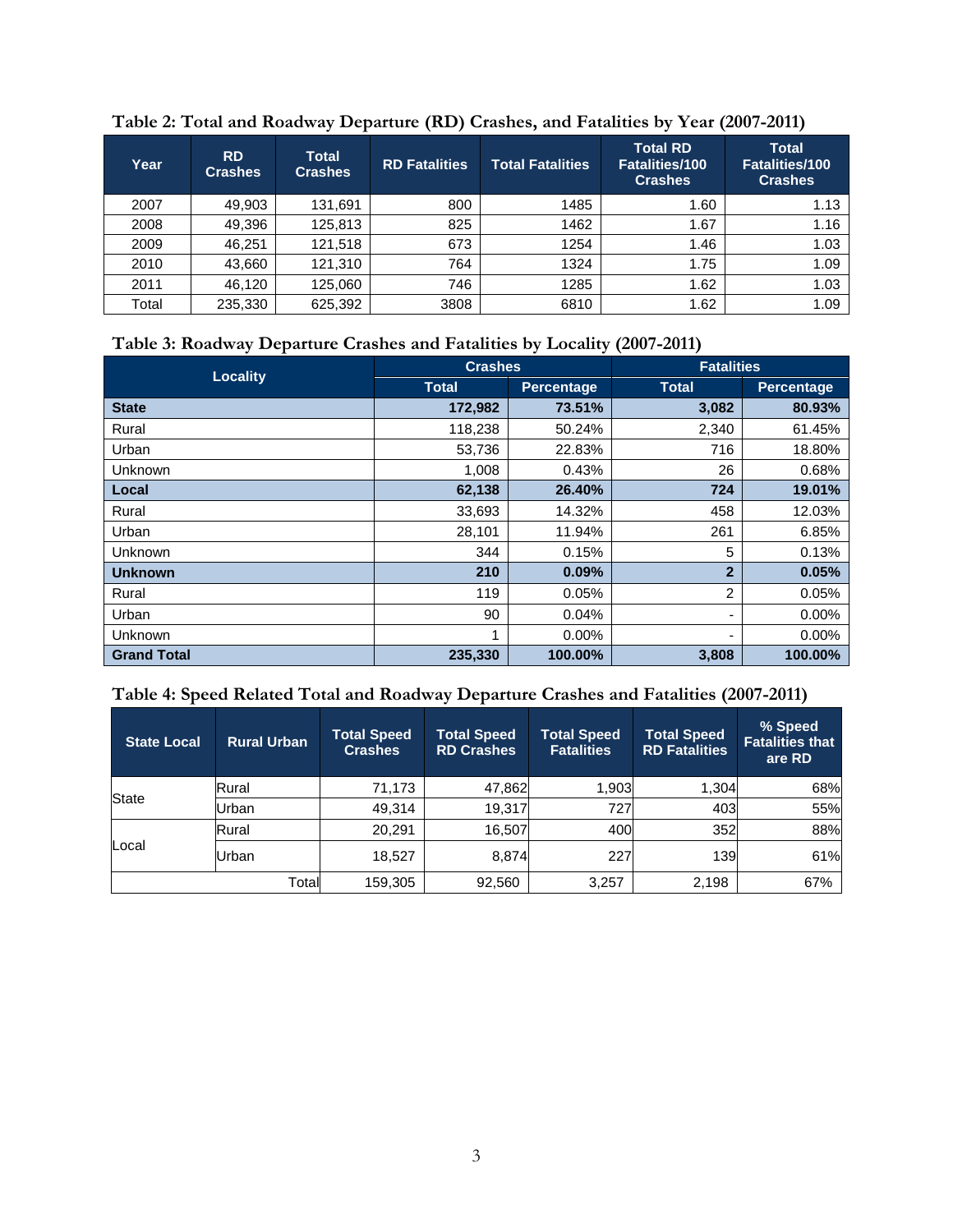| <b>State Local</b> | <b>Rural Urban</b> | <b>Total</b><br><b>Alcohol</b><br><b>Crashes</b> | <b>Total</b><br><b>Alcohol RD</b><br><b>Crashes</b> | <b>Total</b><br><b>Alcohol</b><br><b>Fatalities</b> | <b>Total</b><br><b>Alcohol RD</b><br><b>Fatalities</b> | % Alcohol<br><b>Fatalities that</b><br>are RD |
|--------------------|--------------------|--------------------------------------------------|-----------------------------------------------------|-----------------------------------------------------|--------------------------------------------------------|-----------------------------------------------|
|                    | Rural              | 21,840                                           | 15,342                                              | 1,361                                               | 1,003                                                  | 74%                                           |
| <b>State</b>       | Urban              | 18,694                                           | 7,523                                               | 625                                                 | 315                                                    | 50%                                           |
|                    | Rural              | 7,579                                            | 6,015                                               | 291                                                 | 262                                                    | 89%                                           |
| Local              | Urban              | 12,684                                           | 5,179                                               | 208                                                 | 126                                                    | 60%                                           |
|                    | Total              | 60,797                                           | 34,059                                              | 2,485                                               | 1,706                                                  | 69%                                           |

#### <span id="page-10-2"></span>**Table 5: Alcohol Related Total and Roadway Departure Crashes and Fatalities (2007-2011)**

#### <span id="page-10-3"></span>**Table 6: Unbelted Related Total and Roadway Departure Crashes and Fatalities**

| <b>Rural Urban</b><br><b>State Local</b> |       | <b>Total</b><br><b>Unbelted</b><br><b>Crashes</b> | <b>Total</b><br><b>Unbelted RD</b><br><b>Crashes</b> | <b>Total</b><br><b>Unbelted</b><br><b>Fatalities</b> | <b>Total</b><br><b>Unbelted RD</b><br><b>Fatalities</b> | % Unbelted<br><b>Fatalities that</b><br>are RD |
|------------------------------------------|-------|---------------------------------------------------|------------------------------------------------------|------------------------------------------------------|---------------------------------------------------------|------------------------------------------------|
| <b>State</b>                             | Rural | 29.569                                            | 16,405                                               | 1.913                                                | 1,334                                                   | 70%                                            |
|                                          | Urban | 26,803                                            | 6,935                                                | 648                                                  | 385                                                     | 59%                                            |
| Local                                    | Rural | 7.928                                             | 5,719                                                | 294                                                  | 268                                                     | 91%                                            |
|                                          | Urban | 15.445                                            | 4,320                                                | 213                                                  | 139                                                     | 65%                                            |
|                                          | Total | 79,745                                            | 33,379                                               | 3,068                                                | 2,126                                                   | 69%                                            |

## <span id="page-10-0"></span>**Summary of Roadway Departure Crash Concerns**

- Crashes, fatalities, and fatalities per 100 crashes have been declining for both total and roadway departure crashes. Roadway departure fatalities are declining at a slower rate than all other fatality types combined.
- $\triangleright$  Over 35% of the roadway departure crashes and nearly 20 percent of the roadway fatalities occur on local roads.
- Driving violations (speeding, alcohol, and unbelted driving) are major factors in roadway departure crashes. Many of these crashes involve multiple driving violation factors.

#### <span id="page-10-1"></span>**Summary of Roadway Departure Countermeasure Deployments**

A summary of the countermeasures, deployment levels, costs, and estimated lives saved using these three approaches is provided in Table 7 and Figure 1.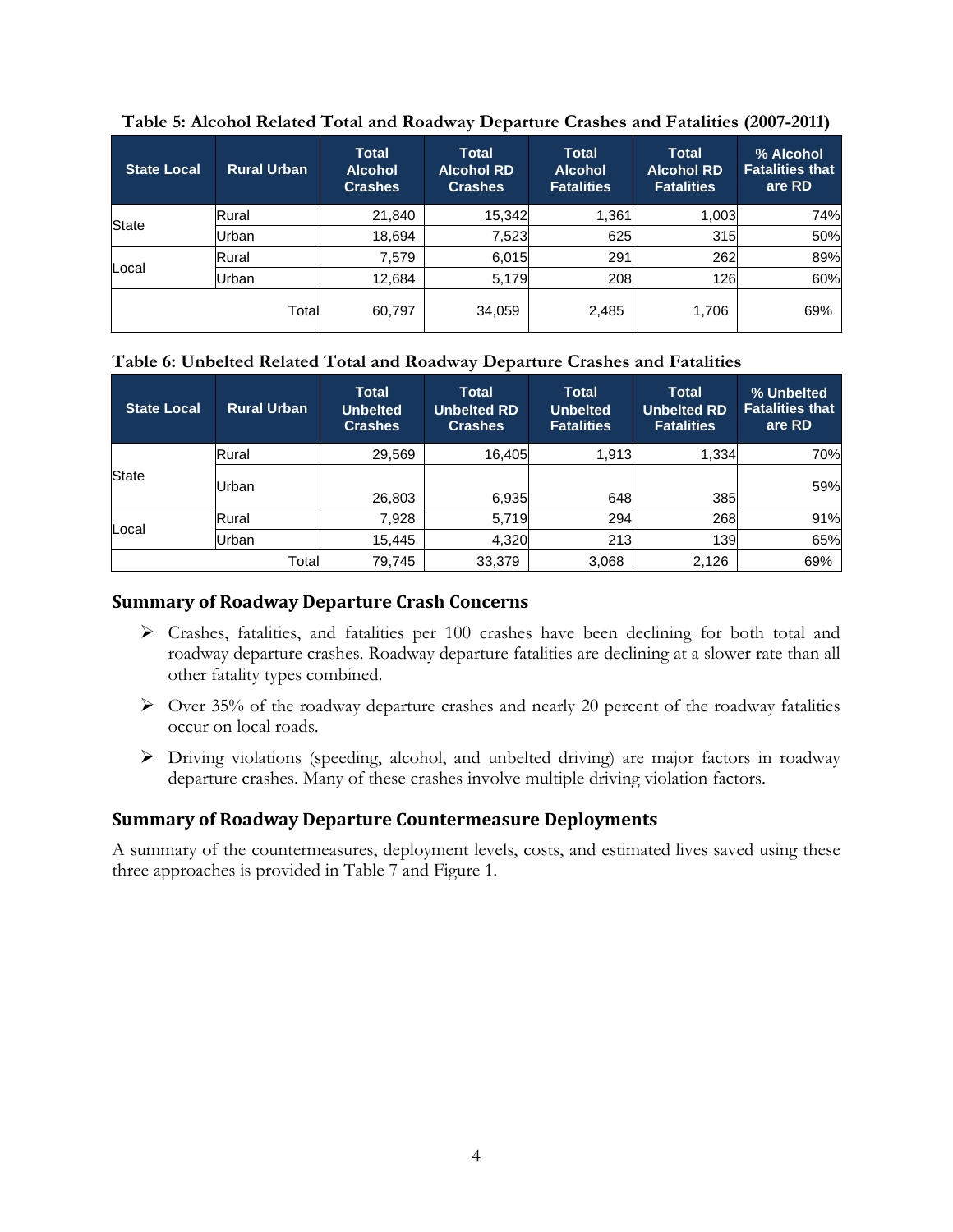| <b>Countermeasure</b>                                                                              | Approach               | <b>Estimated Number of</b><br>mprovements | Associated Costs<br>(\$ Million) <sup>2</sup> | Annual Targeted Crash<br>Reduction <sup>3</sup> | Incapacitating Injury<br><b>Annual Estimated</b><br><b>Reduction</b> | <b>Fatality Reduction</b><br><b>Annual Estimated</b> | \$ (Million) Required to Save<br>One Annual Life |
|----------------------------------------------------------------------------------------------------|------------------------|-------------------------------------------|-----------------------------------------------|-------------------------------------------------|----------------------------------------------------------------------|------------------------------------------------------|--------------------------------------------------|
| <b>State Roads</b>                                                                                 |                        |                                           |                                               |                                                 |                                                                      |                                                      |                                                  |
| Enhanced Curve Sign and Marking Countermeasures -<br>Total State Rural                             | Systematic             | 2,375                                     | \$11.88                                       | 683                                             | 28.83                                                                | 18.27                                                | 0.65                                             |
| Enhanced Curve Sign and Marking Countermeasures Plus<br>High Friction Surfaces - Total State Rural | Systematic             | 31                                        | \$1.85                                        | 40                                              | 1.69                                                                 | 1.12                                                 | 1.66                                             |
| Enhanced Curve Sign and Marking Countermeasures -<br><b>Total State Urban</b>                      | Systematic             | 271                                       | \$1.35                                        | 174                                             | 5.10                                                                 | 2.65                                                 | 0.51                                             |
| Centerline Rumble Stripes - Total State Rural                                                      | Systematic             | 162                                       | \$2.91                                        | 54                                              | 16.85                                                                | 3.53                                                 | 0.82                                             |
| Edge Line Rumble Stripes or Shoulder Rumble Strips -<br><b>Total State Rural</b>                   | Systematic             | 1,656                                     | \$4.97                                        | 400                                             | 12.92                                                                | 7.79                                                 | 0.64                                             |
| Alignment Delineation - Total State                                                                | Systematic             | 150                                       | \$0.75                                        | 30                                              | 1.10                                                                 | 0.65                                                 | 1.16                                             |
| High Friction Surfaces - Total State                                                               | Systematic             | 24                                        | \$2.35                                        | 49                                              | 0.95                                                                 | 0.50                                                 | 4.68                                             |
| Guardrail Relocation/Safety Enhancements - Total State                                             | Systematic             | 24                                        | \$0.60                                        |                                                 | 0.96                                                                 | 0.64                                                 | 0.94                                             |
| Tree Removal/Safety Enhancements, Shield Tree(s) -<br><b>Total State</b>                           | Systematic             | 100                                       | \$7.50                                        | 107                                             | 5.55                                                                 | 3.75                                                 | 2.00                                             |
| Utility Pole Relocation/Safety Enhancements - Total State                                          | Systematic             | 80                                        | \$6.00                                        | 115                                             | 3.77                                                                 | 1.71                                                 | 3.51                                             |
| Enforcement and Education: Alcohol Related - Total State                                           | Ed & Enf               | 39                                        | \$0.98                                        | 34                                              | 1.99                                                                 | 1.44                                                 | 0.68                                             |
| Enforcement and Education: Speeding Related Crashes -<br><b>Total State</b>                        | Ed & Enf               | 148                                       | \$7.70                                        | 238                                             | 5.86                                                                 | 4.31                                                 | 1.78                                             |
| Infrastructure Improvements: Speeding Related Crashes -<br><b>Total State</b>                      | Ed & Enf               | 61                                        | \$3.16                                        | 61                                              | 1.73                                                                 | 1.26                                                 | 2.51                                             |
| Enforcement and Education: Unbelted Driver - Total State                                           | Ed & Enf               | 48                                        | \$2.50                                        | 69                                              | 4.28                                                                 | 2.53                                                 | 0.99                                             |
| 3-E Corridor Improvements - State Roads                                                            | Ed & Enf               | 1                                         | \$1.50                                        | 11                                              | 1.45                                                                 | 1.70                                                 | 0.88                                             |
| Wider Shoulders / Edge Line Rumble Stripes - Total State                                           | Traditional            | 213                                       | \$9.54                                        | 274                                             | 9.33                                                                 | 4.20                                                 | 2.27                                             |
| Cable Median Guide Rail - Total State                                                              | Traditional            | 19                                        | \$5.67                                        |                                                 | 0.35                                                                 | 1.48                                                 | 3.83                                             |
| <b>Local Roads</b>                                                                                 |                        |                                           |                                               |                                                 |                                                                      |                                                      |                                                  |
| Enhanced Curve Sign and Marking Countermeasures -<br><b>Total Local</b>                            | Systematic             | 174                                       | \$4.34                                        | 147                                             | 4.43                                                                 | 1.73                                                 | 2.51                                             |
| Standard Pavement Markings - Total Local Rural                                                     | Systematic             | 31                                        | \$0.62                                        | 13                                              | 0.52                                                                 | 0.25                                                 | 6.97                                             |
| Alignment Delineation, Lighting - Total Local                                                      | Systematic             | 10                                        | \$0.21                                        | 3                                               | 0.12                                                                 | 0.05                                                 | 4.59                                             |
| Tree Removal/Safety Enhancements, Shield Tree(s) -<br><b>Total Local</b>                           | Systematic             | 16                                        | \$1.17                                        | 21                                              | 0.91                                                                 | 0.45                                                 | 2.57                                             |
| Enforcement and Education: Alcohol Related - Total Local                                           | Ed & Enf               | 4                                         | \$0.10                                        | 4                                               | 0.15                                                                 | 0.07                                                 | 2.97                                             |
| Enforcement and Education: Unbelted Driver - Total Local                                           | Ed & Enf               | $\boldsymbol{2}$                          | \$0.12                                        | 4                                               | 0.14                                                                 | 0.06                                                 | 2.14                                             |
| <b>Total Cost and Benefit (State and Local Roads)</b>                                              |                        |                                           |                                               |                                                 |                                                                      |                                                      |                                                  |
|                                                                                                    | Total Cost (\$Million) |                                           | \$77.75                                       |                                                 |                                                                      |                                                      |                                                  |
| Annual Cost (Million) for 5 years; Annual Benefit                                                  | \$15.55                | 2,531                                     | 108.98                                        | 60.13                                           | $\blacksquare$                                                       |                                                      |                                                  |

## <span id="page-11-0"></span>**Table 7: Strategy Matrix – Summary of Roadway Departure Countermeasures: Deployment Levels; Costs; Crash, Incapacitating Injury Crash, and Fatality Reductions**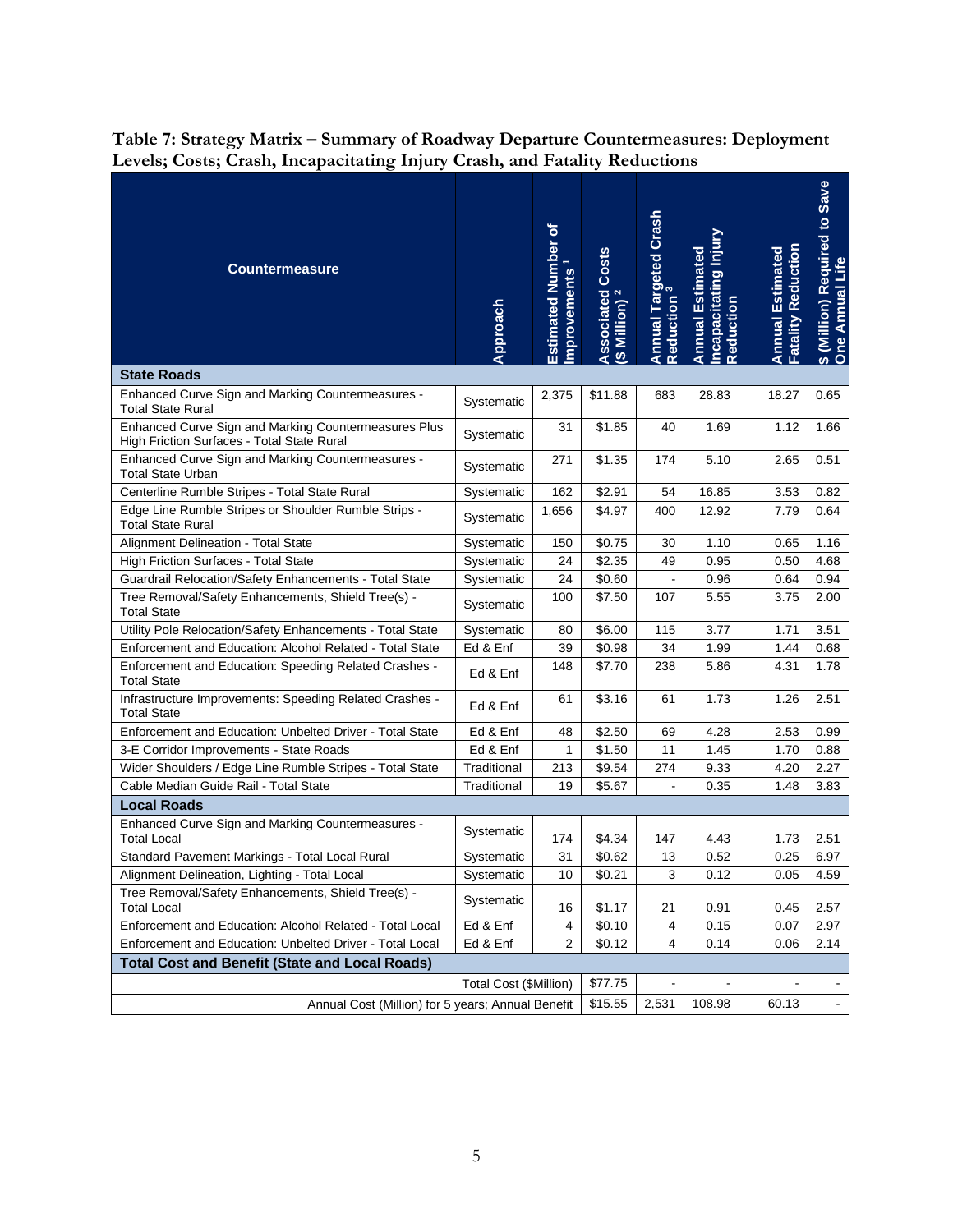<span id="page-12-0"></span>**Figure 1: Cost Breakdown**

| Infrastructure                                                      |    |       |
|---------------------------------------------------------------------|----|-------|
| State Infrastructure                                                | \$ | 61.05 |
| State Engineering, Design, and Inspection Costs                     |    | 15.26 |
| Local Infrastructure                                                |    | 6.33  |
| Local Engineering, Design, and Inspection Costs                     |    | 1.58  |
| Total State Engineering, Design, Inspection, and Construction Costs | \$ | 76.31 |
| Total Local Engineering, Design, Inspection, and Construction Costs |    | 7.92  |
| <b>Total Infrastructure Costs</b>                                   | S  | 84.23 |
| <b>Education and Enforcement</b>                                    |    |       |
| Annual State Education and Enforcement Costs                        |    | 3.17  |
| <b>Annual Local Education and Enforcement Costs</b>                 |    | 0.04  |
| <b>Total Annual Education and Enforcement Costs</b>                 | S  | 3.21  |

Saving 60 additional lives per year will take an investment of approximately \$84 million over the next 5 to 7 years to implement the infrastructure improvements, or about \$14 million per year for six years in safety improvements. In addition, an annual cost of \$ 3.2 million is needed to implement the education and enforcement initiatives. The costs can be broken into the following categories: state systematic infrastructure construction improvements – approximately \$60 million; local systematic infrastructure construction improvements – approximately \$6 million; engineering and inspection costs – approximately \$15 million State, \$2 million local; and, education and enforcement initiatives– approximately \$3.2 million annually.

The data analysis package that was used for the workshop, and that supports the information in Table 7, is attached as Appendix A of this document. To avoid confusion, this package has been modified to reflect the final set of countermeasures, deployment levels, costs, and safety impacts that are in the body of this report rather than the original strategy matrix presented at the workshop. In addition, Appendix B is an Excel file that provides information on each of the highway sections on which the countermeasures in Table 7 were deployed – identifying all countermeasures to consider by section. Appendix C provides further detailed information on targeted crashes for state routes that have highway sections with targeted crashes at or above the crash threshold. District Safety Engineers can use information in Appendix C to determine if the limits of improvement of the defined countermeasure should be extended beyond the limits of the section above the crash threshold.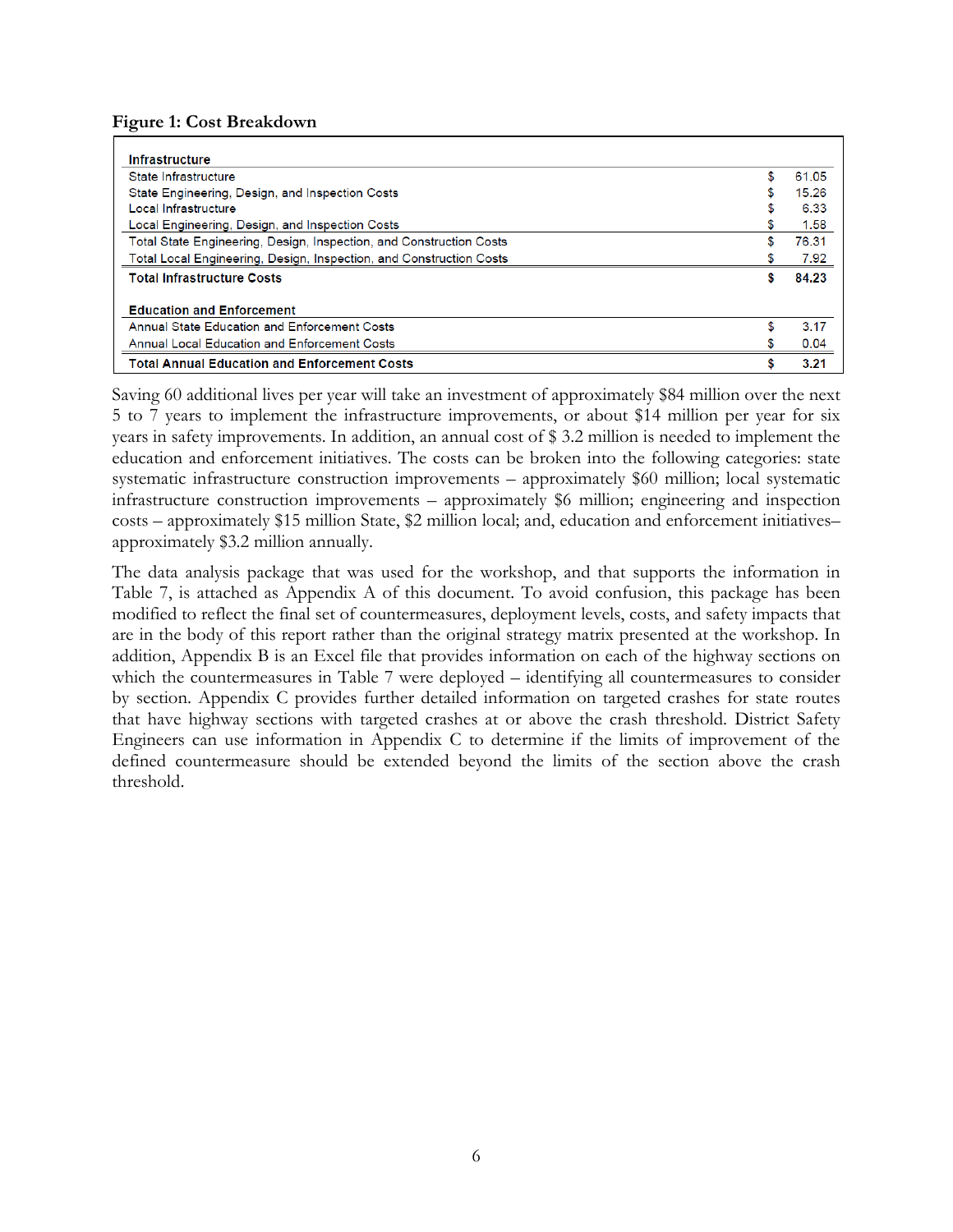# **Key First Actions**

<span id="page-13-0"></span>There are several key first actions that need to be taken to effectively implement the Plan. Given the existing workloads, probably the greatest implementation barrier facing PennDOT is having sufficient human resources available to undertake these new initiatives in a timely manner. Additional work to successfully implement the critical initiatives – including developing the guidelines for considering and deploying the key countermeasures, field reviewing candidate locations to determine if the countermeasure deployment is appropriate, and assembling District or State wide contract plans to implement the countermeasures – will take a considerable human resource effort.

- 1. The draft implementation plan should be presented to the Districts and other affected Headquarters organizations, such as the Divisions of Maintenance, Planning, Design, and the Governor's Highway Safety Office to share, review, obtain input, and identify actions each organization needs to consider taking to successfully support implementation of the Plan.
- 2. Initial funding sources and preparatory materials need to be developed, training provided, and processes established to begin implementation of the low-cost countermeasures being considered for systematic deployment. These countermeasures include sign and marking enhancements for curves, centerline rumble strips on rural non-freeway highways, edge and shoulder rumble strips, and tree removal in rural areas.
- 3. Once acceptance and funding for the Plan is secured, a critical human resource assessment needs to be undertaken within the Safety Management Office, the LTAP Coordinator function, and at the District level to determine if human resources are adequate to efficiently implement the Plan in a timely manner. If significant deficiencies are identified, supplemental consultant forces will be considered to effectively implement the Plan.
- 4. The Safety Management Office needs to develop a tracking system that District personnel can use that identifies the action to be taken on each of the candidate cluster locations identified based upon the field review of the location. Actions that are different than those identified in this plan and candidate locations where no action should be taken need to be documented. A similar tracking system needs to be developed to track progress in reviewing targeted local roads and implementing local road countermeasures.
- 5. The Safety Management Office should develop and deploy a tracking system to monitor the implementation of the various types of countermeasures being deployed. This system should include forms designed to secure "before" and "after" targeted crash histories, dates of implementation, linkages to other roadway departure improvements being implemented under other programs, and other information deemed pertinent.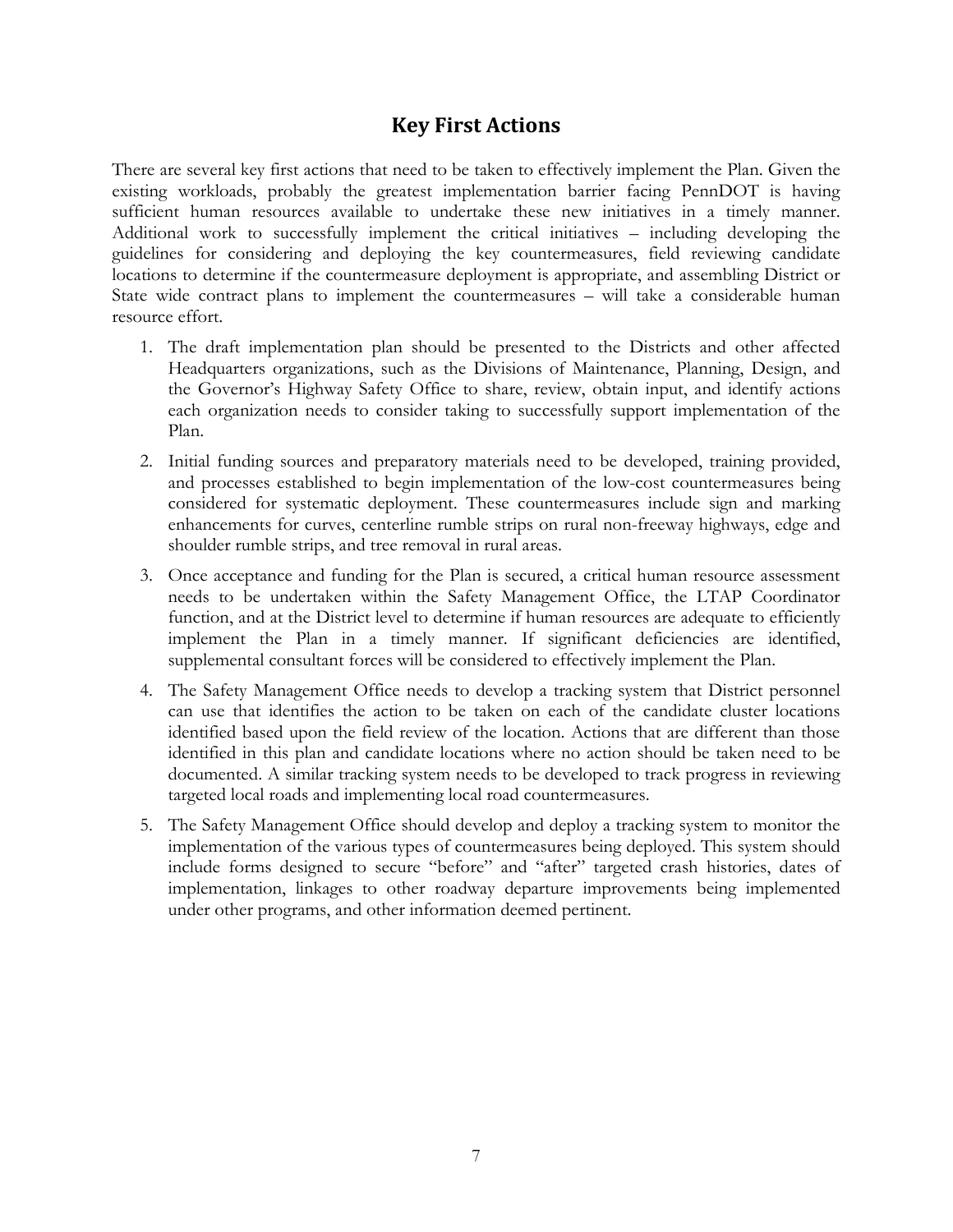- 7. The Safety Management Office needs to determine if HSIP funds will be made available to implement identified countermeasures on local roads in this Plan. If so, the processes to provide those funds to local governments need to be developed.
- 8. Maintenance, design, and planning personnel need to incorporate low-cost, cost-effective countermeasures into existing programs and projects. Meetings need to be arranged with appropriate maintenance, design, and planning personnel to share the candidate locations and further explore and define the processes and responsibilities that need to be established to consider the incorporation of low-cost, cost-effective countermeasures into other program categories, such as the resurfacing program and the surface transportation improvement program. The primary low-cost countermeasures to consider for inclusion in other project types at targeted high-crash sections are as follows: sign and marking enhancements for horizontal curves; centerline rumble strips in rural areas; edge and shoulder rumble strips; expansion of the use of the Safety Edge from safety projects to all projects; tree removal in rural areas; guide rail deficiency corrections; and higher friction surfaces and/or surface drainage improvements.
- 9. Targeted, frequent and repetitive high-visibility enforcement and education initiatives need to be implemented on corridors with concentrations of speeding, alcohol, or unbelted crashes and fatalities to reduce the frequency of these driving issues on the corridors identified. Meetings need to be arranged with the Governor's Highway Safety Representative and appropriate police personnel to review the crash data that identifies highway sections with concentrations of speeding, unbelted, and alcohol-related crash histories. Targeted, highly visible, and repetitive enforcement and education initiatives need to be developed and considered for implementation at many of these locations to reduce the potential for future similar crashes.
- 10. A meeting needs to be established with the LTAP coordinator and some representative District Safety Engineers to discuss and determine approaches to involve local governments in implementing identified countermeasures on local roads which have concentrations of crashes that the countermeasures can reduce.
- 11. At least one comprehensive 3-E approach should be launched on one of the corridors which have the highest number of total and road departure fatalities.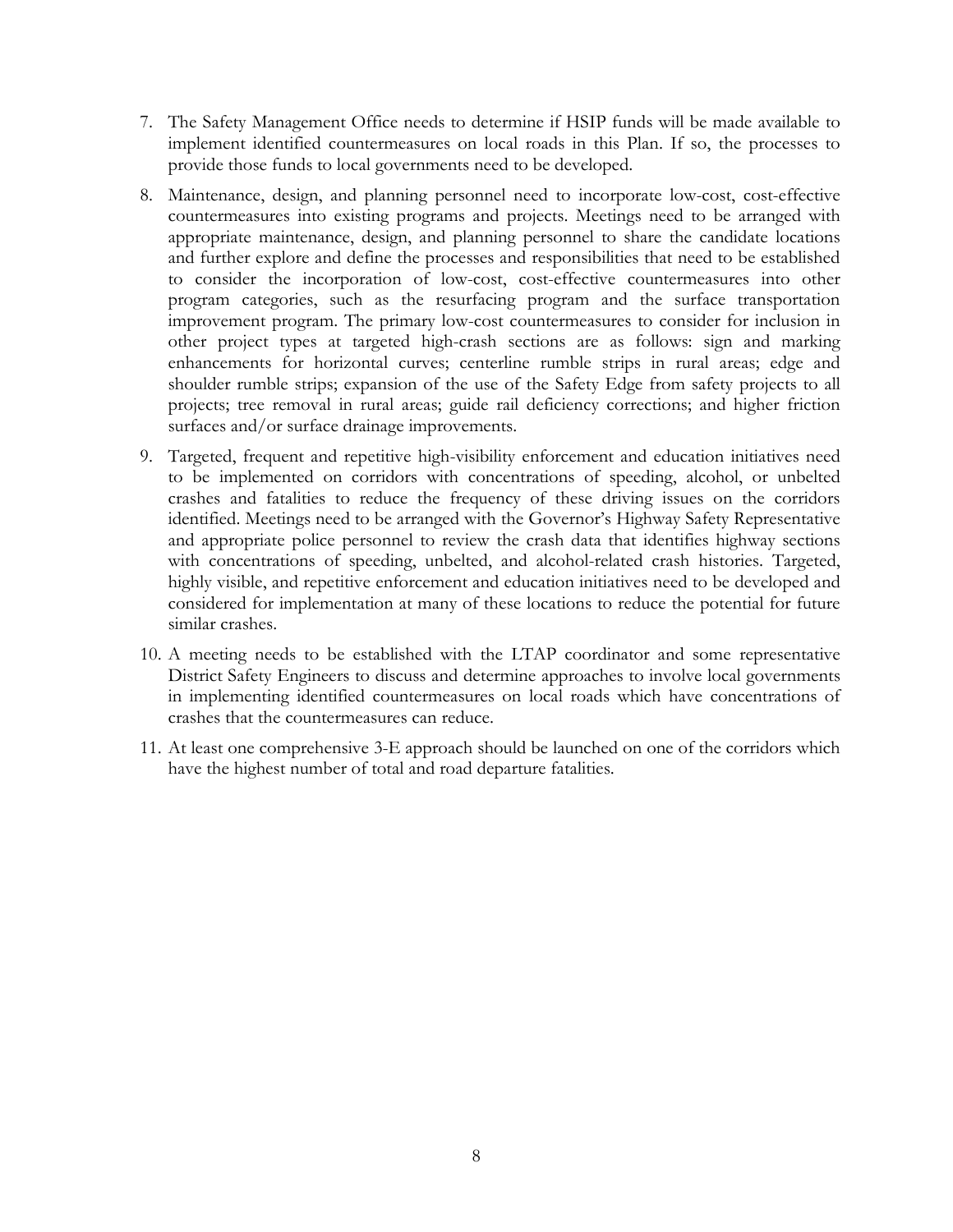# **Major Components of the Plan**

<span id="page-15-0"></span>The remaining sections of this plan provide a detailed description of key implementation steps for each of the major efforts needed to achieve the interim 2020 roadway departure goal. The efforts are categorized as follows:

- Systematic deployment of low-cost, cost-effective countermeasures on State highways.
- Incorporation of low-cost, cost-effective countermeasures into other programmed projects.
- $\triangleright$  Local road improvements.
- $\triangleright$  Education and enforcement initiatives.
- $\triangleright$  Comprehensive 3-E improvements.
- > Traditional improvements.
- > Implementation of new countermeasures.

## <span id="page-15-1"></span>**Systematic Deployment of Low-Cost Countermeasures on State Highways**

This initiative involves the installation of several sets of low-cost, cost-effective countermeasures at locations with high crash histories in an effort to significantly decrease the potential of future crashes. The types of low-cost countermeasures that have been identified for extensive systematic deployment are as follows:

- 1. Enhanced sign and marking improvements for curves with crash histories.
- 2. Centerline rumble strips to reduce head-on and opposing-flow sideswipe crashes.
- 3. Edge and shoulder rumble strips accompanied with a minimum four foot paved shoulder to reduce single vehicle roadway departure crashes.
- 4. Alignment delineation to reduce night crashes.
- 5. High friction surfaces to reduce wet pavement crashes.
- 6. Guide rail improvements to reduce the severity of guide rail crashes.
- 7. Select tree removal or tree crash prevention countermeasures in rural areas.
- 8. Utility pole relocation.

The methodology to identify sections of highway that have crashes at or above the threshold is twofold: step down a roadway in uniform, discrete section lengths and identify sections with a number of targeted crash types that equals or exceeds the defined threshold. However, the output from this process needs additional evaluation based upon field conditions or overall route characteristics. As an example, a single curve could span and have crashes in two joining sections. Thus, curve crashes on either side of a section identified as a high-crash curve section need to be reviewed to determine if there are any additional curve crashes that occurred on the same curve, but in the adjoining section. As another example, a rural highway may be 10 miles in length and 75 percent of the sections on the route meet the crash threshold for edge/shoulder rumble strips. For routes with multiple clusters above the threshold, providing rumble strips on the entire route rather than just on those sections that meet the threshold may be an appropriate decision. This may be determined by reviewing the information in Appendices C, conducting field reviews, or plotting the output on GIS maps.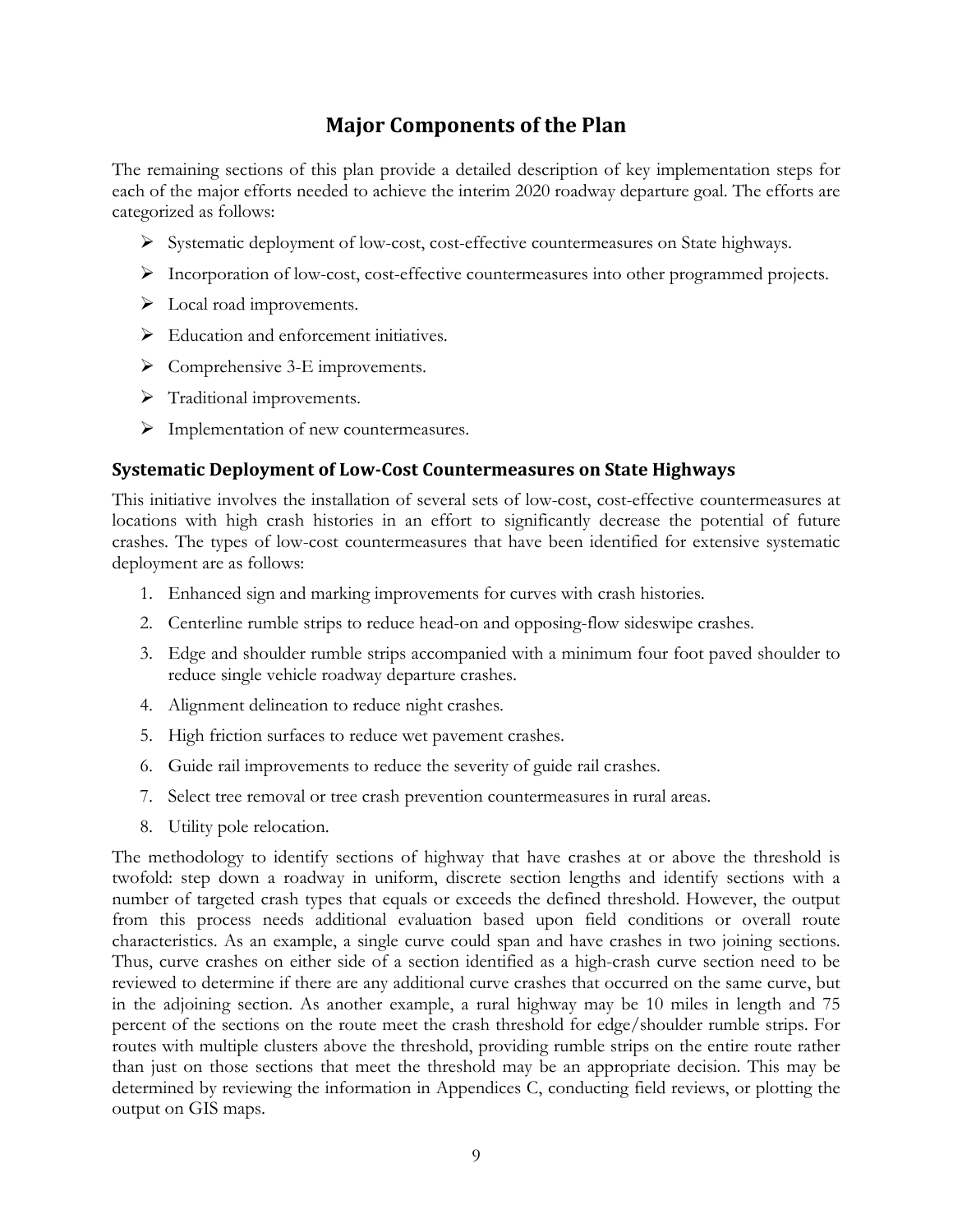The list of sections of highway that equal or exceed the crash thresholds for each of these countermeasures is provided in Appendix B.

# <span id="page-16-0"></span>*Enhanced Sign and Markings to Reduce Roadway Departures on Curves*

Curves on rural and urban State highways with the number of curve crashes at or above threshold levels and considered for sign and marking enhancements are summarized in Tables 8 and 9.

| <b>AADT</b>              | Level<br>Crash<br>reshold<br>$\widehat{\boldsymbol{\omega}}$<br>ā<br>ு | mile<br>1/2<br>৳<br><b>Sections</b><br>umber<br>z | <b>40</b><br>으.<br>S<br>Φ<br>$\overline{\mathbf{S}}$<br>$\overline{\phantom{0}}$<br>$-201$<br>ಸ<br>ပ<br>(2007)<br>৳<br>Number<br>Years (2 | চি<br>Number<br>$\overline{ }$<br>ents<br>Improvem<br>ated<br><b>Estima</b> | <b>Costs</b><br>$\frac{1}{2}$<br>Million)<br>قا<br>ট<br>ã<br>ర అ | Crashes<br>8<br>$\overline{\phantom{0}}$<br>per<br><b>Fatalities</b> | Injury<br>00 Crashes<br>100<br>Incapacitating<br>per<br>Crashes | Crash<br>Targeted<br>on <sup>3</sup><br>Reduction<br>Annual | 5<br><u>lujul</u><br>Estimated<br>$\overline{5}$<br><b>Incapacitating</b><br>Crash Reductic<br>Annual | Reduction<br>Estimated<br>Annual<br>Fatality |
|--------------------------|------------------------------------------------------------------------|---------------------------------------------------|-------------------------------------------------------------------------------------------------------------------------------------------|-----------------------------------------------------------------------------|------------------------------------------------------------------|----------------------------------------------------------------------|-----------------------------------------------------------------|-------------------------------------------------------------|-------------------------------------------------------------------------------------------------------|----------------------------------------------|
| $<$ 3,000                | 3                                                                      | 2,580                                             | 11,129                                                                                                                                    | 1,806                                                                       | \$9.03                                                           | 2.52                                                                 | 4.28                                                            | 420.68                                                      | 18.00                                                                                                 | 10.61                                        |
| 3,001-10,000             | 6                                                                      | 708                                               | 6,485                                                                                                                                     | 496                                                                         | \$2.48                                                           | 3.01                                                                 | 4.34                                                            | 217.90                                                      | 9.46                                                                                                  | 6.57                                         |
| >10,000                  | 10                                                                     | 105                                               | 1,442                                                                                                                                     | 74                                                                          | \$0.37                                                           | 2.45                                                                 | 3.06                                                            | 44.82                                                       | 1.37                                                                                                  | 1.10                                         |
| <b>Total State Rural</b> |                                                                        |                                                   | 19,056                                                                                                                                    | 2,375                                                                       | \$11.88                                                          | -                                                                    | $\overline{\phantom{0}}$                                        | 683.39                                                      | 28.83                                                                                                 | 18.27                                        |

<span id="page-16-1"></span>**Table 8: Summary of 5 Year State Rural Curve Crashes in Pennsylvania (2007-2011)**

<sup>1</sup> Assumes 70% of curves can be improved.

² Assumes an average cost of \$5,000 per 0.5-mile section.

<sup>3</sup> A CMF of 0.7 is used (oversized, left, and right fluorescent yellow, advance warning signs; chevrons; slow and XX mph pavement markings; center and edge lines). This number is multiplied by the RD/total crashes ratio to estimate the crash reduction for RD crashes.

| ↵<br><b>AADT</b>         | Level<br>Crash<br>Threshold<br>(5 Years) | mile<br>1/2<br>৳<br>Number<br>Sections | S<br>르<br>89<br>$\hat{=}$<br>Crash<br>$(2007 - 201)$<br>$\delta$<br>Number<br>Years (2 | $\mathbf{r}$<br>Number<br>$\overline{\phantom{0}}$<br>Improvements<br>Estimated | Costs<br>Construction<br>$\mathbf{N}$<br>(\$ Million) | Crashes<br>100<br>per<br><b>Fatalities</b> | ↵<br>J Injury<br>00 Crashes<br>$\overline{100}$<br>Incapacitating<br>per<br>Crashes | Crash<br>rargeted<br>งก <sup>3</sup><br><b>Annual Tar<br/>Reduction</b> | $\overline{\phantom{a}}$<br>Vinjury<br>Estimated<br>Incapacitating In<br>Crash Reduction<br>Annual<br>Crash | Reduction<br>Estimated<br>Annual I<br>Fatality |
|--------------------------|------------------------------------------|----------------------------------------|----------------------------------------------------------------------------------------|---------------------------------------------------------------------------------|-------------------------------------------------------|--------------------------------------------|-------------------------------------------------------------------------------------|-------------------------------------------------------------------------|-------------------------------------------------------------------------------------------------------------|------------------------------------------------|
| $<$ 3,000                | 5                                        | 154                                    | 1,152                                                                                  | 108                                                                             | \$0.54                                                | 1.31                                       | 3.29                                                                                | 41.13                                                                   | 1.35                                                                                                        | 0.54                                           |
| 3,001-10,000             | 10                                       | 104                                    | 1,458                                                                                  | 73                                                                              | \$0.36                                                | 1.54                                       | 3.04                                                                                | 45.93                                                                   | 1.40                                                                                                        | 0.71                                           |
| >10,000                  | 15                                       | 129                                    | 3,059                                                                                  | 90                                                                              | \$0.45                                                | 1.61                                       | 2.69                                                                                | 87.37                                                                   | 2.35                                                                                                        | 1.40                                           |
| <b>Total State Urban</b> |                                          | ٠                                      | 5,669                                                                                  | 271                                                                             | \$1.35                                                | $\blacksquare$                             |                                                                                     | 174.4<br>2                                                              | 5.10                                                                                                        | 2.65                                           |

## <span id="page-16-2"></span>**Table 9: Summary of 5 Year State Urban Curve Crashes in Pennsylvania (2007-2011)**

<sup>1</sup> Assumes 70% of curves can be improved.

² Assumes an average cost of \$5,000 per 0.5-mile section.

<sup>3</sup> A CMF of 0.7 is used (oversized, left, and right fluorescent yellow, advance warning signs; chevrons; slow and XX mph pavement markings; center and edge lines). This number is multiplied by the RD/total crashes ratio to estimate the crash reduction for RD crashes.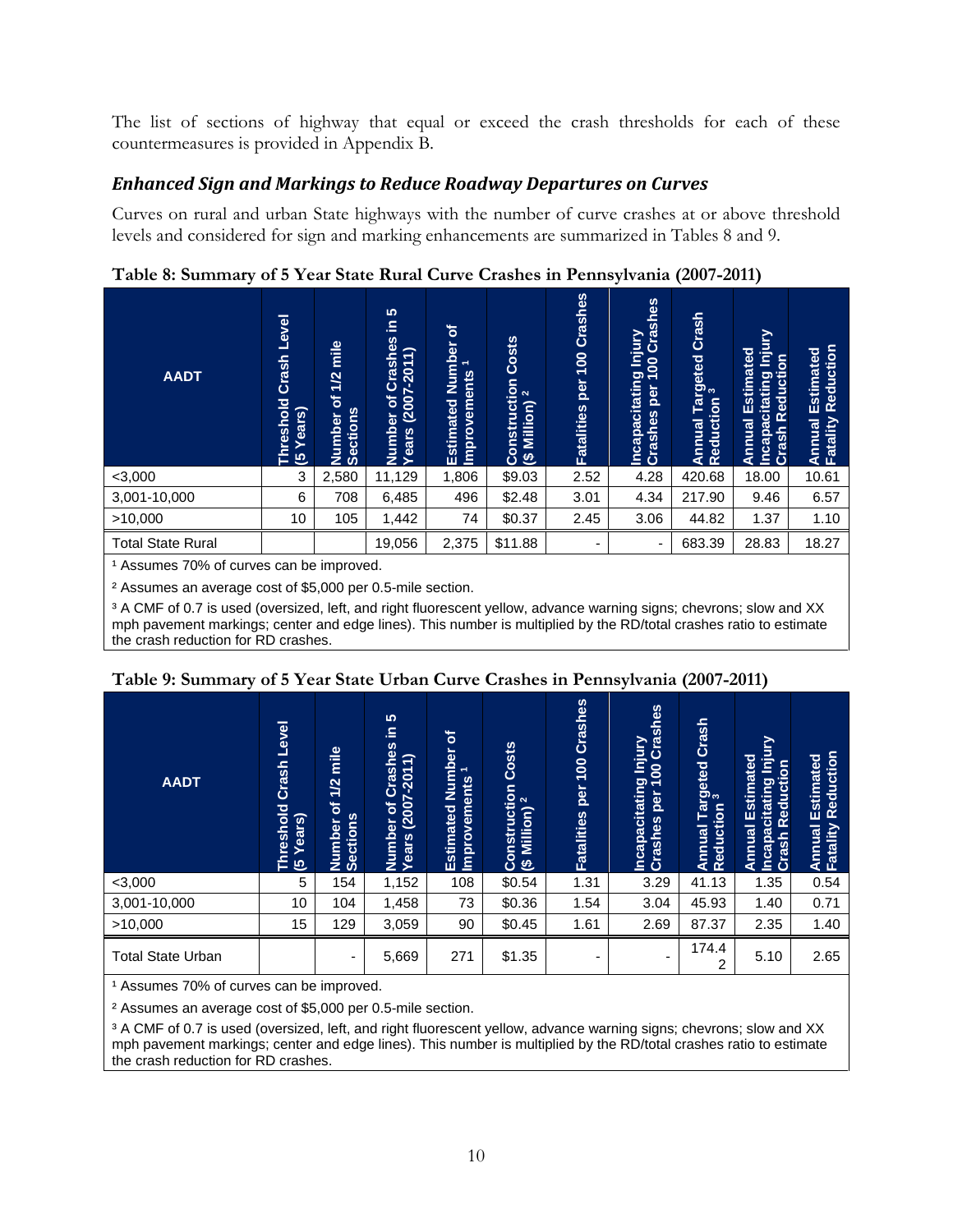Within the set of rural curves identified in Table 8, those curves with higher crash levels, in which the addition of both a high friction surface and enhanced curve warning signs and markings can be considered, are provided in Table 10.

<span id="page-17-0"></span>

| Table 10:: Net Impact of Adding High Friction Surfaces on Enhanced Signs and Markings |
|---------------------------------------------------------------------------------------|
| for Curves – Curve Roadway Departure Crashes – State Rural Roads (2007-2011)          |

| <b>AADT</b>              | <b>Level</b><br>Crash<br><b>Threshold</b><br>Years)<br>$\overline{3}$ | mile<br>1/2<br>$\mathbf{b}$<br><b>Sections</b><br><b>Number</b> | 5<br>Ξ<br>shes<br>$\overline{\phantom{0}}$<br>$\overline{\phantom{0}}$<br>$-20$<br>Cra<br>(200)<br><u>៦</u><br>Number<br>Years (2 | 'ত<br>Number<br>$\overline{\phantom{0}}$<br>Improvements<br>Estimated | Costs<br><b>Construction</b><br>(\$ Million) <sup>2</sup> | Crashes<br>100<br>per<br><b>Fatalities</b> | <b>j Injury<br/>00 Crashes</b><br>Incapacitating I<br>Crashes per 10<br>per | Crash<br>Targeted<br><b>Annual Tar</b><br>Reduction | Vinjury<br>Estimated<br>ႅ<br>Reducti<br>Incapacitating<br><b>Annual</b><br>Crash | Reduction<br>Estimated<br>Annual<br>Fatality |
|--------------------------|-----------------------------------------------------------------------|-----------------------------------------------------------------|-----------------------------------------------------------------------------------------------------------------------------------|-----------------------------------------------------------------------|-----------------------------------------------------------|--------------------------------------------|-----------------------------------------------------------------------------|-----------------------------------------------------|----------------------------------------------------------------------------------|----------------------------------------------|
| $<$ 3,000                | 15                                                                    | 18                                                              | 360                                                                                                                               | 13                                                                    | \$0.76                                                    | 2.52                                       | 4.28                                                                        | 14.11                                               | 0.60                                                                             | 0.36                                         |
| 3,001-10,000             | 20                                                                    | 25                                                              | 696                                                                                                                               | 18                                                                    | \$1.05                                                    | 3.01                                       | 4.34                                                                        | 24.21                                               | 1.05                                                                             | 0.73                                         |
| >10,000                  | 35                                                                    | 1                                                               | 41                                                                                                                                |                                                                       | \$0.04                                                    | 2.45                                       | 3.06                                                                        | 1.23                                                | 0.04                                                                             | 0.03                                         |
| <b>Total State Rural</b> | ٠                                                                     |                                                                 | 1,097                                                                                                                             | 31                                                                    | \$1.85                                                    | ۰                                          |                                                                             | 39.55                                               | 1.69                                                                             | 1.12                                         |

<sup>1</sup> Assumes 70% of curves can be improved.

 $\overline{a}$ 

² Assumes an average cost of \$60,000 per section. 1/2 mile sections are identified for candidate locations, but the improvement will only be a 1,500 foot section. This assumes an average curve length on 1,500 feet including 300 feet on each approach.

<sup>3</sup> A net CMF of 0.65 is used which is a combination of the CMF for Enhanced Signs and Markings and High Friction Surfaces. This number is multiplied by the RD/total crashes ratio to estimate the crash reduction for RD crashes.

The proposed signing and marking treatments for curves with crashes at or above the crash threshold are as follows:

- Advance oversize fluorescent yellow curve warning signs, both left and right.
- Chevrons with spacing in Table 2C-6 of the 2009 MUTCD.
- Advisory speed plates beneath the advance warning sign, using a standardized approach to determine the appropriate advisory speed in accordance with Table 2C-5 of the 2009 MUTCD. The FHWA document SA-11-22, Procedures for Setting Advisory Speeds on Curves, dated June 2011, *[2](#page-17-1)* will be considered when setting the approach speed.
- "SLOW" and either a "CURVE" legend or curve symbol pavement markings in advance of the curve. Note that the curve pavement marking symbol layout must receive FHWA approval. In addition, alternate pavement marking options to slow high-end approach speeds – such as advisory speeds and the use of peripheral transverse pavement markings – will also be considered.
- Elimination of any pavement edge drop offs 2 inches or greater in depth.

<span id="page-17-1"></span><sup>&</sup>lt;sup>2</sup> The FHWA document can be found at [http://safety.fhwa.dot.gov/speedmgt/ref\\_mats/fhwasa1122/fhwasa1122.pdf,](http://safety.fhwa.dot.gov/speedmgt/ref_mats/fhwasa1122/fhwasa1122.pdf)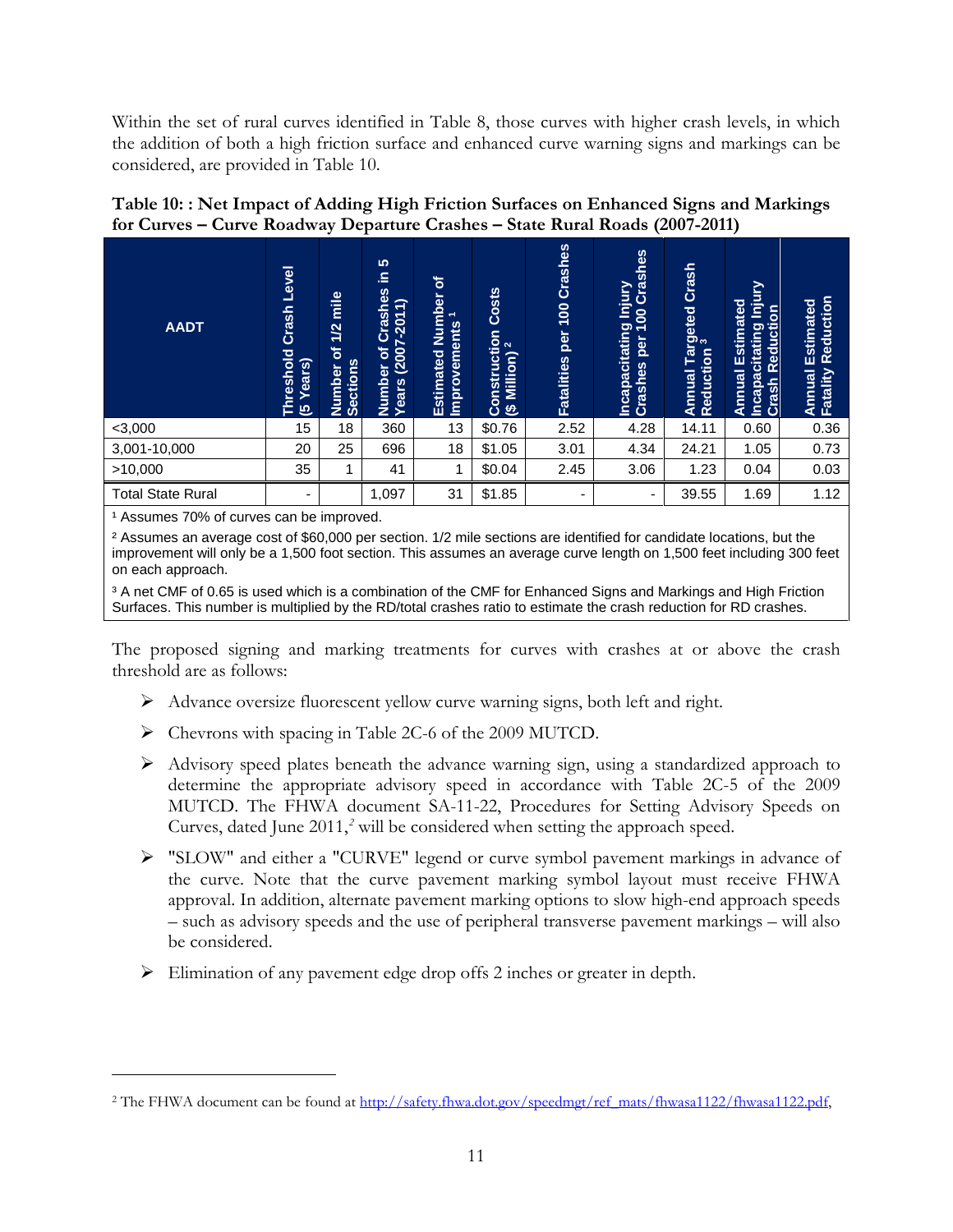Once acceptance of the Roadway Departure Safety Plan has been accomplished, the basic steps and schedule to implement the sign and marking enhancements on State rural and urban highways are as follows:

- 1. The Safety Management Office, working with the Traffic Engineering and Operations Section and the District Traffic Units, will establish guidelines for determining the application of the signing and marking enhancements at the identified curves. In general, the guidelines will consider the following principles:
	- a) To ensure sign and marking route continuity, all curves on a route within the County that has one or more curves at or above the crash threshold will be reviewed to determine if any of the additional curves that are below the crash threshold need to be upgraded to meet the 2009 MUTCD minimum curve sign requirements regarding advanced warning, advisory speeds, and chevron spacing. If so, these enhancements will also be made.
	- b) For curves that have crashes at or above the designated crash threshold, at a minimum all 2009 MUTCD advanced warning, advisory speed, chevron use and spacing requirements for curves will be met and all shoulder drop offs 2 inches or greater will be corrected. Additional enhancements to be considered include oversize advanced curve warning signs; an additional advanced warning sign on the left side of the roadway; florescent yellow reflective sheeting rather than the standard yellow reflective sheeting; a Slow with advisory speed or curve symbol pavement marking legend in advance of the curve.
		- i. Based upon the urban/rural designation and AADT group, the minimum additional enhancements beyond existing signs and markings to consider for each curve based upon crash history are as follows:
			- For curves that have crashes at or close to the threshold (e.g. 3 or 4 crashes for rural curves with less than 3,000 AADT and 10-12 crashes for rural curves with AADT greater than 10,000), at least three additional sign and marking enhancements should be considered, including any enhancements necessary to meet the 2009 MUTCD curve sign requirements
			- For curves that have crashes moderately above the crash threshold (e.g. 5 crashes for rural curves with less than 3,000 AADT and 12-15 crashes for rural curves with AADT greater than 10,000), at least four additional sign and marking enhancements should be considered, including any enhancements necessary to meet the 2009 MUTCD curve sign requirements
			- For curves that are well above the crash threshold (e.g. 6 or more crashes on rural curves with less than 3,000 AADT and 16 or more crashes on rural curves with more than 10,000 AADT), all of the additional sign and marking enhancements should be considered, including any enhancements necessary to meet the 2009 curve sign requirements
	- c) Any substantive deviations from the above guidelines will be documented including supporting information for the deviation

*Schedule: Guidelines finalized and issued within 12 months of RD plan acceptance*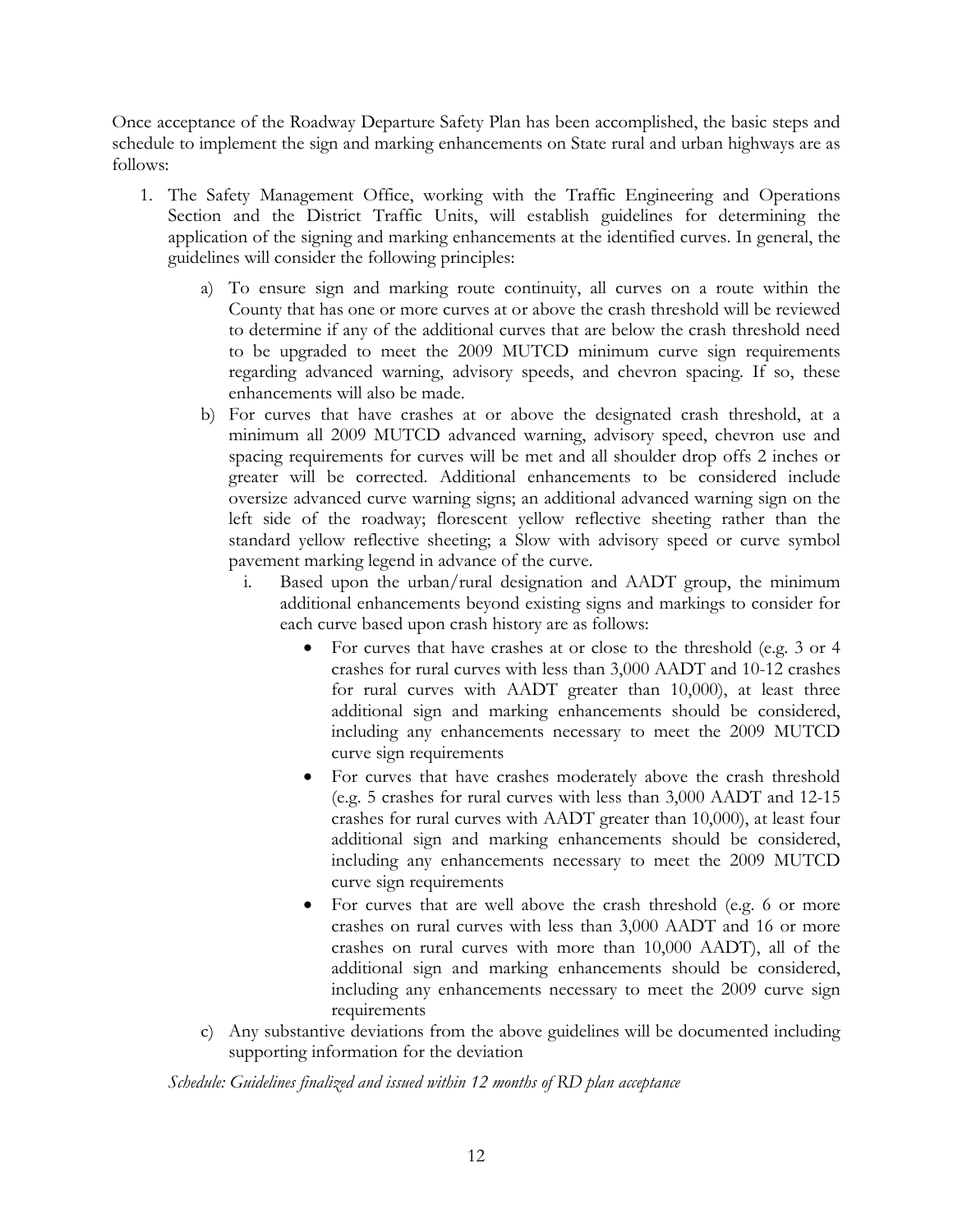- 2. Once the guidelines are finalized, the Safety Management Office and the Districts will determine how the enhancements will be identified and implemented. Three options will be considered:
	- a) A design build contract either at the state, District, or County level where the contractor will be required to review each route and curve using provisions in the contract to determine enhancements before implementation
	- b) An engineering evaluation of each identified curve and route to determine and tabulate if and what sign and marking enhancements should be implemented. Engineering evaluation to be conducted by District Traffic staff or consultant reporting to the District. Contract plans developed using review results.
	- c) An engineering evaluation of each identified curve and route to determine if and what sign and marking enhancements should be implemented. Engineering evaluation to be conducted by District Traffic staff or consultant reporting to the District. Enhancements to be implemented by County Maintenance forces using evaluation results.

*Schedule: Engineering evaluation completed within 24 months of RD Plan acceptance*

3. Contracts will be let and improvements will be implemented

*Schedule: If a design build contract is adopted, contract is let 30 months from RD Plan acceptance. If standard contract is used, contract is let 36 months from RD plan acceptance. If enhancements to be implemented using Maintenance Forces, work can begin following evaluations*

#### <span id="page-19-0"></span>*High Friction Surfaces for Curves*

1. Safety Management Office in cooperation with the Maintenance Division and the District Traffic units will develop guidelines for considering and applying high friction course on designated curves. A specification for the higher friction course will also be developed. The effort will be coordinated with the Maintenance Division such that if the pavement is to be resurfaced in the near future, the high friction surface may be incorporated into the resurfacing contract. This effort may be combined with the initiative to correct highway sections that have a high frequency and proportion of wet pavement crashes.

*Schedule*: *Guidelines issued* w*ithin 12 months of acceptance of the Plan*

2. Once the guidelines are finalized, the District will use the guidelines and specification to field review each identified curve with crashes and determine if application of a high friction surface is appropriate. The review will also be coordinated with the Maintenance Division to determine if any other surface improvements should be considered and if the high friction course should be integrated into the resurfacing program. As part of the field review, the limits of any planned high friction surface will be determined along with any added adjustments to the pavement or shoulder to accommodate the high friction surface. The Safety Management office and Districts will determine how to structure the contracts (County, District wide, Statewide).

*Schedule: High friction surface recommendations completed within 18 months of acceptance of the Plan.*

3. Once the field review results are completed, the District or their consultant will prepare County or District contract plans to implement the designated improvements generated from the field reviews.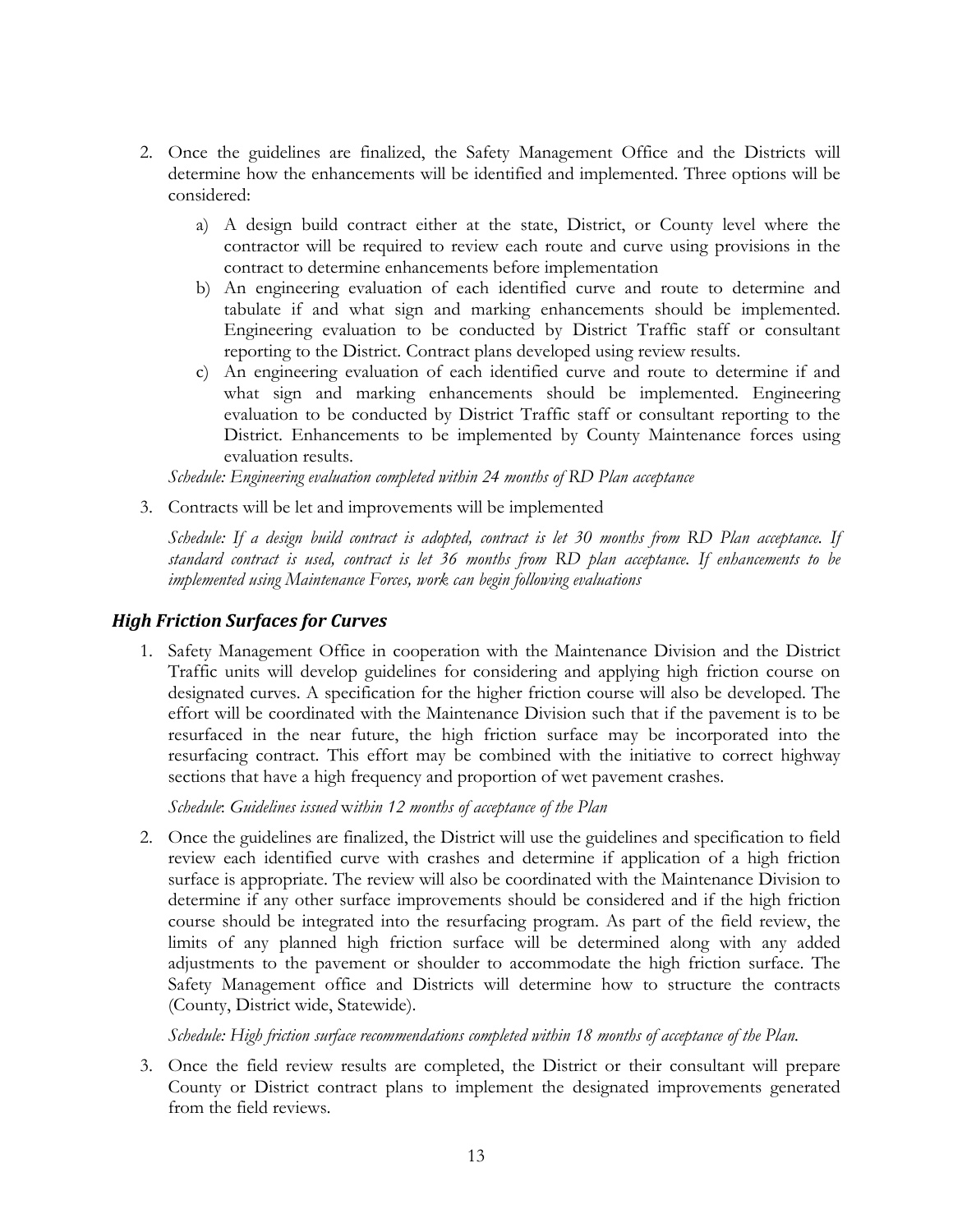#### <span id="page-20-0"></span>*Centerline Rumble Strips To Reduce Head-On and Opposing-Flow Sideswipe Crashes*

Rural undivided highways are considered for centerline rumble strips if they meet or exceed an AADT of 5,000 vehicles per day or meet or exceed the crash threshold of 3 head-on or opposingflow crashes in a five year period per 3-mile section. Results are provided in Table 11.

<span id="page-20-1"></span>

| Table 11: Centerline Rumble Stripes – Head-On and Sideswipe, Opposite Direction Crashes |  |  |  |
|-----------------------------------------------------------------------------------------|--|--|--|
| $-$ State Rural Roads (2007-2011)                                                       |  |  |  |

| <b>Locality</b>                                                                                                                                                                  | Level<br>Crash<br><b>Ireshold</b><br>Years)<br>಄ | Mile<br>က<br>৳<br>Number c<br>Sections | <b>5</b><br>을<br>es<br>$\overline{\phantom{0}}$<br><b>Crashe</b><br>er of Cras <mark>t</mark><br>(2007-201<br>Number<br>Years (2 | ৳<br><b>Number</b><br>$\overline{\phantom{0}}$<br><b>Vements</b><br>Estimated<br>Improv | Costs<br>Construction<br>(\$ Million) <sup>2</sup> | per<br>Fatalities per<br>100 Crashes | Incapacitating Injury<br>Crashes per 100 Crashes<br>per | Crash<br>argeted<br>งก <sup>3</sup><br>Reduction<br>Annual | Š<br>르<br>Estimated<br>Incapacitating In<br>Crash Reduction<br>Annual | Reduction<br>Estimated<br>Fatality<br>Annual |
|----------------------------------------------------------------------------------------------------------------------------------------------------------------------------------|--------------------------------------------------|----------------------------------------|----------------------------------------------------------------------------------------------------------------------------------|-----------------------------------------------------------------------------------------|----------------------------------------------------|--------------------------------------|---------------------------------------------------------|------------------------------------------------------------|-----------------------------------------------------------------------|----------------------------------------------|
| State Rural - 40mph                                                                                                                                                              | 3                                                | 127                                    | 461                                                                                                                              | 102                                                                                     | \$1.83                                             | 2.89                                 | 6.84                                                    | 32.45                                                      | 2.22                                                                  | 0.94                                         |
| State Urban - 40mph                                                                                                                                                              | 3                                                | 75                                     | 299                                                                                                                              | 60                                                                                      | \$1.08                                             | 8.04                                 | 9.60                                                    | 21.05                                                      | 2.02                                                                  | 1.69                                         |
| <b>Total State</b>                                                                                                                                                               |                                                  | 202                                    | 760                                                                                                                              | 162                                                                                     | \$2.91                                             |                                      |                                                         | 53.50                                                      | 4.24                                                                  | 2.63                                         |
| <sup>1</sup> Assumes 80% of sections can be improved.<br>2 Typically the cost for a 3-mile section is \$15,000 but to account for systematic continuity the cost is increased to |                                                  |                                        |                                                                                                                                  |                                                                                         |                                                    |                                      |                                                         |                                                            |                                                                       |                                              |

² Typically, the cost for a 3-mile section is \$15,000, but to account for systematic continuity the cost is increased to \$18,000 per 3-mile section.

<sup>3</sup> A CMF of 0.56 is used.

The basic steps to implement this initiative are as follows:

1. The District Safety Engineer will compile a list of rural undivided highway sections that have 5,000 or greater AADT from the roadway data base and supplement this list with that set of highway sections provided in Appendix B that have three or more head-on or opposing sideswipe crashes in 2007-2011 in a three mile section. This is the set of candidate highway sections to consider centerline rumble strip applications. It is noted that some of the sections in this list may already have centerline rumble strips and some of the highway sections that meet the crash threshold will have more than 5,000 AADT and be duplicated on the list.

*Schedule*: *Complete list assembled within 6 months of Plan acceptance.*

2. The District Traffic Unit staff will assemble a list of locations that are at or above either the crash threshold or 5,000 AADT and field review each site to determine if centerline rumble strips are appropriate to consider. The field review will evaluate head-on crashes throughout the route within the county in which the cluster resides to determine if additional sections of the route extended beyond the cluster limits are appropriate. This review will be coordinated with the edge line rumble strip field reviews. Once the field reviews are completed the candidate locations will also be coordinated with the Maintenance Division to determine if any other surface improvements should be considered and if the candidate rumble strips should be integrated into the resurfacing program.

*Schedule: All field reviews completed and a set of candidate locations to install centerline rumble strips is finalized within 15 months of acceptance of the Plan.*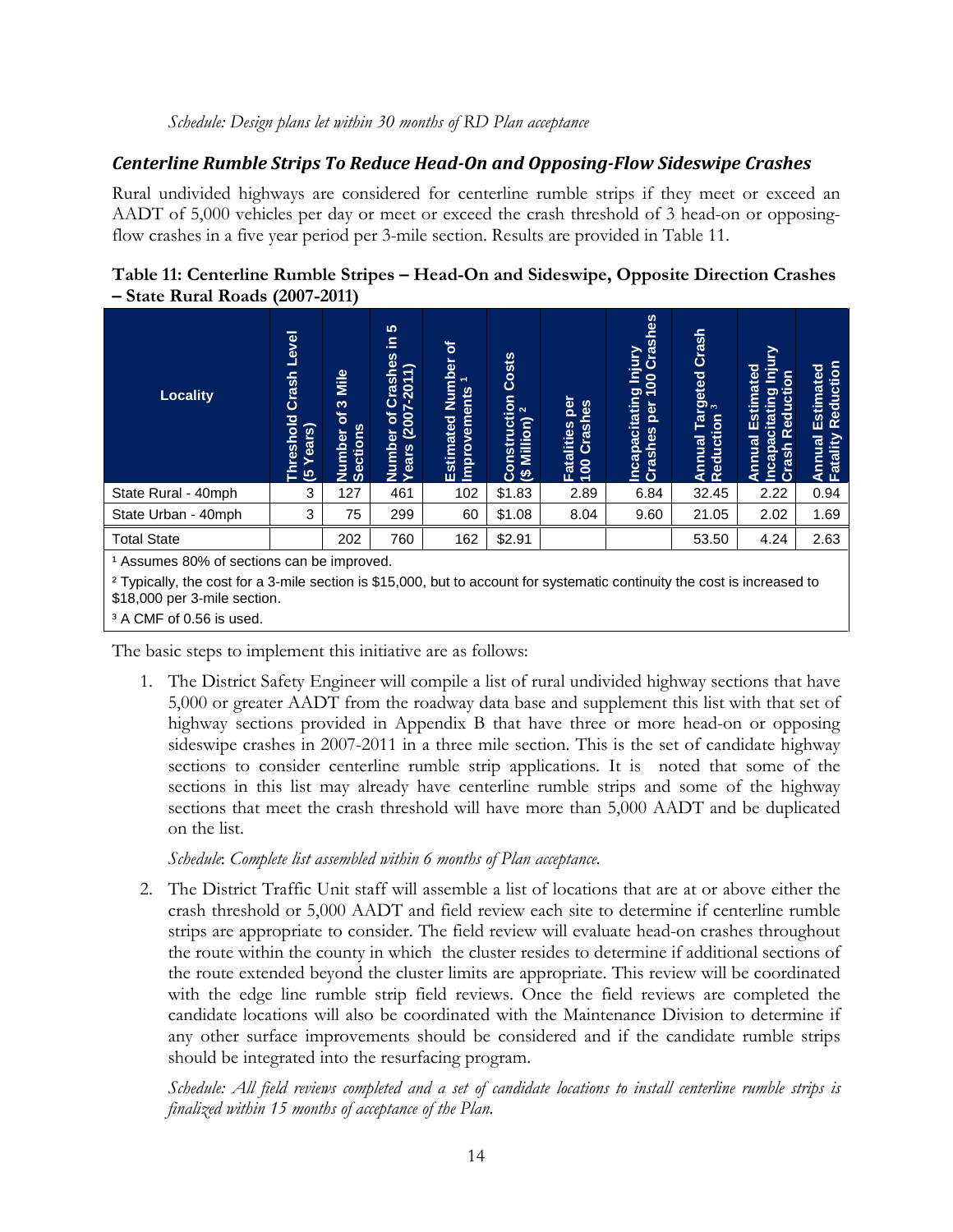3. Contracts will be let and improvements will be implemented

*Schedule: Contracts to install rumble strips for designated routes and sections let within 12 months of approval of field review results.*

### <span id="page-21-0"></span>*Edge Line Rumble Stripes and Shoulder Rumble Strips to Reduce Roadway Departure Crashes*

Edge line rumble stripes will be implemented under two scenarios.

#### **Highway Sections with Four Feet or Wider Paved Shoulder**

Systematic deployment of edge line rumble stripes and shoulder rumble strips will be considered on the following type of highways: rural and urban two- and multi-lane rural highways with legal speed limits of 40 mph or greater; widths of 22 ft. or wider and possessing a crash threshold of at least three or more single vehicle roadway departure crashes in half of a mile; and, having a four foot or greater paved shoulder that is adequate for bicycle travel.

A summary of highway sections that meet this criteria are provided in Table 12.

| <b>Speed Limit</b>   | <b>Level</b><br>Crash<br><b>Ireshold</b><br>ears)<br>ங | ~<br>Mile<br>1/2<br>$\overline{\sigma}$<br>Number c<br>Sections | 10<br>르<br>Crashes<br>$\Rightarrow$<br>$\overline{\phantom{0}}$<br>$\overline{5}$<br>er of (<br>(2007<br>Number<br>Years (2 | ঌ<br>Number<br>$\overline{ }$<br>ents<br>Improvem<br>Estimated | <b>Costs</b><br>Construction<br>$\sim$<br>Million)<br>$\bullet$ | per<br>Crashes<br><b>Fatalities</b><br>100 | jury<br>Crashes<br>g<br><b>Incapacitating Inj</b><br>Incapacitating Inj | Crash<br>Targeted<br>ion <sup>3</sup><br>Reduction<br>Annual | ⊵<br>iajai<br><b>Estimated</b><br>$\overline{\mathsf{s}}$<br>Incapacitating I<br>Crash Reductio<br>Annual<br>Crash | Reduction<br>Estimated<br>Fatality<br><b>Annual</b> |
|----------------------|--------------------------------------------------------|-----------------------------------------------------------------|-----------------------------------------------------------------------------------------------------------------------------|----------------------------------------------------------------|-----------------------------------------------------------------|--------------------------------------------|-------------------------------------------------------------------------|--------------------------------------------------------------|--------------------------------------------------------------------------------------------------------------------|-----------------------------------------------------|
| State Rural - 40 mph | 4                                                      | 1,440                                                           | 7,449                                                                                                                       | 864                                                            | \$2.59                                                          | 1.98                                       | 3.15                                                                    | 259.23                                                       | 8.17                                                                                                               | 5.14                                                |
| State Urban - 40 mph | 4                                                      | 757                                                             | 4,901                                                                                                                       | 454                                                            | \$1.36                                                          | 1.34                                       | 2.46                                                                    | 170.55                                                       | 4.19                                                                                                               | 2.28                                                |
| <b>Total State</b>   |                                                        | 2,197                                                           | 12,350                                                                                                                      | 1,318                                                          | \$3.95                                                          |                                            |                                                                         | 429.78                                                       | 12.36                                                                                                              | 7.42                                                |
|                      |                                                        |                                                                 |                                                                                                                             |                                                                |                                                                 |                                            |                                                                         |                                                              |                                                                                                                    |                                                     |

<span id="page-21-1"></span>**Table 12: Summary of Edge Line Rumble Stripes (Four Feet or Greater Paved Shoulders)**

<sup>1</sup> For edge line rumble stripes, assumes 60% of locations can be improved.

² Typically, the cost for a 0.5-mile section is \$5,000, but to account for systematic continuity the cost is increased to \$3,000 per 0.5-mile section.

<sup>3</sup> A CMF of 0.71 is used.

The basic steps to implement this initiative are as follows:

1. The District Traffic staff or their consultant will field review each identified highway section with crashes at or above the threshold to determine if application of edge line rumble stripe/shoulder rumble strips is appropriate. This evaluation will consider the adequacy of the existing paved shoulder to support bicycle travel ; the condition of the pavement and shoulder to accommodate either an edge rumble stripe or a shoulder rumble strip; and the potential for noise issues associated with any adjacent dwellings. The review will also be coordinated with the Maintenance Division to determine if any other surface improvements should be considered and if the candidate rumble strips should be integrated into the resurfacing program. The review will also include evaluation of the potential for extending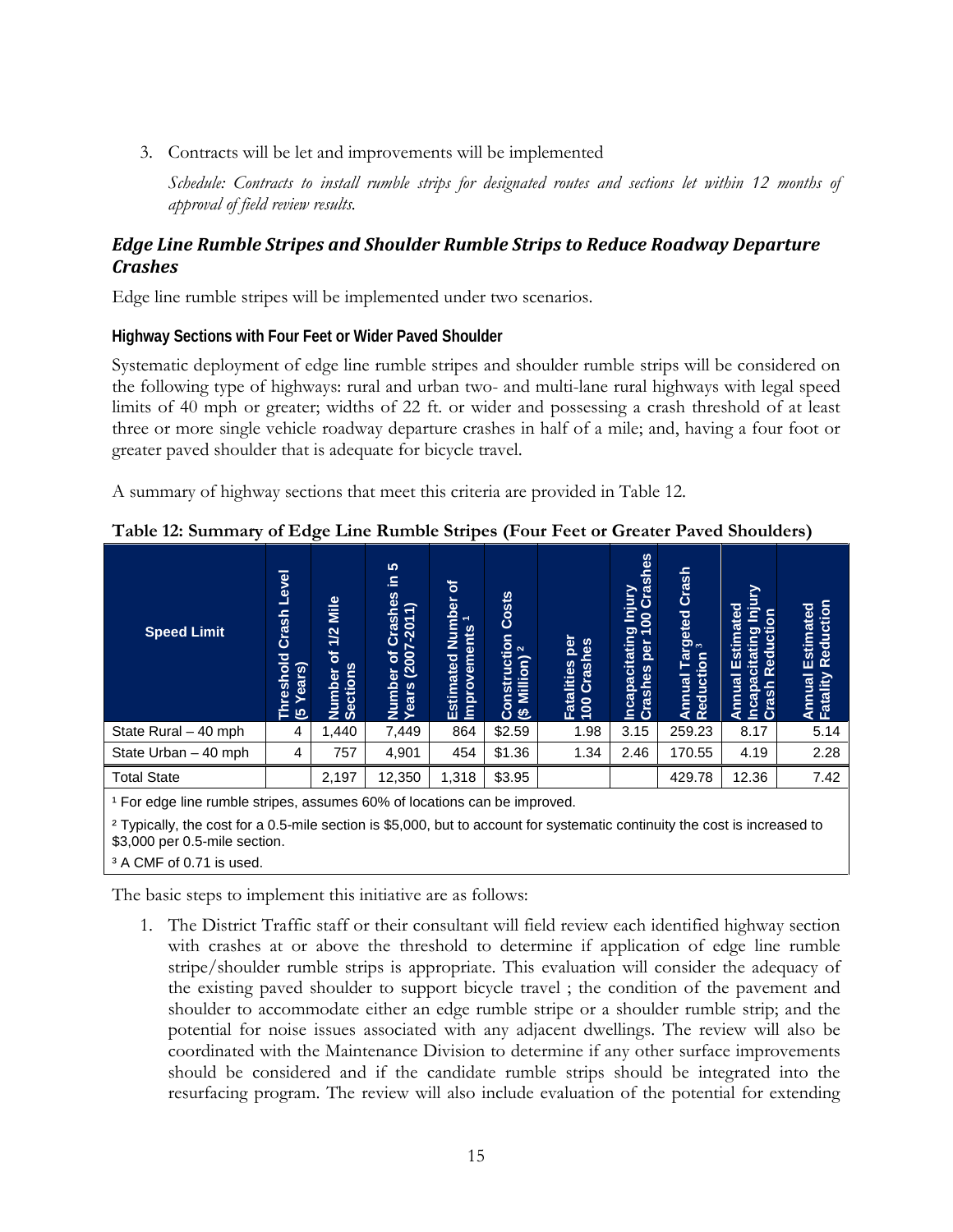the limits of improvement beyond that identified by the crash data to promote route continuity.

*Schedule: Field review recommendations completed within 12 months of acceptance of the Plan.*

*2.* Once the field review results are completed and accepted by PennDOT, District or County wide contract plans to implement the designated improvements generated from the field reviews will be developed.

*Schedule: Contract plans completed and projects let within 24 months of RD plan acceptance.*

*3.* Contracts will be let and improvements will be implemented.

*Schedule: Contracts to install rumble strips for designated routes and sections will be completed within 12 months of contract award*

#### **Highway Sections with Less than a Four Foot Paved Shoulder**

Edge Line rumble stripes in combination with shoulders widened to four feet and paved will be considered on those sections of highway with 10 or more run off road crashes.

#### <span id="page-22-0"></span>**Table 13: Summary of Candidate Highway Sections for shoulder widening/paving and edge line rumble stripes**

| <b>Shoulder Type</b>                                               | <b>Crash</b><br>Years) a<br>Threshold<br>$\overline{6}$<br>Level | of 1/2 Mile<br>Number c<br>Sections | Crashes<br>(2007<br>৳<br>Years<br>Number<br>2011)<br><b>LO</b><br>$\equiv$ | <b>Estimated Number</b><br><b>Estimated Number</b><br>of Improvements | <b>Costs</b><br>Construction<br>$$$ Million) 2 | Fatalities per<br>100 Crashes | Incapacitating Injury<br>Crashes per 100<br>per<br>Crashes<br>Crashes | S<br><b>Crash Reduction</b><br>Annual Targeted | Injury<br>Estimated<br><b>Crash Reduction</b><br><b>Incapacitating</b><br>Annual | <b>Annual Estimated</b><br>Fatality Reduction |
|--------------------------------------------------------------------|------------------------------------------------------------------|-------------------------------------|----------------------------------------------------------------------------|-----------------------------------------------------------------------|------------------------------------------------|-------------------------------|-----------------------------------------------------------------------|------------------------------------------------|----------------------------------------------------------------------------------|-----------------------------------------------|
| 0 ft Shoulders -<br>State Rural -<br>40mph                         | 10                                                               | 174                                 | 2,312                                                                      | 139                                                                   | \$6.96                                         | 1.41                          | 3.35                                                                  | 181.26                                         | 6.08                                                                             | 2.56                                          |
| 1-3 ft Non-Paved<br>Shoulders - State<br>Rural - 40mph             | 10                                                               | $\overline{2}$                      | 29                                                                         | 2                                                                     | \$0.07                                         | 1.73                          | 4.48                                                                  | 2.00                                           | 0.09                                                                             | 0.03                                          |
| 1-3 ft Paved<br>Shoulders - State<br>Rural - 40mph                 | 10                                                               | 71                                  | 962                                                                        | 57                                                                    | \$2.13                                         | 1.79                          | 3.61                                                                  | 74.45                                          | 2.69                                                                             | 1.33                                          |
| 4 ft or greater<br>Non-Paved<br>Shoulders - State<br>Rural - 40mph | 10                                                               | 19                                  | 211                                                                        | 15                                                                    | \$0.38                                         | 1.64                          | 2.88                                                                  | 16.33                                          | 0.47                                                                             | 0.27                                          |
| <b>Total State</b>                                                 |                                                                  | 266                                 | 3,514                                                                      | 213                                                                   | \$9.54                                         |                               |                                                                       | 274.04                                         | 9.33                                                                             | 4.20                                          |

 $^{\text{a}}$  1/2 mile sections on State Roads with RD crashes where Vehicle Count field equals 1 and shoulder width and type criteria is as specified by type.

Assumes 80% of locations can be improved.

<sup>3</sup> 0' to 4' paved + edge line rumble stripes: \$50,000 per 0.5 mile section and a CMF of 0.51.

<sup>3</sup> Avg 2' stabilized to 4' paved + edge line rumble stripes: \$42,500 per 0.5 mile section and a CMF of 0.57.

<sup>3</sup> Avg 2' paved to 4' paved + edge line rumble stripes: \$37,500 per 0.5 mile section and a CMF of 0.63.

<sup>3</sup> 4' stabilized to 4' paved + edge line rumble stripes: \$25,000 per 0.5 mile section and a CMF of 0.63.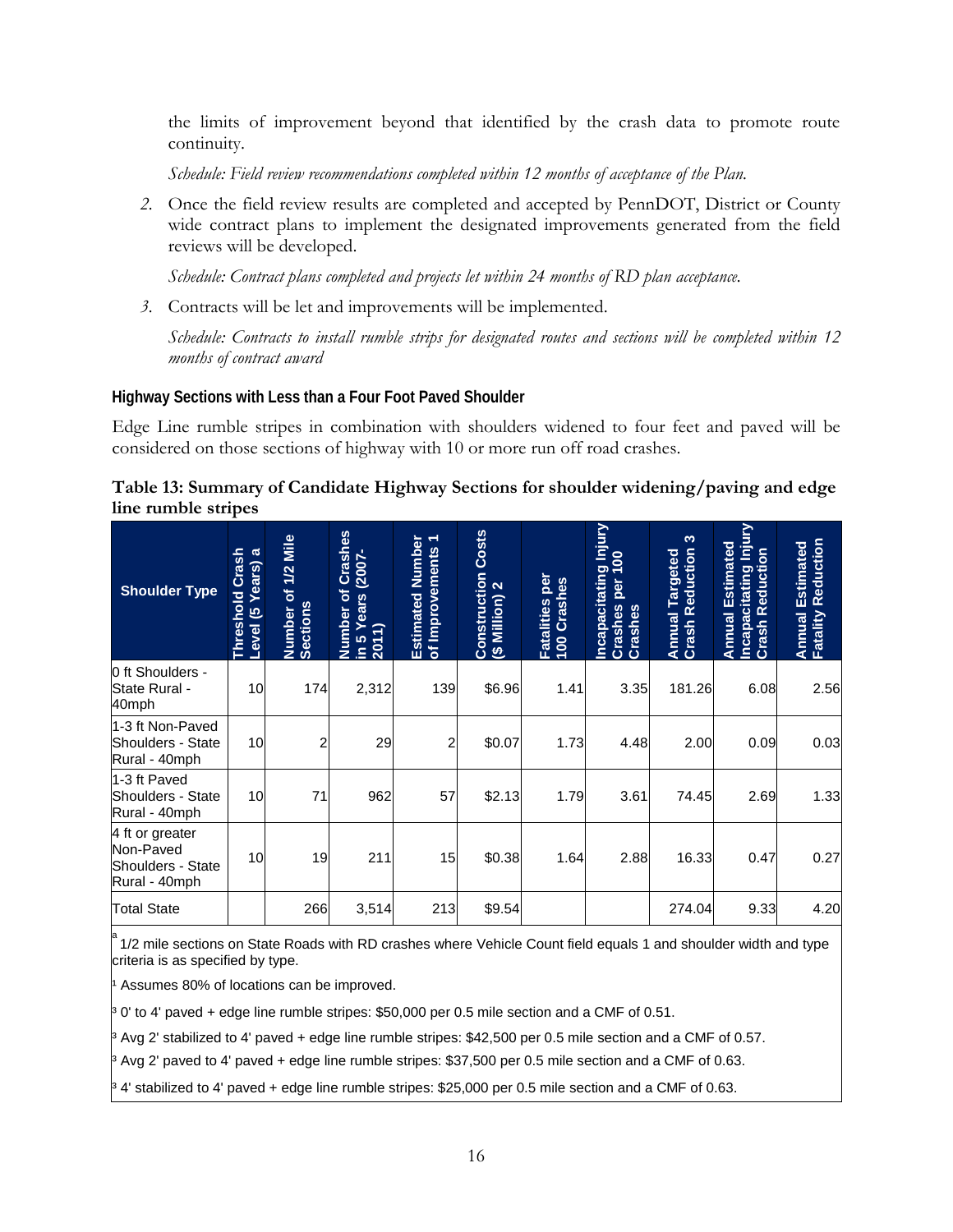The basic steps and schedule to implement this initiative are as follows:

1. The District Traffic staff or their consultant will coordinate with the Design section and the Maintenance section to field review each identified highway section with crashes at or above the threshold to determine if widening the existing shoulder within right of way limits and the application of edge line rumble stripe/shoulder rumble strips is practical and appropriate. This evaluation will consider the width and condition of the existing shoulder, the amount of shoulder and potential pavement reconstruction needed to achieve the widening, potential impacts of shoulder widening on drainage, embankments, and right of way needed ; whether partial but substantial portions of the roadway could support shoulder widening with minimal adverse impacts; any extensions of the limits of work beyond the identified section limits; and a determination if the project will be scheduled for resurfacing in the near future and if the shoulder widening can be incorporated into the scope. Any section that results in costs well above the estimated  $$50,000$  per  $1/2$  mile or require strip right of way acquisitions will require further review by the Safety Management Division before proceeding with project development.

*Schedule: Field review recommendations for all identified sections completed within 18 months of acceptance of the Plan.*

*2.* Once the field review results are completed and accepted by PennDOT, contract plans to implement the designated improvements generated from the field reviews will be developed.

*Schedule: Contract plans completed and projects let within 36 months of RD plan acceptance.*

*3.* Contracts will be let and improvements will be implemented.

*Schedule: Contracts to install rumble strips for designated routes and sections will be completed within 12 months of contract award*

## <span id="page-23-0"></span>*Alignment Delineation*

<span id="page-23-1"></span>Raised pavement markers (RPMs) and other methods to delineate the alignment of the roadway for night driving will be considered on those sections of highway which have high incidences and proportions of night crashes. Table 14 below shows the number of State road sections for systematic deployment of alignment delineation countermeasures.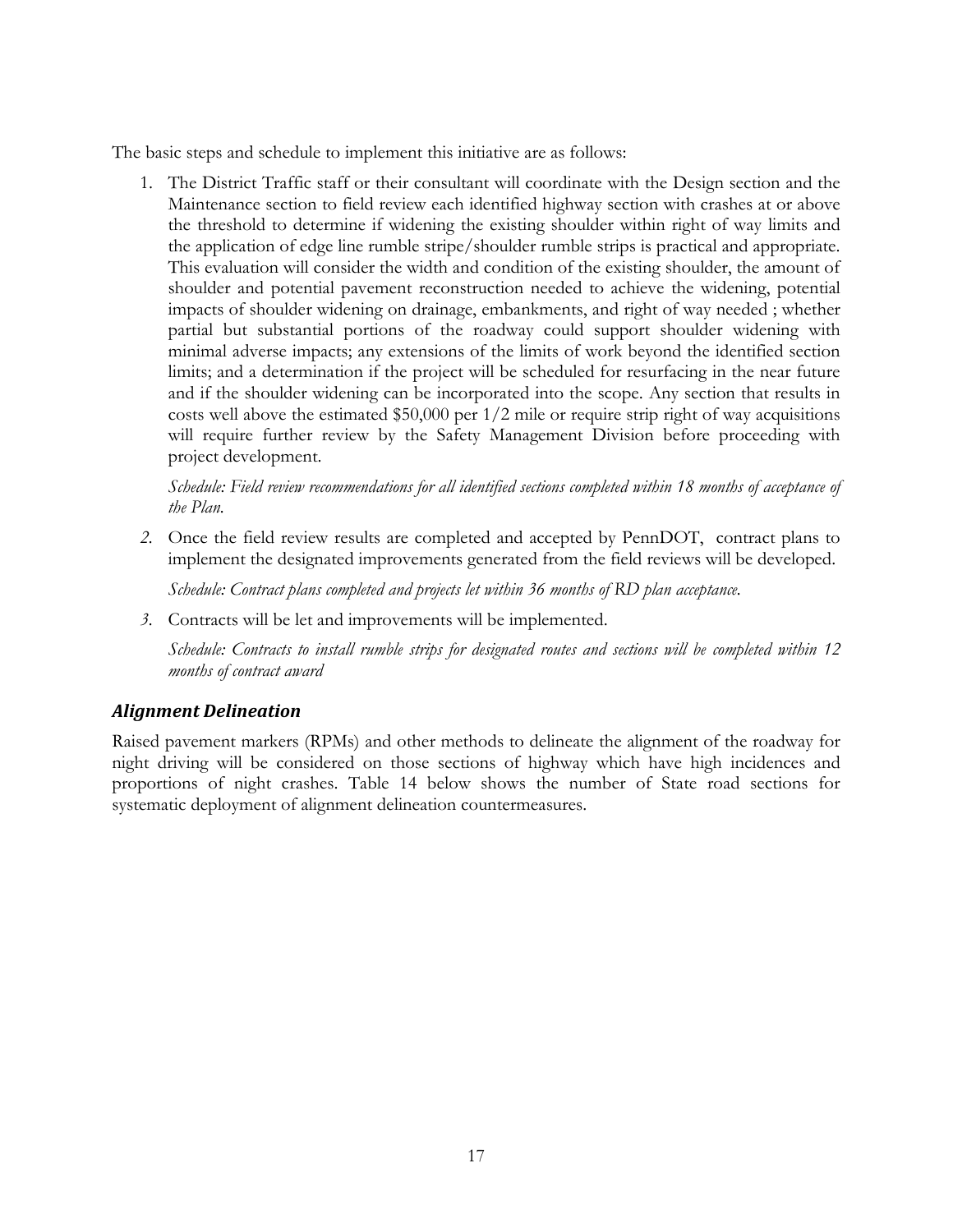| <b>Locality</b>                                                                                                                                                 | Level<br>Crash<br><b>Threshold</b><br>Years)<br>ம   | Mile<br>1/2<br>৳<br><b>Sections</b><br>Number | 5<br>르.<br>89<br><u>rash</u><br>$\overline{\phantom{0}}$<br>201<br>Õ<br>(200)<br>৳<br>Number<br>Years (2 | ৳<br><b>Number</b><br>ents<br>Estimated<br>vem<br><b>Impro</b> | Costs<br>Construction<br>$\mathbf{N}$<br>Million)<br>色 | jeo<br>Crashes<br><b>Fatalities</b><br>100 | Crashes<br>J Injury<br>00 Cra<br><b>Incapacitating</b><br>Crashes per 10 | Crash<br>Targeted(<br>ion <sup>3</sup><br>Reduction<br>Annual | ➢<br>Estimated<br>등<br>ರಾ<br><u>ita</u><br>Φ<br>ō<br><b>Innual</b><br>ಹ<br>Crash<br><b>ncap</b> | Reduction<br>Estimated<br>nnual<br>Fatality |
|-----------------------------------------------------------------------------------------------------------------------------------------------------------------|-----------------------------------------------------|-----------------------------------------------|----------------------------------------------------------------------------------------------------------|----------------------------------------------------------------|--------------------------------------------------------|--------------------------------------------|--------------------------------------------------------------------------|---------------------------------------------------------------|-------------------------------------------------------------------------------------------------|---------------------------------------------|
| <b>State Rural</b>                                                                                                                                              | 8                                                   | 374                                           | 3.734                                                                                                    | 150                                                            | \$0.75                                                 | 2.12                                       | 3.60                                                                     | 30.47                                                         | 1.10                                                                                            | 0.65                                        |
| <sup>1</sup> Assumes 40% of locations can be improved.                                                                                                          |                                                     |                                               |                                                                                                          |                                                                |                                                        |                                            |                                                                          |                                                               |                                                                                                 |                                             |
| <sup>2</sup> Assumes an average cost of \$5,000 per 0.5-mile section for state roads.                                                                           |                                                     |                                               |                                                                                                          |                                                                |                                                        |                                            |                                                                          |                                                               |                                                                                                 |                                             |
| <sup>3</sup> A CMF of 0.85 for dark crashes is used. This number is multiplied by the RD/total crashes ratio to estimate the<br>crash reduction for RD crashes. |                                                     |                                               |                                                                                                          |                                                                |                                                        |                                            |                                                                          |                                                               |                                                                                                 |                                             |
|                                                                                                                                                                 | * Need a dark to total crash ratio of at least 0.42 |                                               |                                                                                                          |                                                                |                                                        |                                            |                                                                          |                                                               |                                                                                                 |                                             |

**Table 14: Alignment Delineation – Roadway Departure Crashes – Night – State Rural Roads**

The basic steps and schedule to implement this initiative are as follows:

1. The Safety Management Office will work with others in the Traffic Operations Division and Districts to choose the RPM and other delineation products (potentially from existing installations) and develop guidelines to install alignment delineation on highway sections that are at or above the threshold in the above table. The Safety Office will coordinate with District Traffic and Safety personnel to determine if this initiative will be undertaken by District personnel or by consultant forces. Note that the guidance will integrate sign and marking enhancements on curves and consider the treatment and funding alternatives for the application of delineation on the entire route rather than on just those sections of the route that are at or above the crash threshold. It will also include inclusion of limited promising new marking materials that have the potential of providing superior reflectivity.

*Schedule: Guidelines developed within 12 months of RD Plan acceptance*

2. District or their consultant personnel will use guidelines to field review each identified highway section with crashes and determine the appropriateness of installing delineation now or deferring until the next overlay. District or consultant personnel will assemble District-wide or county-wide contract construction plans to implement the improvements or determine to implement with County Maintenance Forces.

*Schedule: Sections and routes identified for delineation installations have improvements determined within 6 months of guideline issuance.*

3. Contracts will be let and improvements will be implemented.

*Schedule: All identified delineation sections implemented within 30 months of acceptance of the Plan.*

## <span id="page-24-0"></span>*High-Friction Surfaces*

High-friction surfaces will be considered on those rural tangent and curve sections of highway that have at least 20 wet pavement crashes in 5 years per half mile on rural state highways and 30 wet pavement crashes on urban highways, and a wet/total ratio of at least 0.53, and a skid number of 30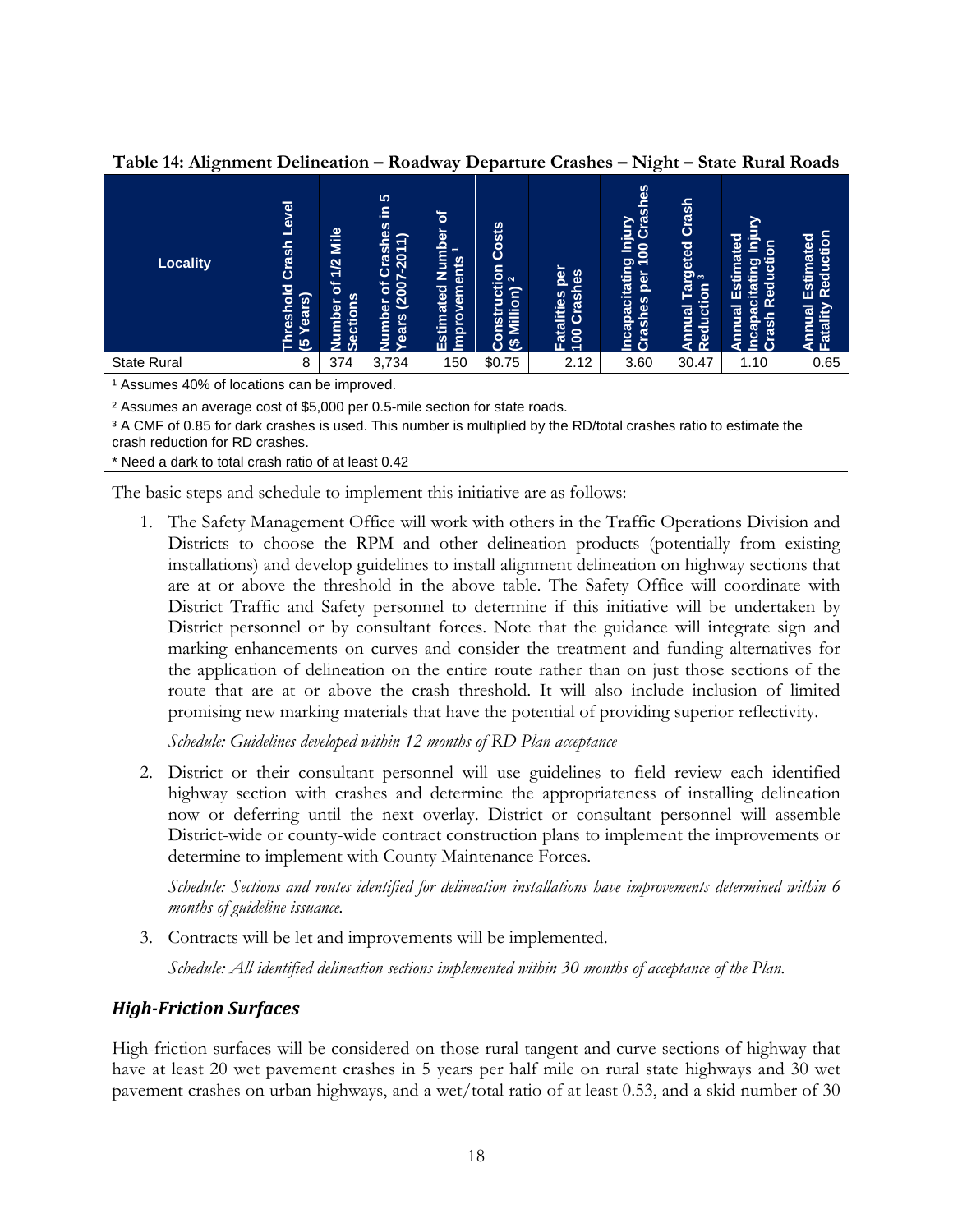or less. This initiative will be coordinated with the curve high friction initiative summarized in Table 10 to avoid overlap. In addition to identifying sections of highway that have a propensity for wet pavement crashes, the friction characteristics of the surface need to be tested to determine if low friction values may be contributing to the wet pavement crashes. It is noted that some of the sections are probable concrete surfaces. In these cases, in addition to evaluating the friction characteristics of the surface, the cross slope of the pavement and the number of lanes need to be considered, as water accumulation on the surface and hydroplaning may be the primary contributor to the wet pavement crashes. If this is the case, lateral grooving of the concrete surface should be considered as a primary treatment. Table 15 below provides information on the number of highways that meet the crash thresholds identified.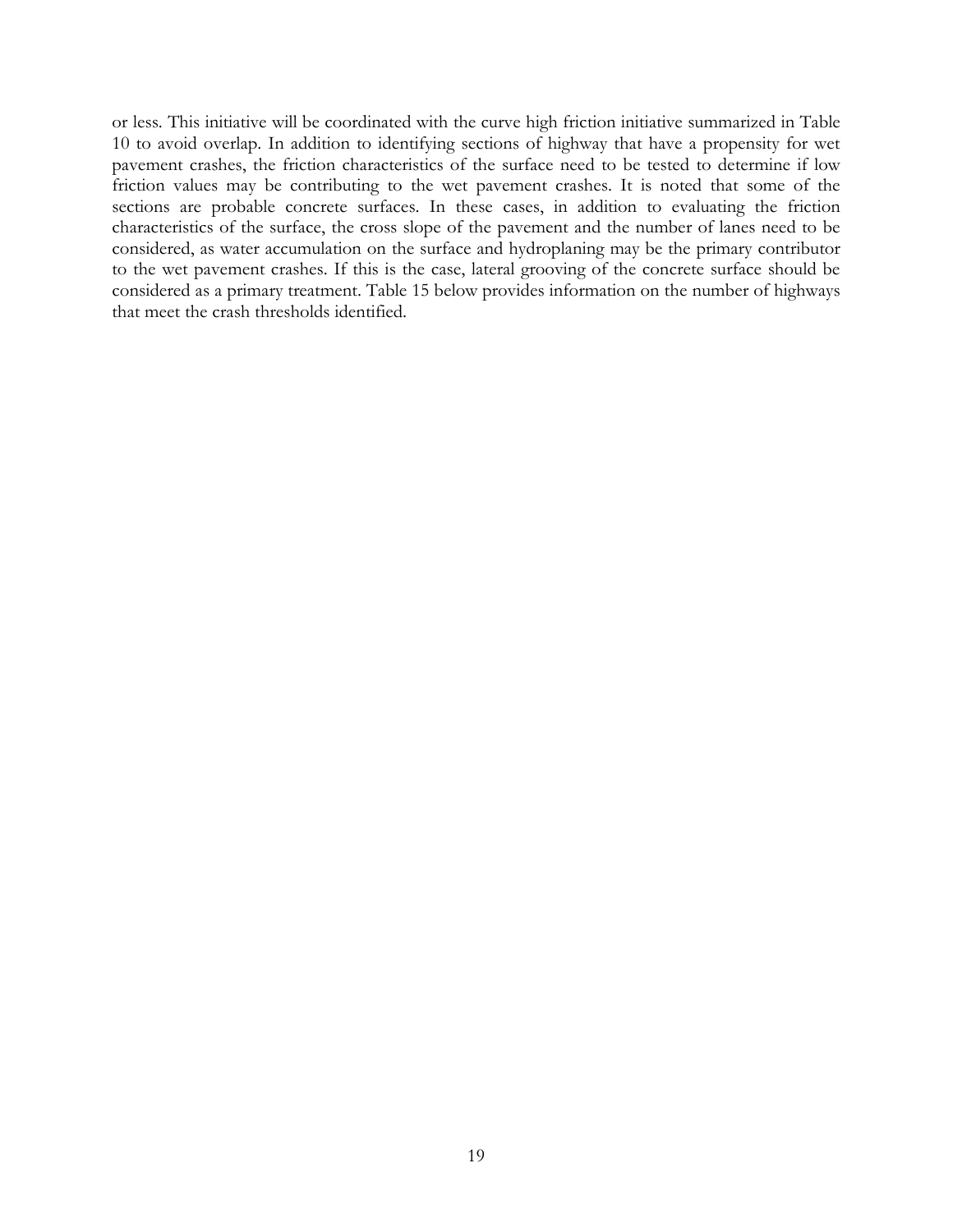<span id="page-26-0"></span>**Table 15: High Friction Surfaces – Roadway Departure Crashes – Wet – State Rural Roads (2007-2011)**

| <b>Locality</b>     | Level<br>Crash<br>Threshold<br>(5 Years)<br>ಅ | <b>Plim</b><br>$\overline{1/2}$<br>$\overline{5}$<br>Number c<br>Sections | 5<br>르<br>Crashes<br>$(2007 - 2011)$<br><b>b</b><br>Number<br>Years (20 | $\mathbf{b}$<br>Number<br>$\overline{ }$<br>Improvements<br>Estimated | Costs<br>$\frac{1}{2}$ Construction | per<br>Crashes<br>Fatalities<br>100 Crash | Incapacitating Injury<br>Crashes per 100 Crashes | Crash<br>Targeted<br>ion <sup>3</sup><br>Reduction<br>Annual | <b>Vinjury</b><br>Estimated<br>Incapacitating In<br>Crash Reduction<br>Annual | Reduction<br>Estimated<br>Annual I<br>Fatality |
|---------------------|-----------------------------------------------|---------------------------------------------------------------------------|-------------------------------------------------------------------------|-----------------------------------------------------------------------|-------------------------------------|-------------------------------------------|--------------------------------------------------|--------------------------------------------------------------|-------------------------------------------------------------------------------|------------------------------------------------|
| State Rural - 40mph | 20                                            | 32                                                                        | 842                                                                     | 16                                                                    | \$<br>1.60                          | 1.31                                      | 2.16                                             | 31.58                                                        | 0.68                                                                          | 0.41                                           |
| State Urban - 40mph | 30                                            | 15                                                                        | 683                                                                     | 8                                                                     | \$<br>0.75                          | 0.50                                      | 1.53                                             | 17.42                                                        | 0.27                                                                          | 0.09                                           |
| Total               |                                               | 47                                                                        | 1,525                                                                   | 24                                                                    | \$<br>2.35                          |                                           |                                                  | 48.99                                                        | 0.95                                                                          | 0.50                                           |

<sup>1</sup> Assumes 50% of locations that are tested below a skid number of 30 can be improved and are not included in the curve improvements.

² Assumes an average cost of \$100,000 per 0.5-mile section for state roads.

<sup>3</sup> A CMF of 0.5 is used. This number is multiplied by the RD/total crashes ratio to estimate the crash reduction for RD crashes.

\* Need a wet to total crash ratio of at least 0.53

The basic steps and schedule to implement this initiative are as follows:

- 1. The Safety Management Office will work with Design, Maintenance, and District Office personnel to develop guidelines for the use of micro-textures, epoxies, other high-friction surfaces, and lateral grooving on concrete surfaces to be applied on sections of highway with high incidences of wet pavement crashes. As a starting point, if the section does not have any identified need for higher surface friction characteristics (no sharp curves with design speeds 10 mph or more below overall operating speeds or no intersections that may require heavy mainline braking), skid-resistant aggregates or a micro-surface should be considered for the overlay; if the section may require higher surface friction values (sharp curvature or hard mainline braking approaching an intersection), a higher friction course such as Tyre Grip will be considered. If the pavement is concrete and is more than two lanes wide, the cross slope of the pavement, number of lanes that need to be drained, and other surface drainage characteristics will be evaluated to determine if lateral grooving of the pavement should be considered to effectively drain the pavement and reduce the potential for hydroplaning. Also, guidelines will be established for including cross-section improvements if severe wheel rutting exists.
- 2. Identified wet pavement sections will be skid tested to determine friction values for the pavement sections identified in Table 15. Generally, those sections having skid numbers of 30 or less will be considered for high-friction surfaces.
- 3. District or their consultant personnel will use the guidelines and skid test results to field review each identified highway section with wet pavement crashes above the threshold that have low skid numbers and will determine the appropriateness of applying a high-friction surface or lateral grooving using the guidelines. As part of the field review, the appropriate limits for the improvement will also be defined.
- 4. District or their consultant personnel will assemble District or County-wide contract construction plans to implement the improvements.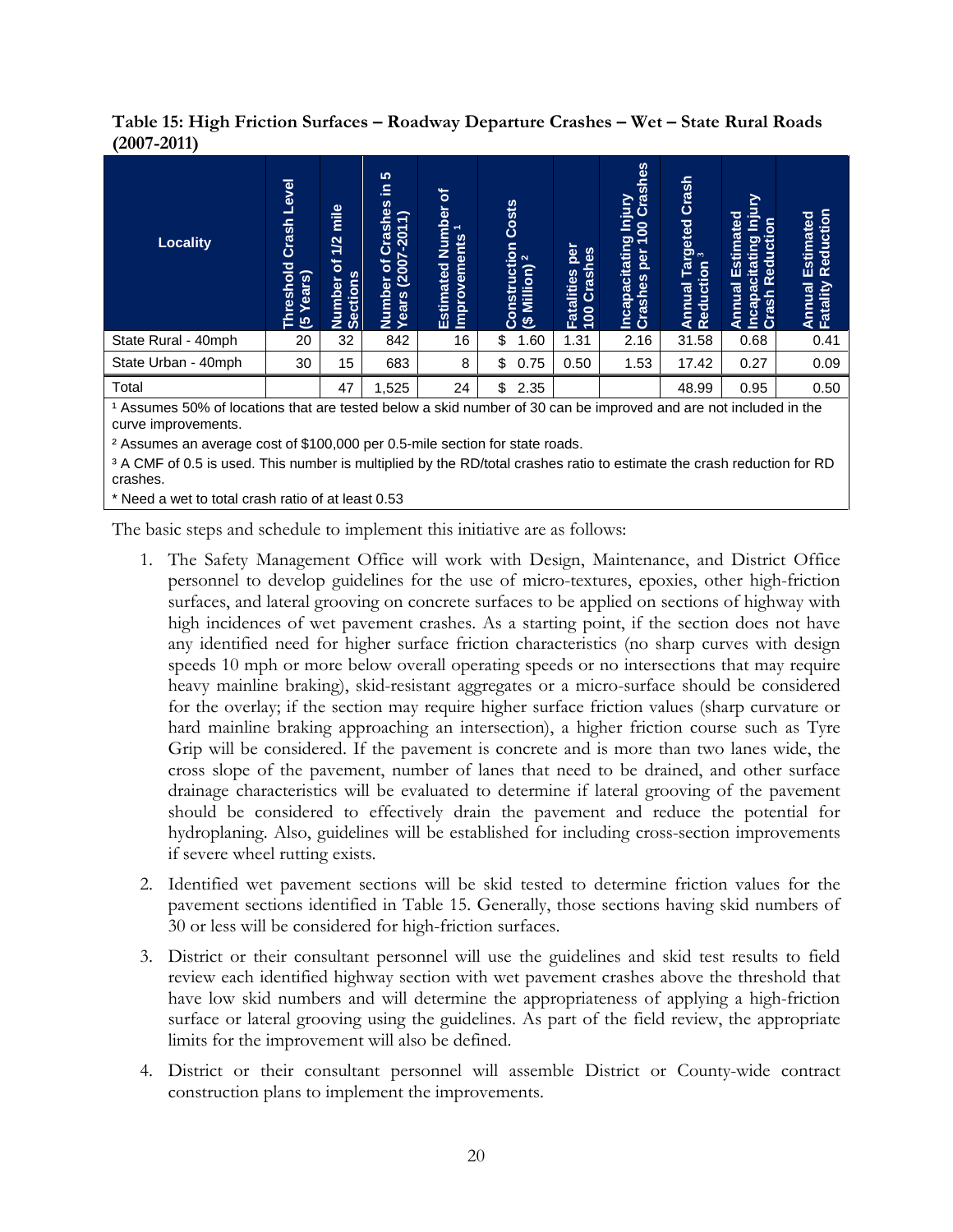*Schedule: Guidelines and specifications for using high friction surfaces issued within 12 months of RD Plan acceptance. Sections and routes identified for high friction surfaces or lateral grooving will be field reviewed within 18 months of acceptance of the Plan and a determination of improvements finalized.*

5. Contracts will be let and improvements will be implemented.

*Schedule: All identified surface improvements implemented within 42 months of acceptance of the Plan.*

# <span id="page-27-0"></span>*Guide Rail Upgrades*

The data analysis of Pennsylvania roadway departure crashes showed that there are a few 0.5-mile sections of guide rail where three or more guide rail related fatalities, incapacitating injuries, or overturns occurred in the 5-year data analysis period. These sections potentially have guide rail deficiencies, including insufficient guide rail height for vehicles with a higher center of gravity that are contributing to the severity of crashes. Each of these sections needs to be field checked to determine if guide rail deficiencies exist (inadequate terminal end, height less than FHWA recent guideline of 27 ¾ inches; and desirable heights of 31 inches, etc.).

Table 16 shows the deployment levels, costs, and benefits for potential guide rail upgrades on these sections.

| <b>Locality</b>                                            | <b>Level</b><br>Crash<br>reshold<br>Years)<br>ஞ | mile<br>1/2<br>৳<br>Number c<br>Sections | 5<br>르<br>Crashes<br>$(2007 - 2011)$<br>$\sigma$<br>Number<br>Years (20 | $\mathbf{p}$<br>Number<br>$\overline{ }$<br>Improvements<br>Estimated | Costs<br>Construction<br>(\$ Million) <sup>2</sup> | per<br>Crashes<br><b>Fatalities</b><br>100 | Crashes<br>lnjury<br>Incapacitating Inj<br>The Processing<br><b>Ted</b> | Crash<br>Targeted<br>ion <sup>3</sup><br>Reduction<br>Annual | 5<br>르<br>Estimated<br>Incapacitating In<br>Crash Reduction<br>Annual | Reduction<br>Estimated<br>Annual I<br>Fatality |
|------------------------------------------------------------|-------------------------------------------------|------------------------------------------|-------------------------------------------------------------------------|-----------------------------------------------------------------------|----------------------------------------------------|--------------------------------------------|-------------------------------------------------------------------------|--------------------------------------------------------------|-----------------------------------------------------------------------|------------------------------------------------|
| <b>State Rural</b>                                         | 3                                               | 11                                       | 34                                                                      | 9                                                                     | \$0.22                                             | 13.85                                      | 18.95                                                                   | 0.00                                                         | 0.26                                                                  | 0.19                                           |
| <b>State Urban</b>                                         | 3                                               | 19                                       | 69                                                                      | 15                                                                    | \$0.38                                             | 16.28                                      | 25.58                                                                   | 0.00                                                         | 0.71                                                                  | 0.45                                           |
| Total                                                      |                                                 |                                          | 103                                                                     | 24                                                                    | \$0.60                                             |                                            |                                                                         | 0.00                                                         | 0.96                                                                  | 0.64                                           |
| $\overline{a}$<br>. .<br>$\sim$ $\sim$ $\sim$<br>$\cdot$ . |                                                 |                                          | $\cdot$ $\cdot$                                                         |                                                                       |                                                    |                                            | $\sim$ $\sim$                                                           |                                                              |                                                                       |                                                |

<span id="page-27-1"></span>**Table 16: Guide Rail Relocation/Safety Enhancements – Roadway Departure Crashes – State Roads**

<sup>1</sup> Assumes 80% of locations can be improved by guard rail upgrade to a successfully tested device.

² Assumes an average cost of \$25,000 per 0.5-mile section for state roads.

<sup>3</sup> An average CMF of 0.75 is used. It is not likely that crashes will be reduced, so the CMF is applied to estimate incapacitating injury crash and fatality reduction.

\* Includes only guardrail crashes where a fatality or incapacitating injury crash occurred.

The basic steps and schedule to implement this initiative are as follows:

- 1. District or their consultant personnel will field review each identified highway section with three or more severe guide rail crashes to determine potential guide rail deficiencies and guide rail heights. Guide rail heights below 31 inches will be considered for upgrading.
- 2. The Safety Management Office and the Design Division will evaluate the recent guide rail crash testing criteria and results and make a determination if the existing standard 27 and 3/4 inch height of strong post guide rail should be increased to 31 inches in accordance with the FHWA Office of Safety advisory.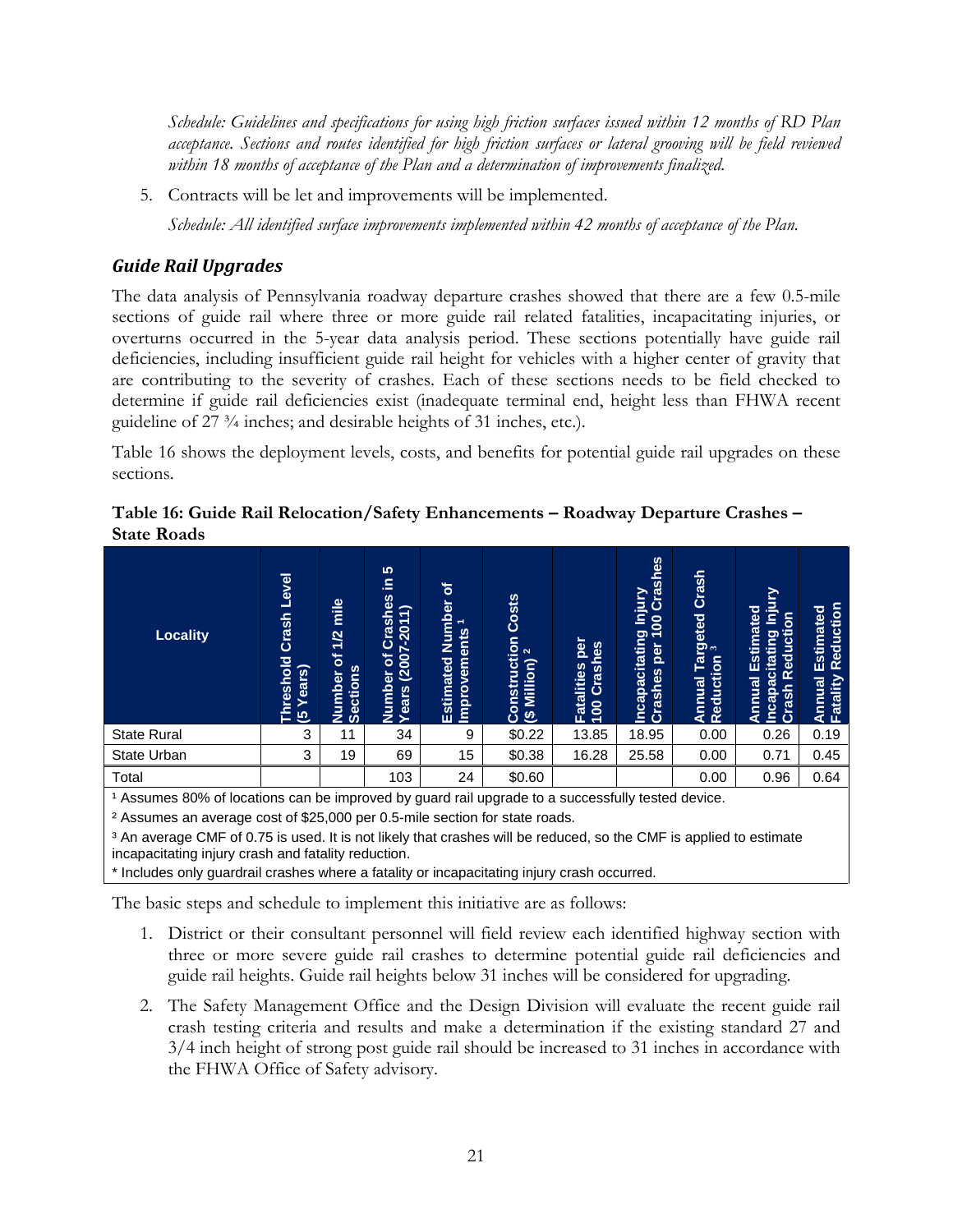- *3.* District or consultant personnel will identify improvements and determine if District or County wide contracts or Maintenance Forces should implement the improvements.
- 4. Contracts will be let and improvements will be implemented.

*Schedule: All identified guide rail sections will be field reviewed and deficiencies identified within 12 months of RD Plan acceptance. All deficiencies corrected within 30 months of RD Plan acceptance.*

#### <span id="page-28-0"></span>*Select Tree Removal in Rural Areas*

The fixed object associated with the greatest number of roadway departure fatalities is trees. Most of these fatalities occur in rural areas. One of the challenges associated with this initiative is that tree removal alone may not be the sole low-cost countermeasure that needs to be implemented; removal or relocation of other vulnerable fixed objects also needs to be considered. In addition, many vulnerable trees may be located beyond the ditch line and on private property. Processes need to be developed to consider working with property owner to allow for removal of vulnerable trees off of the right of way(or replace the tree at a less vulnerable location or with more crash-impact-friendly shrubbery). In addition, some sections with high numbers of tree crashes will not be suitable for tree removal, and alternate countermeasures such as edge rumble stripes or delineation may be considered to reduce the likelihood of tree collisions. Sections of Interstate highway that have clusters of tree crashes create challenging problem since these sections probably have acceptable alignment, standard recovery areas, and shoulder rumble strips. Speed coupled with high traffic volume contributes to the problem. Extending the clear zone beyond the 30 foot recovery area needs to be considered in those areas which have high frequencies of tree crashes and in which trees are prevalent around the 30 foot clear zone

A hierarchy of questions that need to be asked in identifying the appropriate countermeasure to reduce future tree crashes include:

- 1) Should/can the tree be removed cost effectively?
	- a) If the answer is yes, are there other improvements needed to improve the safety of the section, such as removing other vulnerable fixed objects and minor re-grading?
		- i) Also, if the tree is off the right-of-way, can arrangements be made to accommodate the property owner and have the tree removed?
	- b) If the tree can't be removed, are there alternatives to tree removal such as placement of edge/shoulder rumble strips or other cost effective enhancements to keep drivers on the road that should be pursued, and that will reduce the potential for vehicles running off the road?
	- c) If trees can't be removed and other improvements can't be implemented to better keep drivers on the road, can reflective stripes be placed on the trees, particularly if a substantial number of the tree crashes occur at night.

The number of sections, crash threshold, costs, and safety impacts of this initiative are provided in Table 17.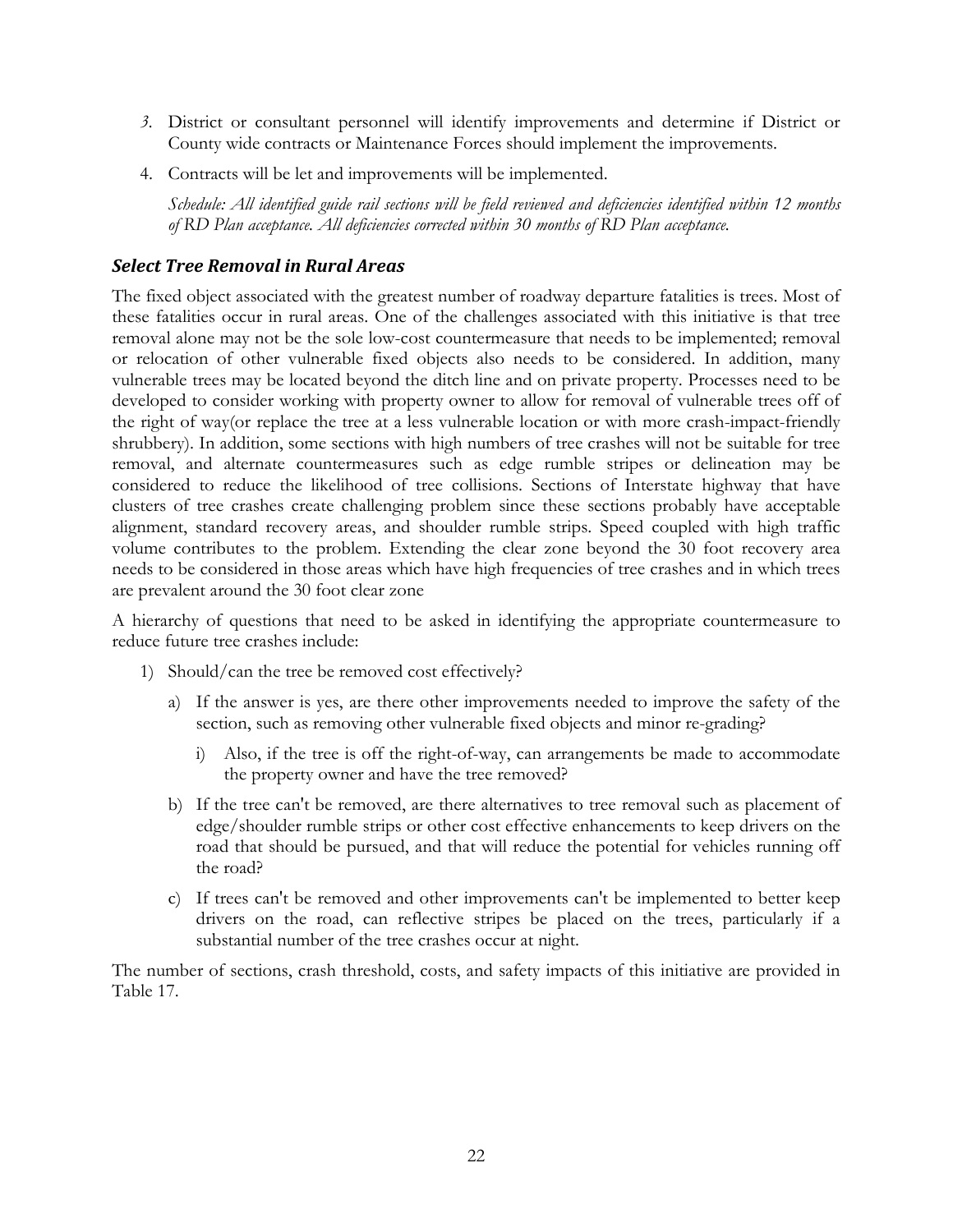<span id="page-29-0"></span>**Table 17: Tree Removal/Safety Enhancements – Tree Crashes (Any Harmful Event) – State Rural Roads (2007-2011)**

| <b>Locality</b>         | Level<br>Crash<br>Threshold<br>(5 Years)                                                                                                                                                                                                     | mile<br>$\mathfrak{S}$<br>৳<br>Number c<br>Sections | 5<br>르<br>es<br>∽<br>Crash<br>$\overline{\phantom{0}}$<br>$(2007 - 201)$<br>$\overline{\sigma}$<br>Number<br>Years (2 | ৳<br><b>Estimated Number</b><br>$\overline{\phantom{0}}$<br>Improvements | <b>Costs</b><br>Construction<br>$\mathbf{\alpha}$<br>(\$ Million) | per<br>Crashes<br>Fatalities<br>100 Crash | Crashes<br><u>Nnjury</u><br>8<br>Incapacitating<br>per<br>Crashes | Crash<br>Targeted<br><sup>on 3</sup><br>Reduction<br>Annual | <u>Injury</u><br>Estimated<br>Reduction<br><b>Incapacitating I</b><br>Crash Reductic<br>Annual | Reduction<br><b>Annual Estimated<br/>Fatality Reduction</b> |  |
|-------------------------|----------------------------------------------------------------------------------------------------------------------------------------------------------------------------------------------------------------------------------------------|-----------------------------------------------------|-----------------------------------------------------------------------------------------------------------------------|--------------------------------------------------------------------------|-------------------------------------------------------------------|-------------------------------------------|-------------------------------------------------------------------|-------------------------------------------------------------|------------------------------------------------------------------------------------------------|-------------------------------------------------------------|--|
| Interstate, State Rural | 5                                                                                                                                                                                                                                            | 41                                                  | 350                                                                                                                   | 16                                                                       | \$1.23                                                            | 4.23                                      | 5.15                                                              | 14.00                                                       | 0.72                                                                                           | 0.59                                                        |  |
| Interstate, State Urban | 5                                                                                                                                                                                                                                            | 13                                                  | 93                                                                                                                    | 5                                                                        | \$0.39                                                            | 2.35                                      | 3.53                                                              | 3.72                                                        | 0.13                                                                                           | 0.09                                                        |  |
| Non-Int. State Rural    | 8                                                                                                                                                                                                                                            | 196                                                 | 2,225                                                                                                                 | 78                                                                       | \$5.88                                                            | 3.45                                      | 5.28                                                              | 89.00                                                       | 4.70                                                                                           | 3.07                                                        |  |
| Local Rural             | 10                                                                                                                                                                                                                                           | 39                                                  | 526                                                                                                                   | 16                                                                       | \$1.17                                                            | 2.16                                      | 4.34                                                              | 21.04                                                       | 0.91                                                                                           | 0.45                                                        |  |
| <b>Total State</b>      |                                                                                                                                                                                                                                              | 250                                                 | 2,668                                                                                                                 | 100                                                                      | \$7.50                                                            |                                           |                                                                   | 106.72                                                      | 5.55                                                                                           | 3.75                                                        |  |
| <b>Total Local</b>      |                                                                                                                                                                                                                                              | 39                                                  | 526                                                                                                                   | 16                                                                       | \$1.17                                                            |                                           |                                                                   | 21.04                                                       | 0.91                                                                                           | 0.45                                                        |  |
| Total                   |                                                                                                                                                                                                                                              | 289                                                 | 3,194                                                                                                                 | 116                                                                      | \$8.67                                                            |                                           |                                                                   | 127.76                                                      | 6.46                                                                                           | 4.20                                                        |  |
|                         | <sup>1</sup> Assumes 40% of state locations can be addressed. Assumes 40% of local locations can be addressed. Other<br>improvements to reduce roadway departure frequencies in the vicinity of the struck trees, or reduced speed to reduce |                                                     |                                                                                                                       |                                                                          |                                                                   |                                           |                                                                   |                                                             |                                                                                                |                                                             |  |

severity. A field review will be needed to determine the appropriate countermeasure. ² Assumes an average cost of \$75,000 per 3-mile section on state roads, and \$150,000 per local road.

<sup>3</sup> An average CMF of 0.5 is used.

The basic steps and schedule to implement this initiative are as follows:

*1.* Safety Management Office and District Traffic staff will develop guidelines to reduce the severity of tree crashes on sections that have high frequencies of tree crashes. Note that the guidance will provide a process to consider removal of trees both within and beyond rightof-way limits; property owner considerations; other complementary roadway departure countermeasures, such as the removal of other fixed objects adjacent to the trees and minor re-grading to create a clear zone; identification and options for considering environmental and historical factors associated with the vulnerable trees; and a set of alternate countermeasures, including edge rumble strips, cable guide rail shielding, and tree delineation to reduce the likelihood of tree crashes should the tree not be removed. Safety Project Manager and District personnel will determine if guidelines are to be implemented by Districts or consultant.

*Schedule*: *Guidelines issued within 12 months of acceptance of the Plan.*

2. District personnel or their consultant will use guidelines to field review each identified tree section with crashes and determine appropriate tree removal or mitigation improvements. District personnel or their consultant will assemble District-wide or county-wide contract construction plans to implement the improvements.

*Schedule: Improvement sets identified for all identified sections within 24 months of acceptance of the Plan.*

3. Contracts will be let and improvements will be implemented.

*Schedule: All identified improvements implemented within 48 months of acceptance of the Plan.*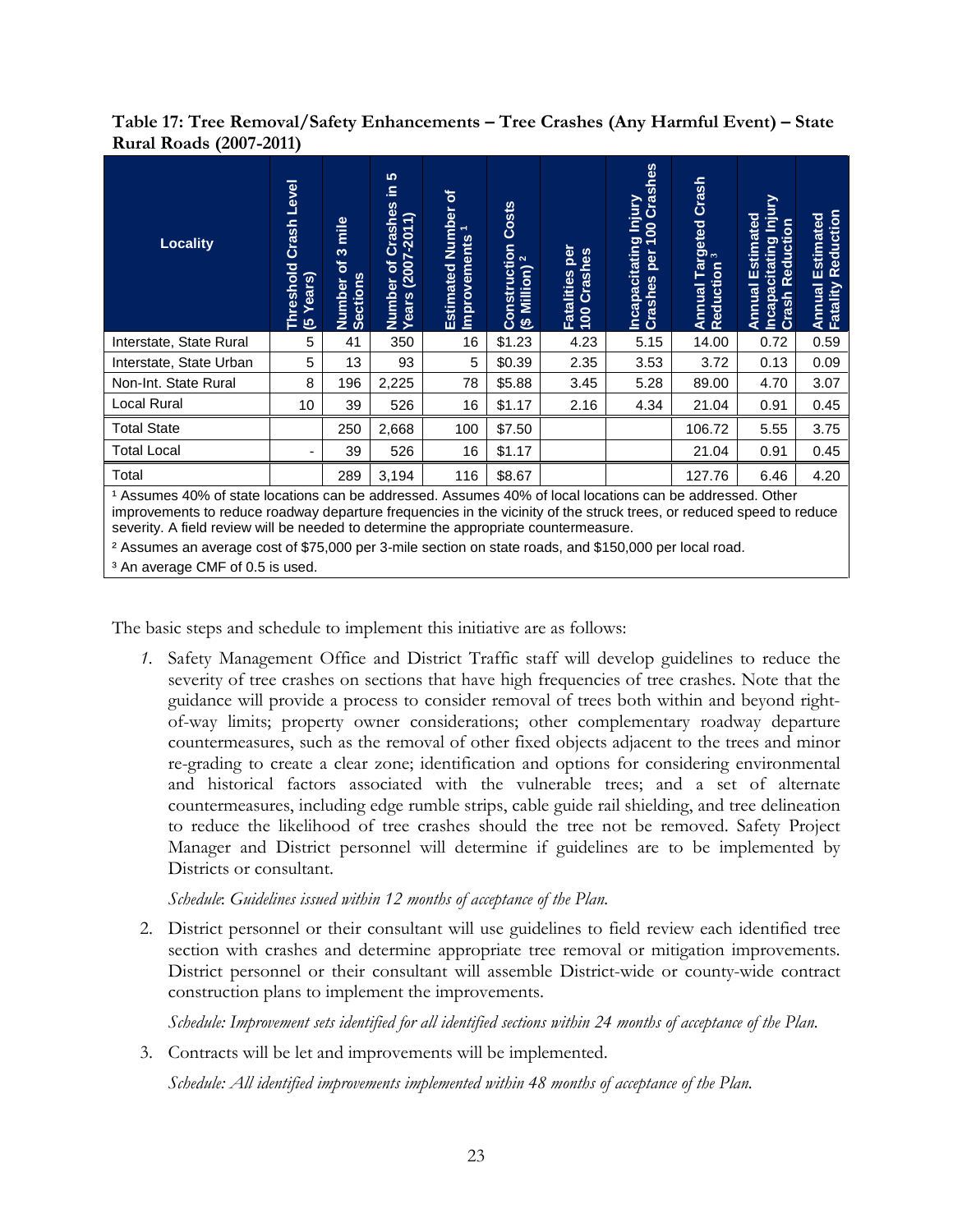#### <span id="page-30-0"></span>*Select Utility Pole Treatments*

Utility poles are the fixed object with the second highest occurrence of roadway departure fixed object fatalities. One of the challenges associated with this initiative is that moving a utility pole may not be the sole low-cost countermeasure that needs to be implemented; removal or relocation of other vulnerable fixed objects also needs to be considered. In addition, many vulnerable utility poles may be located at the outside edge of right-of-way limits with minimal opportunity to increase lateral clearance without the need to acquire additional right-of-way. In addition, some sections with high numbers of utility pole crashes will not be suitable for moving; in these cases, alternate countermeasures such as decreasing the number of poles or applying edge rumble strips or delineation may be considered to reduce the likelihood of utility pole collisions.

A hierarchy of questions should be asked to identify the appropriate countermeasure to reduce future utility pole crashes:

Should/can the vulnerable utility poles be moved laterally within existing right of way? Can poles be consolidated on a route to reduce the frequency of poles?

a) If the answer is yes, are there other improvements needed to improve the safety of the section (e.g., removing other vulnerable fixed objects, minor re-grading)?

b) If the utility pole cannot be moved or consolidated in number, can other alternatives be implemented to reduce the likelihood of pole crashes?

i) ii) Can shoulder widening and/or edge rumble stripes be installed to reduce the likelihood of vehicles leaving the roadway?

iii) If a substantive number of pole crashes occur at night, can reflectivity bands be placed on the poles?

The number of sections, crash threshold, costs, and safety impacts of this initiative are provided in Table 18.

| <b>Locality</b>    | <b>Level</b><br>Crash<br>eshold<br><b>Years</b> )<br>ತ | <b>Sections</b><br>Mile<br>$\infty$<br>৳<br>Number | <b>5</b><br>르<br>es<br>$(2007 - 2011)$<br>Crash<br>৳<br>umber<br>Numb<br>Years | $\sigma$<br>Number<br>$\overline{\phantom{0}}$<br>Improvements<br>Estimated | Costs<br>Construction<br>(\$ Million) <sup>2</sup> | per<br>Crashes<br>Fatalities<br>100 Crash | Injury<br>00 Crashes<br>Incapacitating In<br>Crashes per 100 | Crash<br>Targeted<br>op 3<br>Reduction<br><b>Innual</b><br>∢ | ⊵<br>르<br>Estimated<br>acitating Inj<br>Reducti <u>on</u><br>Incapacitatin<br>Annual<br>Crash | Reduction<br>Estimated<br>Annual<br>Fatality |
|--------------------|--------------------------------------------------------|----------------------------------------------------|--------------------------------------------------------------------------------|-----------------------------------------------------------------------------|----------------------------------------------------|-------------------------------------------|--------------------------------------------------------------|--------------------------------------------------------------|-----------------------------------------------------------------------------------------------|----------------------------------------------|
| <b>State Rural</b> | 12                                                     | 49                                                 | 687                                                                            | 39                                                                          | \$2.94                                             | 1.52                                      | 3.31                                                         | 54.96                                                        | 1.82                                                                                          | 0.83                                         |
| State Urban        | 12                                                     | 51                                                 | 746                                                                            | 41                                                                          | \$3.06                                             | 1.46                                      | 3.27                                                         | 59.68                                                        | 1.95                                                                                          | 0.87                                         |
| <b>Total State</b> |                                                        | 100                                                | 1,433                                                                          | 80                                                                          | \$6.00                                             |                                           |                                                              | 114.64                                                       | 3.77                                                                                          | 1.71                                         |

#### <span id="page-30-1"></span>**Table 18: Utility Pole Relocation/Removal/Safety Enhancements – Utility Pole Crashes (First Harmful Event) – State Roads (2007-2011)**

<sup>1</sup> Assumes 80% of locations can be improved by pole relocation, other improvements to reduce roadway departure frequencies in the vicinity of the struck poles, or reduced speed to reduce severity. A field review will be needed to determine the appropriate countermeasure.

² Assumes an average cost of \$75,000 per 3-mile section.

<sup>3</sup> An average CMF of 0.5 is used as an overall average for all possible utility pole countermeasures.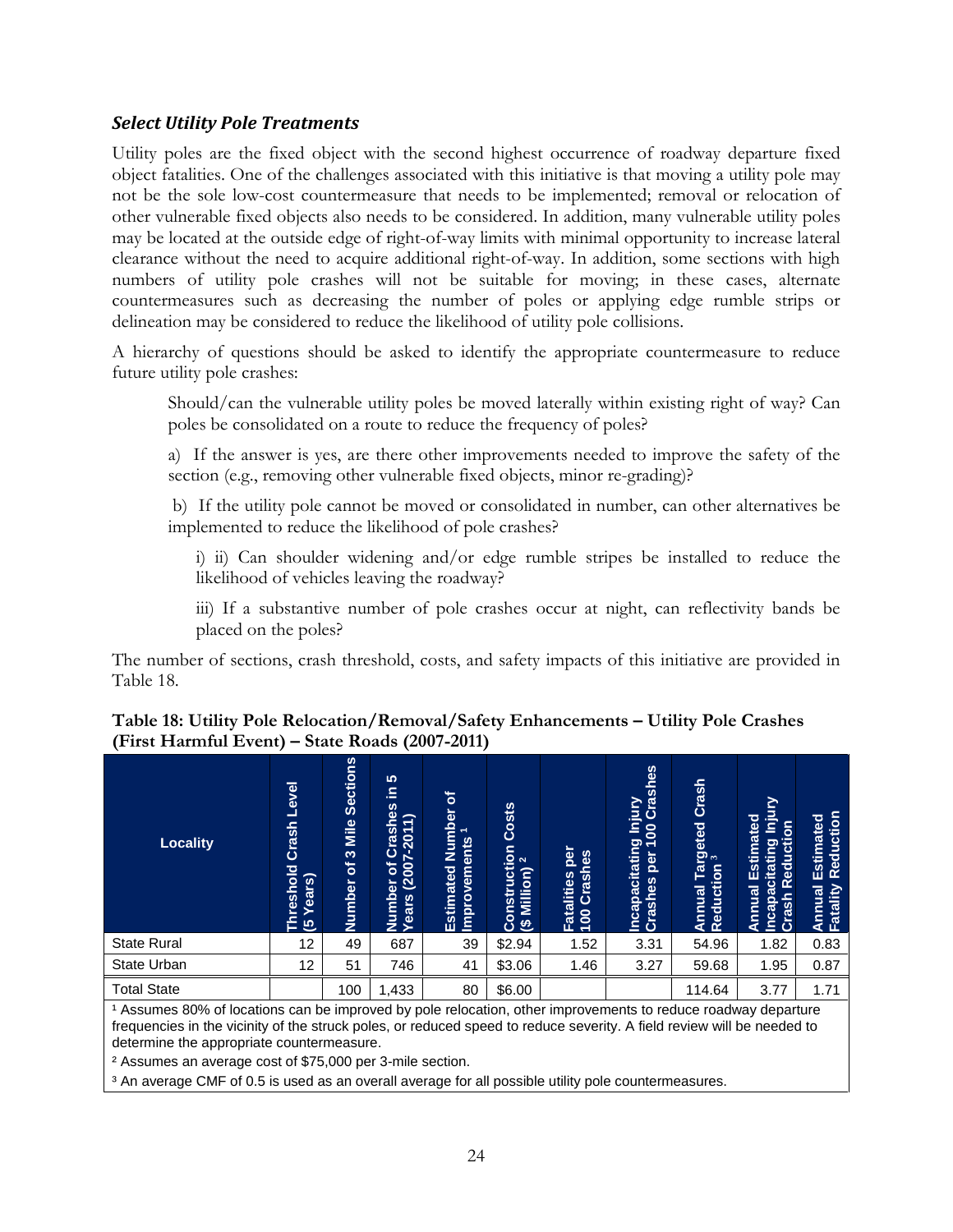The basic steps and schedule to implement this initiative include:

1. The Safety Management Office will develop a proposed approach for utility pole movement, removal, and treatments. Guidance should provide a process that addresses moving/removing/consolidating utility poles both within and beyond right-of-way limits; other complementary roadway departure countermeasures, such as the removal of other fixed objects adjacent to poles and minor re-grading to create a clear zone; identification and options for considering environmental and historical factors associated with the utility poles; and a set of alternate countermeasures, including edge rumble strips and utility pole delineation, to reduce the likelihood of utility pole crashes should the pole not be moved or removed.

*Schedule: Guidelines issued within 12 months of acceptance of the Plan.*

2. District personnel or their consultant will use guidelines to field review each identified utility pole section and determine appropriate countermeasures.

*Schedule: All pole locations reviewed and recommended enhancements identified within 24 months of Plan acceptance.*

3. In situations where implementation of the recommendations will be contracted, District personnel or their consultant will assemble District-wide or county-wide contract construction plans to implement the improvements.

*Schedule: Contracts let within 36 months of Plan acceptance.*

# <span id="page-31-0"></span>**Incorporating Low-Cost, Cost-Effective Countermeasures at Crash Locations within the Limits of Work for Programmed Projects**

A considerable number of project types are implemented throughout Pennsylvania. Within the contract limits of some of these projects, sections with moderate to high crash histories exist where cost-effective, low-cost countermeasures may be considered for incorporation into the project to reduce the potential for future crashes. An example may be a rural two-lane highway that has headon crashes in excess of the crash threshold and where centerline rumble strips should be considered for incorporation into the resurfacing project. This initiative is to develop and implement a process to identify programmed projects under design development, link those projects with information on sections within a project's limits that have crash histories at or above the thresholds defined in the Roadway departure and Intersection Plans, and determine if low-cost, cost-effective countermeasures identified in the Plans should be incorporated into the project to reduce the potential of future crashes.

There are a number of issues that need to be addressed for this initiative to be successful, including:

1. **Type of project on which to consider incorporating low-cost safety countermeasures** – Reconstruction projects will probably address most of the safety issues that low-cost countermeasures are designed to address. Specialty project types such as transportation enhancements may not be appropriate to consider for incorporating low-cost safety measures (except if the project has landscaping, tree, and shrubbery improvements). Bridge projects are usually limited to the bridge itself, which may restrict the potential to incorporate these countermeasures. Resurfacing and 3-R projects offer the greatest opportunity for incorporation of low-cost countermeasures since the primary improvement is normally limited to providing a smooth and structurally sound surface.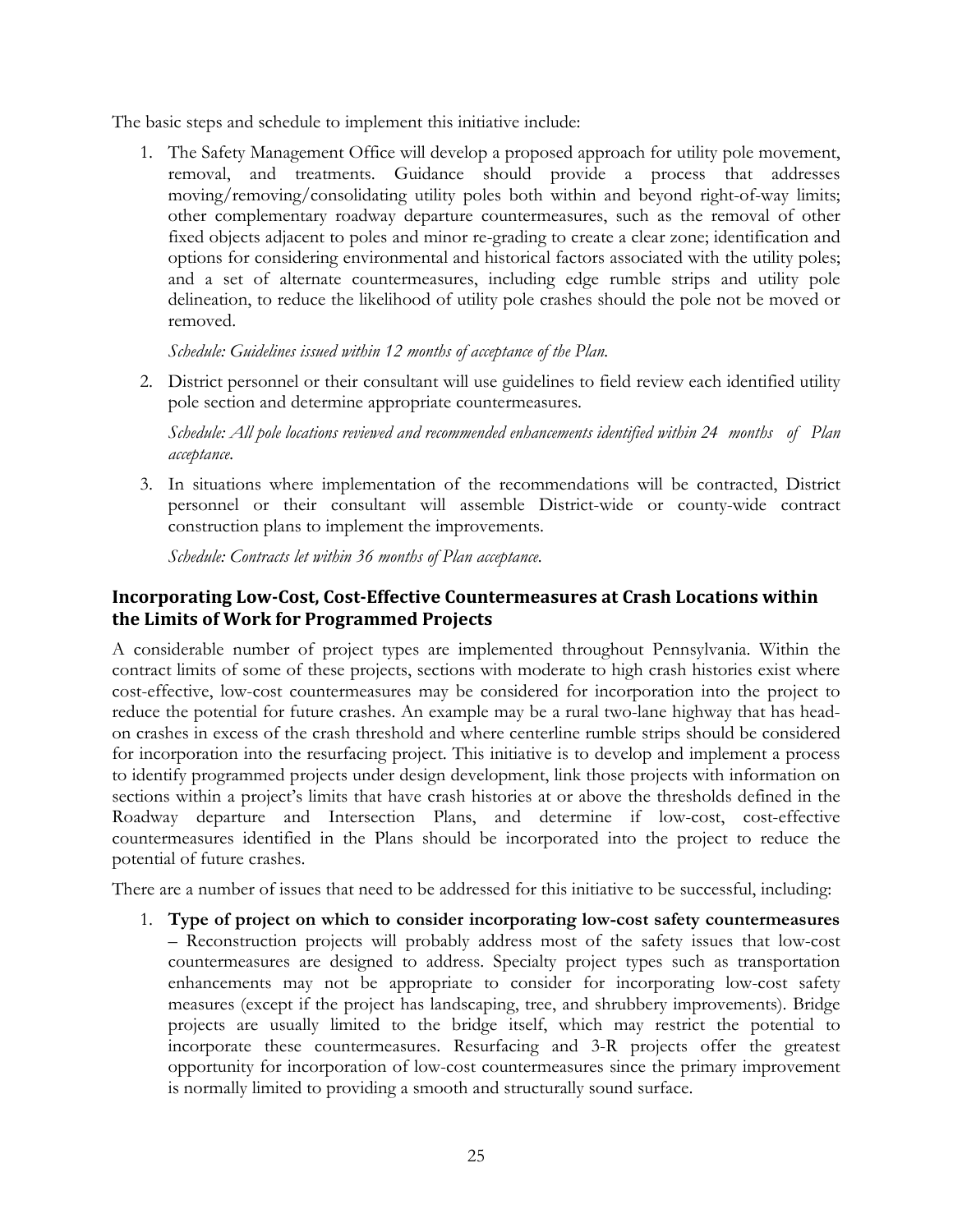- 2. **Type of low-cost countermeasures to consider for incorporation into projects** The predominant low-cost countermeasures that need to be considered for inclusion in programmed projects should meet the minimum crash thresholds defined for the systematic low-cost countermeasure initiative indicated in Appendix B, including the following:
	- a. Curve warning enhancements.
	- b. Shoulder widening and paving to four feet in combination with edge rumble stripes in rural areas.
	- c. Centerline rumble strips in rural areas.
	- d. Alignment delineation.
	- e. Tree removal in rural areas.
	- f. Utility pole relocation.
	- g. Use of the safety edge under the following conditions: at the edge of pavement if a non-paved shoulder is specified; at the outer edge of a paved shoulder; and during construction if a lift exceeding 2 inches will be open to traffic for a period of time. This can be incorporated as a requirement on all applicable construction contracts. A recent evaluation indicates a 5.7% reduction in crashes when the safety edge is applied to projects, making it a very cost-effective countermeasure.
	- h. Use of a micro-texture or similar high-skid surface on sections that have 20 or more wet pavement crashes within a 0.5 mile section; a wet-to-total crash ratio above .42 ; and a pavement cross section that is relatively flat, susceptible to accumulating water, and would not be corrected by the pavement overlay.
	- i. Conversion of low-volume, four-lane undivided sections to three-lane sections using pavement markings if five or more roadway departure crashes occur within 6,000 feet and if a capacity analysis indicates that the modification will not create congestion.
- 3. **Funding** The method to finance safety improvements needs to be clarified within Pennsylvania. The two basic options are to fund the safety as part of the existing project funding or to fund the safety portion with HSIP funding.
- 4. **Process** The process by which low-cost, cost-effective safety countermeasures are to be considered and included in other projects needs to be developed between the Safety Management Office and the Divisions of Design, Maintenance, and Traffic Operations. Some of the questions that need to be addressed include the following:
	- a. When in the design development stage should the consideration of these countermeasures be given such that if the countermeasure is to be included it will not delay construction letting?
	- b. Who should identify projects that have crash histories above the threshold? Who will perform the analyses to determine the appropriate countermeasure?
	- c. Who will make the decision to include or exclude?
	- d. What can be done to incorporate designated low-cost improvements into the plan easily and efficiently?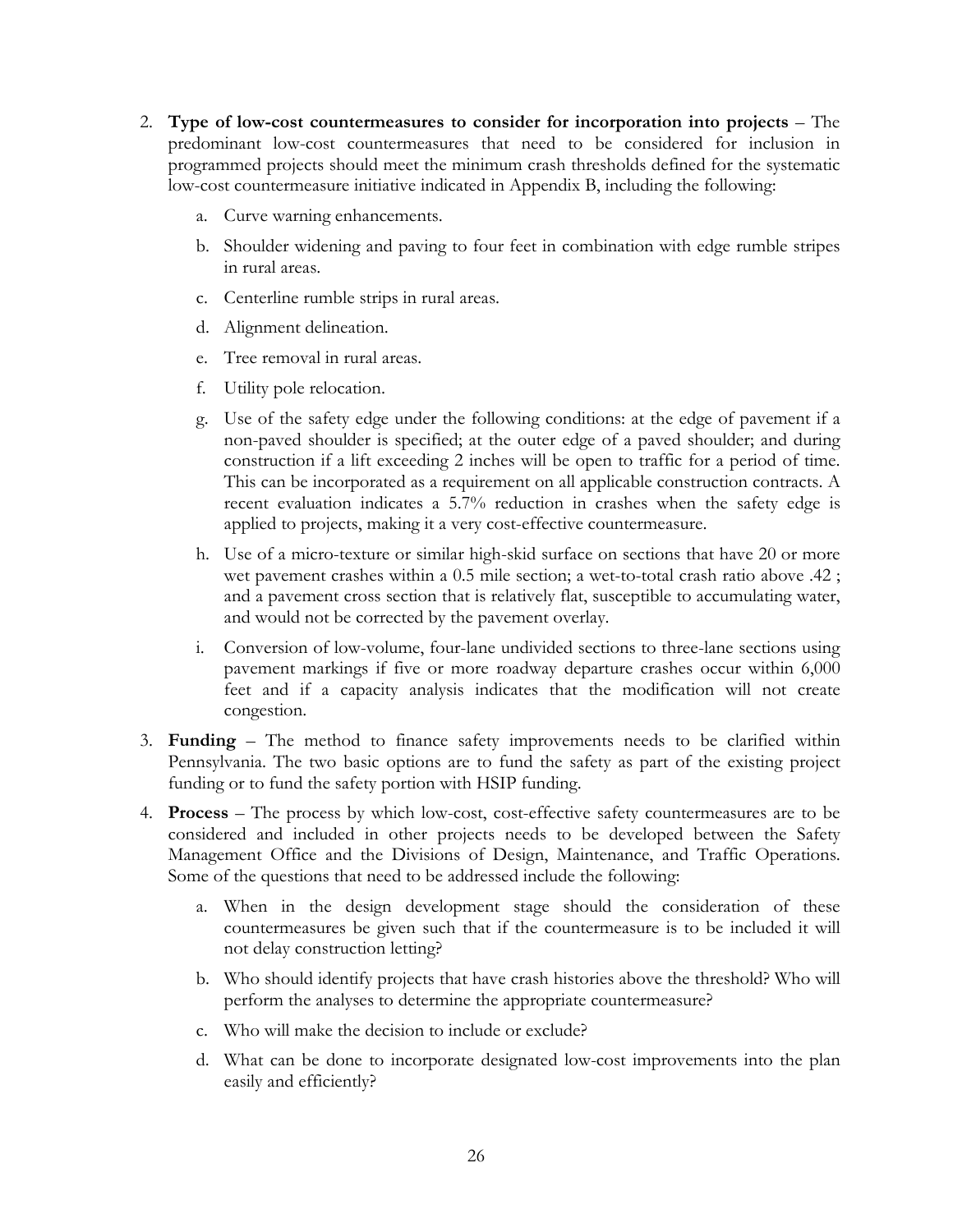## <span id="page-33-0"></span>*Key Implementation Steps*

The key steps needed to effectively consider the initiative are as follows:

- 1. Finalize a list of issues that need to be addressed to consider inclusion of low-cost, costeffective countermeasures in other projects.
- 2. The Safety Management Office should establish a meeting between the Design, Maintenance, and Safety Offices to further explore the inclusion of low-cost, cost-effective safety countermeasures into other projects, including discussing identified issues that need to be addressed. At that meeting, copies of the candidate improvement locations (Appendix B) should be provided to all attendees. Attendees should reach consensus on the types of countermeasures that should be considered for inclusion in the various program projects.
- 3. The Maintenance and Design Divisions should provide the Safety Management Office a list of programmed projects that will be let over the next 2 fiscal years with sufficient time to evaluate and identify cost effective countermeasures that can be included in the contract plans without delaying letting. The above steps should be replicated on an annual basis.
- 4. After approximately one complete cycle of the above steps, the Safety Management Office should schedule a follow up meeting with the Maintenance and Design Division Offices to review the process and make adjustments for further improvement.

# <span id="page-33-1"></span>**Roadway Departure Countermeasures on Local Roads**

A number of roadway departure countermeasures will be pursued on local rural roads to reduce roadway departure fatalities, including the following:

- a) Curve signing for local rural roads with high frequencies of curve crashes.
- b) Standard centerline and edge line pavement markings on local roads that have a high frequency of road departure crashes.
- c) Tree removal or crash mitigation on local roads that have frequencies of tree crashes.
- d) Milled Centerline Rumble Strips on rural local roads that have a 'high flexible' pavement structure and a high frequency of head-on and opposing flow crashes.

The LTAP Coordinator will play a pivotal role in coordinating the identification and review of candidate locations and countermeasures, contract construction plan development, and State/County coordination.

Two key implementation issues need to be addressed before proceeding with safety enhancements on local roads:

- 1. PennDOT should make a determination if HSIS funds will be available to local governments to design and implement countermeasures on routes identified in the RD and Intersection Plans.
- 2. Does the LTAP Coordinator have the capacity by himself to work with the identified municipalities; review the local roads which have crashes at or above the crash thresholds; determine the applicability of installing the defined countermeasure associated with the crash types; and assist the municipality to develop contract plans or to use local forces to implement the enhancements? If not, should consultant assistance be provided to the LTAP coordinator to implement the improvements on local roads using HSIS funds?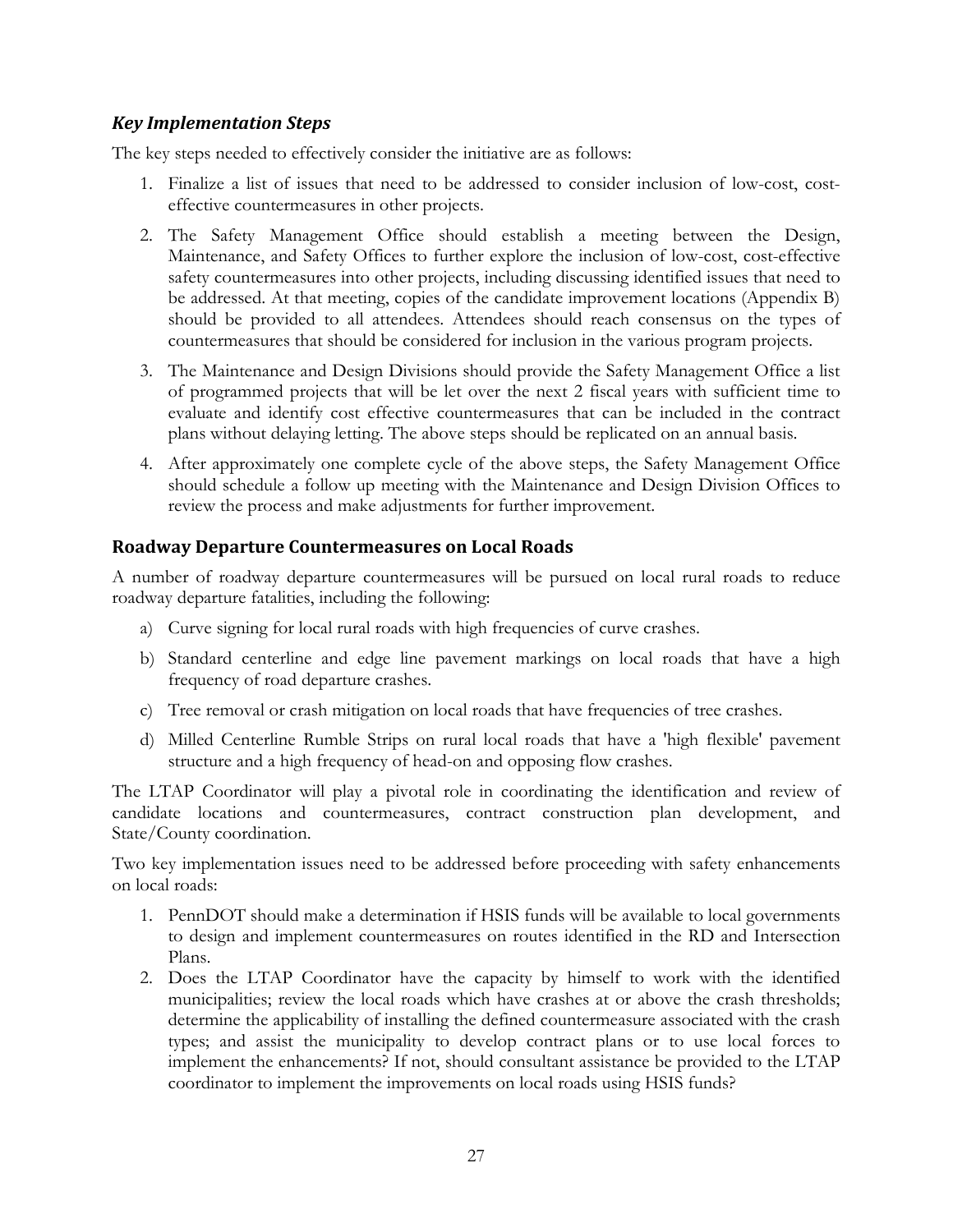The type of low cost countermeasures to reduce road departure crashes on local roads are as follows:

# <span id="page-34-0"></span>*Curve Signing Enhancements on Rural Local Roads*

The local road crash databases were analyzed to identify a set of local rural roads that had high concentrations of curve crashes.

This initiative is to upgrade the curve warning signs on these roads using the 2009 MUTCD criteria for curve warning signs, including the following:

- Chevrons with spacing in Table 2C-6 of the 2009 MUTCD, if required.
- $\triangleright$  Advisory speed plates beneath the advance warning sign using a standardized approach to determine the appropriate advisory speed in accordance with Table 2C-5 of the 2009 MUTCD, if required. The FHWA document SA-11-22, Procedures for Setting Advisory Speeds on Curves, dated June 2011,<sup>[3](#page-34-1)</sup> will be considered when setting the approach speed. Elimination of any pavement edge drop offs 2 inches or greater in depth.
- $\triangleright$  Any optional enhancements such as the use of oversize advanced warning signs; florescent yellow reflective signs; an additional advanced curve warning sign on the left side of the roadway.
- $\triangleright$  In addition, any single curve that has five or more crashes on a local road will also be considered for the enhanced treatment for State highways, which includes:
	- "SLOW" and either a "CURVE" legend or curve symbol pavement markings in advance of the curve.
	- Advance oversize, rather than standard size fluorescent yellow curve warning signs, both left and right.

 $\overline{a}$ 

<span id="page-34-1"></span><sup>&</sup>lt;sup>3</sup> The FHWA document can be found at [http://safety.fhwa.dot.gov/speedmgt/ref\\_mats/fhwasa1122/fhwasa1122.pdf,](http://safety.fhwa.dot.gov/speedmgt/ref_mats/fhwasa1122/fhwasa1122.pdf)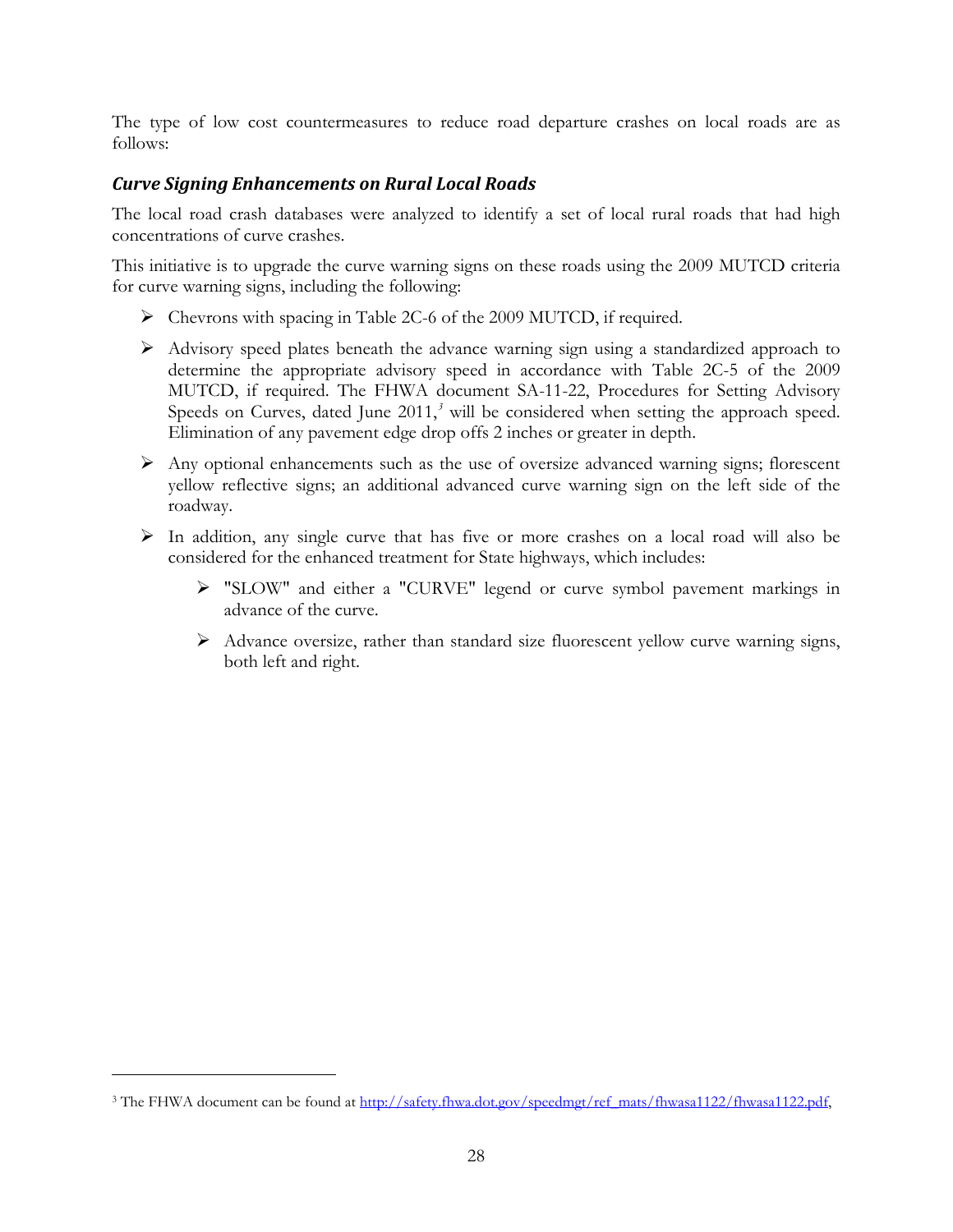<span id="page-35-0"></span>**Table 19: Standard Curve Signing – Curve Roadway Departure Crashes – Local Rural Roads**

| <b>Speed Limit</b>       | Level<br>Crash<br>reshold<br>Years)<br>ਦੇ ਦ | <b>Roads</b><br>Local<br>৳<br><b>Number</b> | <b>5</b><br>르.<br>$rac{65}{1}$<br>Crash<br>7-2011)<br>er of<br>៵<br>Number<br>Years | ৳<br>Number<br>$\overline{\phantom{0}}$<br>ents<br>Improvem<br>Estimated | <b>Costs</b><br>Construction<br>$\mathbf{\Omega}$<br>Million)<br>$\mathfrak{B}$ | ber<br>Crashes<br>Fatalities<br>100 Crash | g Injury<br>100 Crashes<br>Incapacitating<br>Crashes per 1<br>per | Crash<br>geted<br>3<br>ನ<br>Reduction<br>Annual | ≧<br>lajur<br>Estimated<br>$\overline{5}$<br><b>Incapacitating I</b><br>Crash Reductio<br>Annual | Reduction<br>Estimated<br>Fatality<br>Annual |
|--------------------------|---------------------------------------------|---------------------------------------------|-------------------------------------------------------------------------------------|--------------------------------------------------------------------------|---------------------------------------------------------------------------------|-------------------------------------------|-------------------------------------------------------------------|-------------------------------------------------|--------------------------------------------------------------------------------------------------|----------------------------------------------|
| Local Rural - 35mph      | 15                                          | 51                                          | 1,153                                                                               | 41                                                                       | \$1.02                                                                          | 1.02                                      | 3.32                                                              | 41.97                                           | 1.39                                                                                             | 0.43                                         |
| Local Rural - 40mph      | 8                                           | 59                                          | 728                                                                                 | 47                                                                       | \$1.18                                                                          | 2.09                                      | 4.41                                                              | 26.79                                           | 1.18                                                                                             | 0.56                                         |
| Local Urban - 35mph      | 15                                          | 106                                         | 2,569                                                                               | 85                                                                       | \$2.12                                                                          | 0.94                                      | 2.37                                                              | 78.10                                           | 1.85                                                                                             | 0.74                                         |
| Local Urban - 40mph      | 8                                           |                                             | 10                                                                                  |                                                                          | \$0.02                                                                          | 1.34                                      | 2.38                                                              | 0.34                                            | 0.01                                                                                             | 0.00                                         |
| <b>Total Local Roads</b> |                                             | $\overline{\phantom{a}}$                    | 4,460                                                                               | 174                                                                      | \$4.34                                                                          | $\overline{\phantom{0}}$                  | ٠                                                                 | 147.20                                          | 4.43                                                                                             | 1.73                                         |

<sup>1</sup> Assumes 80% of curves can be improved.

² Assumes an average cost of \$25,000 per local road.

<sup>3</sup> A CMF of 0.75 is used (oversized, left, and right fluorescent yellow, advance warning signs; chevrons; slow and XX mph pavement markings; center and edge lines). This number is multiplied by the RD/total crashes ratio to estimate the crash reduction for RD crashes.

The basic steps and schedule to implement this initiative include:

1. The Safety Management Office and the LTAP Coordinator will develop a proposed approach for curve sign and marking enhancements on local roads. The guidelines will be dependent on the availability of HSIS funds to implement the improvement. In addition, the guidelines will be similar to that developed to improve curve signing on the state highway system.

*Schedule*: *Guidelines and a funding decision issued within 12 months of acceptance of the Plan.*

2. The LTAP Coordinator will arrange a meeting with the appropriate local Officials to brief them on the program and determine their interest in implementing improvements. Once the guidelines are finalized, and in those municipalities that agree to pursue improvements, the LTAP Coordinator will use the guidelines and template(s) to field review each identified route with crashes and determine appropriate sign and marking improvements.

*Schedule: Curve sign and marking recommendations completed within 24 months of acceptance of the Plan.*

3. Once the method of funding the improvements and field review results are completed for local roads on the list and in which Local Officials agree to participate, the LTAP Coordinator will meet with the appropriate local officials to review the results and set the method to contract the work.

*Schedule: All field review results and meetings held with Local officials completed within 30 months of guideline acceptance and approval.*

4. Contracts will be let and improvements will be implemented.

*Schedule: Contracts to enhance signs and markings for 50% of all routes let within 42 months of approval of plan acceptance; remaining enhancements let within 54 months of acceptance of the Plan.*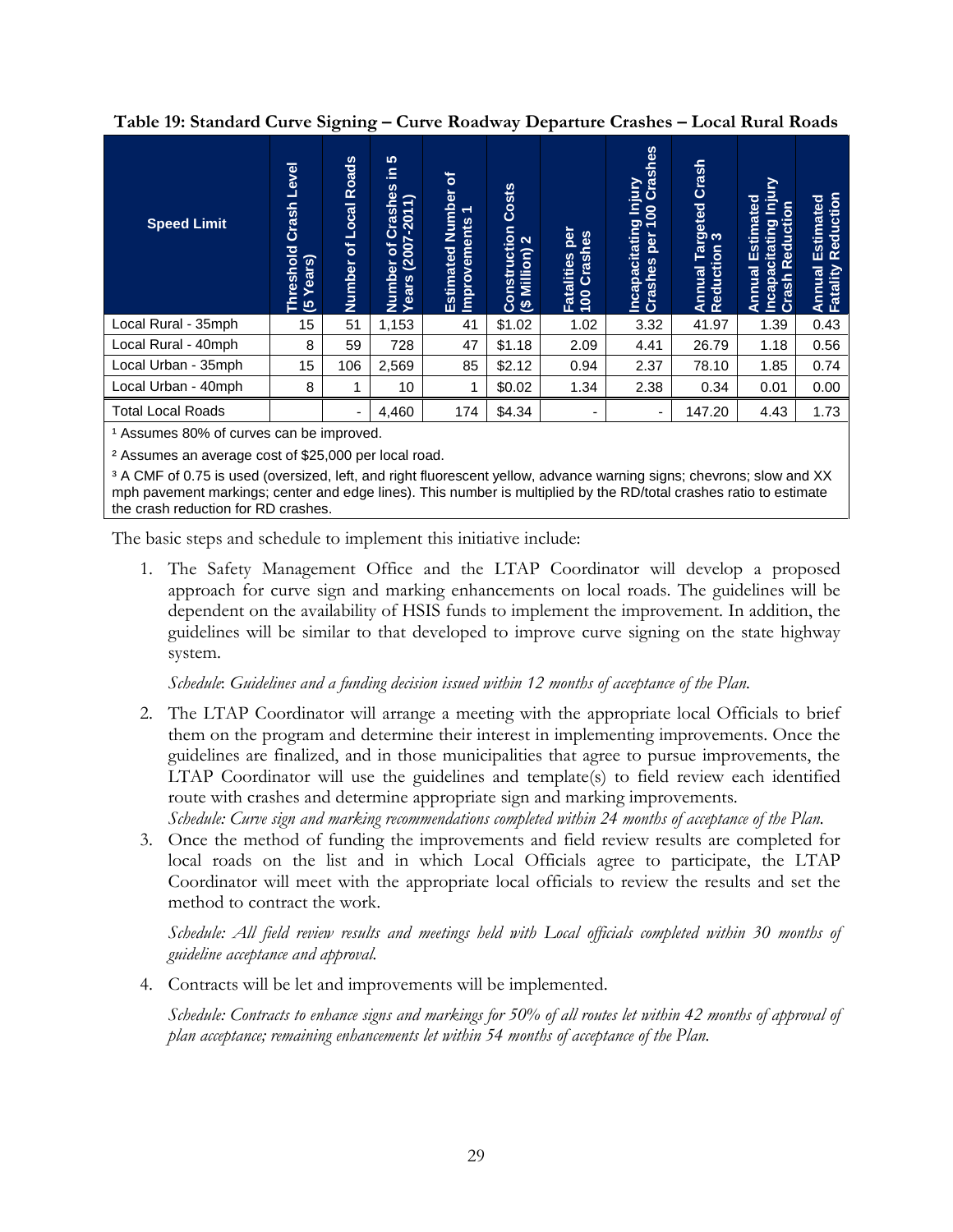#### <span id="page-36-0"></span>*Standard Center and Edge Line Pavement Markings*

A significant number of rural local roads do not have any pavement markings. This initiative is to apply standard pavement markings on un-marked local rural roads that have a substantial number of road departure crashes.

<span id="page-36-2"></span>

| Table 20: Standard Center and Edge Line Pavement Markings - Roadway Departure<br><b>Crashes – Local Rural Roads</b> |  |  |  |  |  |  |  |  |  |  |  |
|---------------------------------------------------------------------------------------------------------------------|--|--|--|--|--|--|--|--|--|--|--|
|                                                                                                                     |  |  |  |  |  |  |  |  |  |  |  |

| <b>Number of Lanes,</b><br><b>Locality</b>                                                                                                                                                      | Level<br>Crash<br>Threshold<br>(5 Years) | Roads<br>Local<br>৳<br>Number | 10<br>르<br>Crashes<br>$\overline{\phantom{0}}$<br>$\overline{\phantom{0}}$<br>$(2007 - 20)$<br>ិ៍<br>Number<br>Years | ট<br>Number<br>$\overline{\phantom{0}}$<br><b>Improvements</b><br>Estimated | Costs<br>Construction<br>$\sim$<br>Million)<br>ಅ | per<br>Crashes<br>Fatalities<br>100 Crash | Injury<br>00 Crashes<br>Incapacitating In<br>Crashes per 100<br><b>Per</b> | Crash<br>Targeted<br>on <sup>3</sup><br>Reduction<br>Annual | ≧<br>Estimated<br>c<br>Reduction<br>itating<br>ပ<br>Annual<br>capa<br>Crash<br>Ξ | Reduction<br>Estimated<br>Fatality<br>Annual |
|-------------------------------------------------------------------------------------------------------------------------------------------------------------------------------------------------|------------------------------------------|-------------------------------|----------------------------------------------------------------------------------------------------------------------|-----------------------------------------------------------------------------|--------------------------------------------------|-------------------------------------------|----------------------------------------------------------------------------|-------------------------------------------------------------|----------------------------------------------------------------------------------|----------------------------------------------|
| Local Rural - 40mph                                                                                                                                                                             | 5                                        | 281                           | 2,364                                                                                                                | 112                                                                         | \$2.25                                           | 2.19                                      | 4.32                                                                       | 24.59                                                       | 1.06                                                                             | 0.54                                         |
| Local Urban - 40mph                                                                                                                                                                             | 5                                        | 50                            | 472                                                                                                                  | 20                                                                          | \$0.40                                           | 0.85                                      | 2.85                                                                       | 4.91                                                        | 0.14                                                                             | 0.04                                         |
| <b>Total Local Rural</b>                                                                                                                                                                        |                                          | 331                           | 2,836                                                                                                                | 132                                                                         | \$2.65                                           |                                           |                                                                            | 29.49                                                       | 1.20                                                                             | 0.58                                         |
| <sup>1</sup> For edge line rumble stripes, assumes 40% of locations can be improved.<br><sup>2</sup> Assumes an average cost of \$20,000 per local road.<br><sup>3</sup> A CMF of 0.87 is used. |                                          |                               |                                                                                                                      |                                                                             |                                                  |                                           |                                                                            |                                                             |                                                                                  |                                              |

The basic steps and schedule to implement this initiative include:

1. The Safety Management Office and the LTAP Coordinator will develop a proposed approach for applying standard pavement markings on local roads. The guidelines will be dependent on the availability of HSIS funds to implement the improvement.

*Schedule: Guidelines and a funding decision issued within 6 months of acceptance of the Plan.*

2. Once the guidelines are finalized, the LTAP Coordinator will use the guidelines to field review each identified route with crashes and determine if it is appropriate to apply standard pavement markings. The LTAP Coordinator will arrange a meeting with the appropriate local Officials to brief them on the program and determine their interest in implementing improvements.

*Schedule: Standard pavement marking recommendations completed within 24 months of acceptance of the Plan.*

## <span id="page-36-1"></span>*Tree Removal or Tree Crash Mitigation*

Tree crash fatalities on rural local roads are a substantive concern in that 214 people died on rural local roads when a tree was the first harmful event.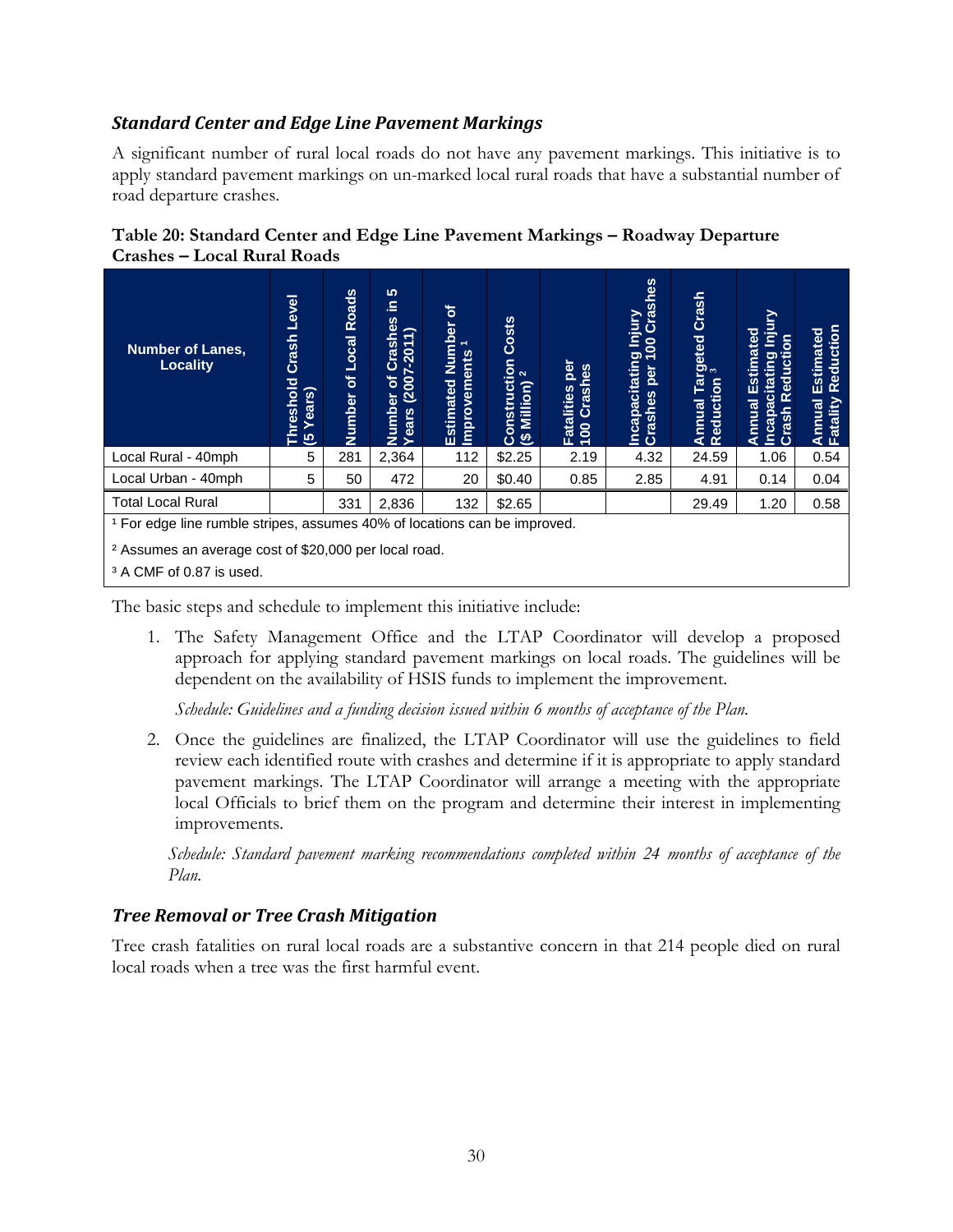| <b>Locality</b>                                                                                                                                                                                                                                                                     | Level<br>Crash<br>reshold<br><b>Years</b> )<br>ಅ | mile<br>ო<br>ð<br>Number c<br>Sections | မာ<br>Ξ<br>Crashes<br>∽<br>$(2007 - 2011$<br>$\overline{\mathbf{b}}$<br>Number<br>Years (2 | চ<br>Number<br>$\overline{ }$<br>ents<br>Estimated<br>Improvem | Costs<br>Construction<br>$\sim$<br>(\$ Million) | per<br>Crashes<br>Fatalities<br>100 Crash | Incapacitating Injury<br>Crashes per 100 Crashes | Crash<br>Targeted<br>ion <sup>3</sup><br>Reduction<br>Annual | <u>Viniury</u><br>Estimated<br>ā<br>Reducti<br>Incapacitating<br>Annual<br>Crash | Reduction<br>Estimated<br>Annual<br>Fatality |
|-------------------------------------------------------------------------------------------------------------------------------------------------------------------------------------------------------------------------------------------------------------------------------------|--------------------------------------------------|----------------------------------------|--------------------------------------------------------------------------------------------|----------------------------------------------------------------|-------------------------------------------------|-------------------------------------------|--------------------------------------------------|--------------------------------------------------------------|----------------------------------------------------------------------------------|----------------------------------------------|
| <b>Local Rural</b>                                                                                                                                                                                                                                                                  | 10                                               | 39                                     | 526                                                                                        | 16                                                             | \$<br>1.17                                      | 2.16                                      | 4.34                                             | 21.04                                                        | 0.91                                                                             | 0.45                                         |
| <sup>1</sup> Assumes 40% of local locations can be addressed. Other improvements to reduce roadway departure frequencies<br>in the vicinity of the struck trees, or reduced speed to reduce severity. A field review will be needed to determine the<br>appropriate countermeasure. |                                                  |                                        |                                                                                            |                                                                |                                                 |                                           |                                                  |                                                              |                                                                                  |                                              |

#### <span id="page-37-1"></span>**Table 21: Tree Removal or Tree Crash Mitigations – Local Rural Roads**

The basic steps and schedule to implement this initiative include:

1. The Safety Management Office and the LTAP Coordinator will develop a proposed approach for tree removal or tree crash mitigation enhancements on local roads. The guidelines will be dependent on the availability of HSIS funds to implement the improvement. In addition, the guidelines will be similar to that developed to remove trees or mitigate tree crashes on the state highway system.

*Schedule*: *Guidelines and a funding decision issued within 12 months of acceptance of the Plan.*

2. Once the guidelines are finalized, the LTAP Coordinator will use the guidelines to field review each identified route with crashes and determine appropriate tree removal or mitigation improvements. The LTAP Coordinator will arrange a meeting with the appropriate local Officials to brief them on the program and determine their interest in implementing improvements.

*Schedule: Tree removal or tree crash mitigation recommendations completed within 24 months of acceptance of the Plan.*

3. Once the method of funding the improvements and field review results are completed for local roads on the list and in which Local Officials agree to participate, the LTAP Coordinator will meet with the appropriate local officials to review the results and set the method to complete the work.

*Schedule: All field review results and meetings held with Local officials completed within 30 months of guideline acceptance and approval.*

4. Contracts will be let and improvements will be implemented.

*Schedule: Contracts or actions to remove trees or implement tree crash mitigatio0n initiatives for 50% of all routes let within 42 months of approval of plan acceptance; remaining enhancements completed within 54 months of acceptance of the Plan.*

## <span id="page-37-0"></span>*Center Line Rumble Strips*

At the technical workshop held in Harrisburg on October 12, 2012, the LTAP Coordinator indicated that a limited number of local governments have implemented center line rumble strips on rural local roads. There are a few local rural roads with a substantial number of head on and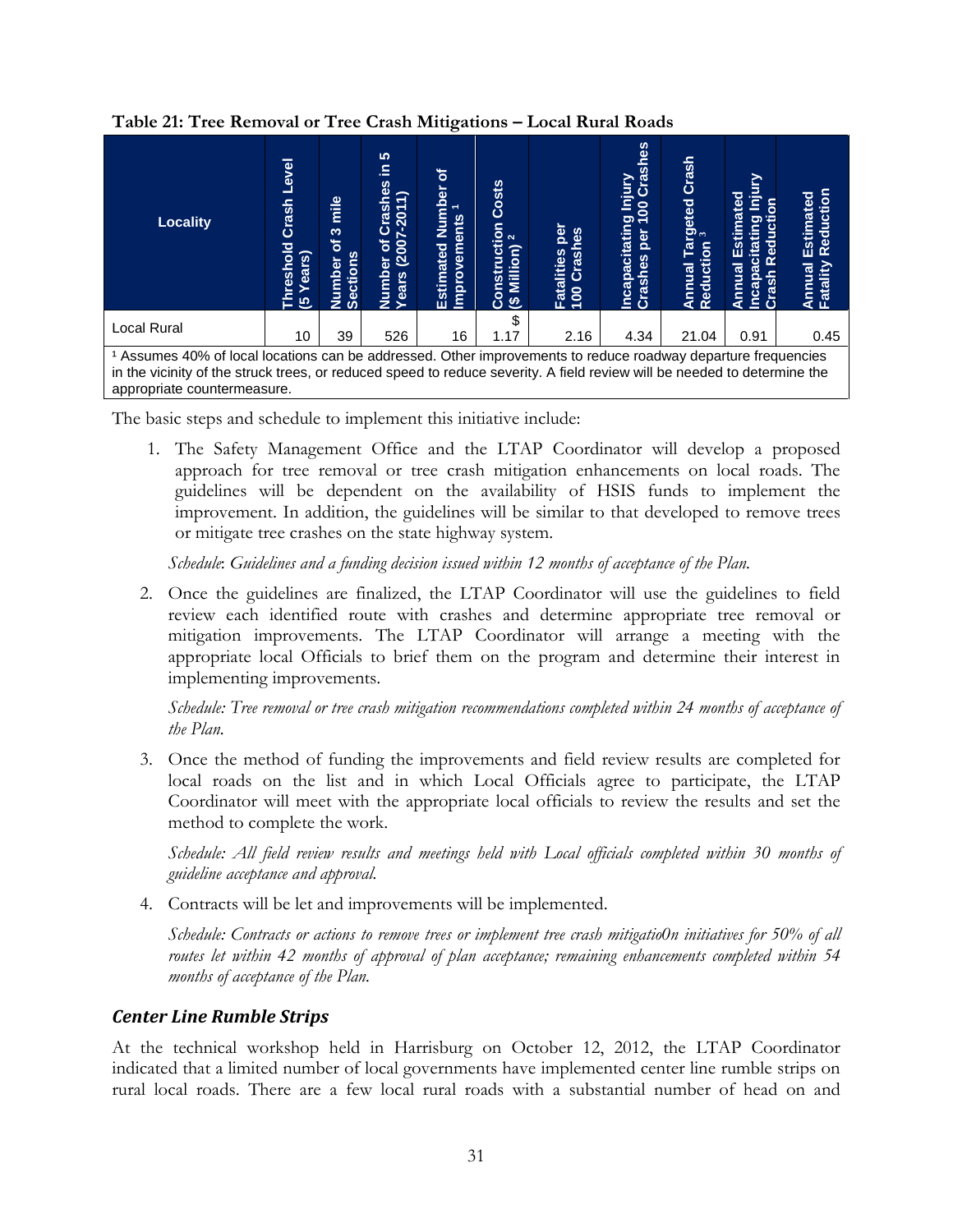opposite direction sideswipe crashes. This list will be provided to the LTAP coordinator for field review and center line rumble strip applications using guidance developed for the state highway system.

## <span id="page-38-0"></span>**Education and Enforcement Corridor Initiatives**

This initiative combines education and enforcement actions on corridors stretching 5 miles in length that have high concentrations of total and roadway departure crashes involving either alcohol, speeding, or unbelted drivers.

The data was analyzed to identify sections of highway that have concentrations of speed or unbelted driver crashes both on and off the Interstate as well as concentrations of alcohol-related crashes. Combined enforcement tactics may impact speed and unbelted driver violations. Alcohol-related crashes are concentrated in the late evening-early morning hours, and the associated enforcement tactics emphasize sobriety checkpoints. Therefore, the alcohol enforcement sections were separated from the other enforcement sections. Summaries of the targeted sections for education and enforcement are provided in Tables 22 through 24.

<span id="page-38-1"></span>

| Table 22: Enhanced Corridor Enforcement - Total and Roadway Departures Crashes - |  |
|----------------------------------------------------------------------------------|--|
| Alcohol-Related – State Roads                                                    |  |

| <b>Locality</b>     | <b>Level</b><br>Crash<br>hreshold<br>rears)<br>ಅ | mile<br><b>10</b><br>চ<br>Number<br>Sections | 10<br>르.<br>6S<br>Crash<br>$\overline{\phantom{0}}$<br>201<br>χ<br><u>৯</u><br>(200)<br>Number<br>Years<br><sup>Years</sup> | ৳<br>Number<br>$\overline{\phantom{0}}$<br>Improvements<br>Estimated | $\boldsymbol{\alpha}$<br>Million)<br>$\hat{\mathbf{e}}$<br>Costs | per<br>Fatalities per<br>100 Crashes | g Injury<br>100 Crashes<br>Incapacitating I<br>Crashes per 10<br>per | Crash<br>Targeted<br>Reduction<br>Annual | <u>Vinjury</u><br>Estimated<br>Reduction<br>Incapacitating<br>Annual<br>Crash | Reduction<br>Estimated<br>Fatality<br>Annual |
|---------------------|--------------------------------------------------|----------------------------------------------|-----------------------------------------------------------------------------------------------------------------------------|----------------------------------------------------------------------|------------------------------------------------------------------|--------------------------------------|----------------------------------------------------------------------|------------------------------------------|-------------------------------------------------------------------------------|----------------------------------------------|
| State Rural - 35mph | 15                                               | 4                                            | 65                                                                                                                          | 3                                                                    | \$0.17                                                           | 4.46                                 | 6.46                                                                 | 1.50                                     | 0.10                                                                          | 0.07                                         |
| State Rural - 40mph | 20                                               | 8                                            | 185                                                                                                                         | 6                                                                    | \$0.33                                                           | 6.77                                 | 8.23                                                                 | 4.38                                     | 0.36                                                                          | 0.30                                         |
| State Urban - 35mph | 40                                               | 6                                            | 309                                                                                                                         | 5                                                                    | \$0.25                                                           | 2.72                                 | 4.53                                                                 | 3.76                                     | 0.17                                                                          | 0.10                                         |
| State Urban - 40mph | 30                                               | 31                                           | 1,465                                                                                                                       | 25                                                                   | \$1.29                                                           | 4.06                                 | 5.68                                                                 | 23.91                                    | 1.36                                                                          | 0.97                                         |
| <b>Total State</b>  | ٠                                                | 49                                           | 2,024                                                                                                                       | 39                                                                   | \$2.04                                                           |                                      |                                                                      | 33.54                                    | 1.99                                                                          | 1.44                                         |

<sup>1</sup> Assumes 80% of locations will have sufficient enforcement capabilities to implement enhanced alcohol enforcement (i.e. sobriety checkpoints).

² Assumes an enforcement cost of \$52,000 per 5-mile section for the 5 year program.

<sup>3</sup> An average CMF of 0.8 is used as an overall average for all possible enhanced corridor enforcement countermeasures. This number is multiplied by the RD/total crashes ratio to estimate the crash reduction for RD crashes. Estimated from speed and safety belt enforcement effectiveness information in NHTSA's Countermeasures That Work: Highway Safety Countermeasure Guide For State Highway Safety Offices.

http://www.nhtsa.gov/staticfiles/DOT/NHTSA/Traffic%20Injury%20Control/Articles/Associated%20Files/811081.pdf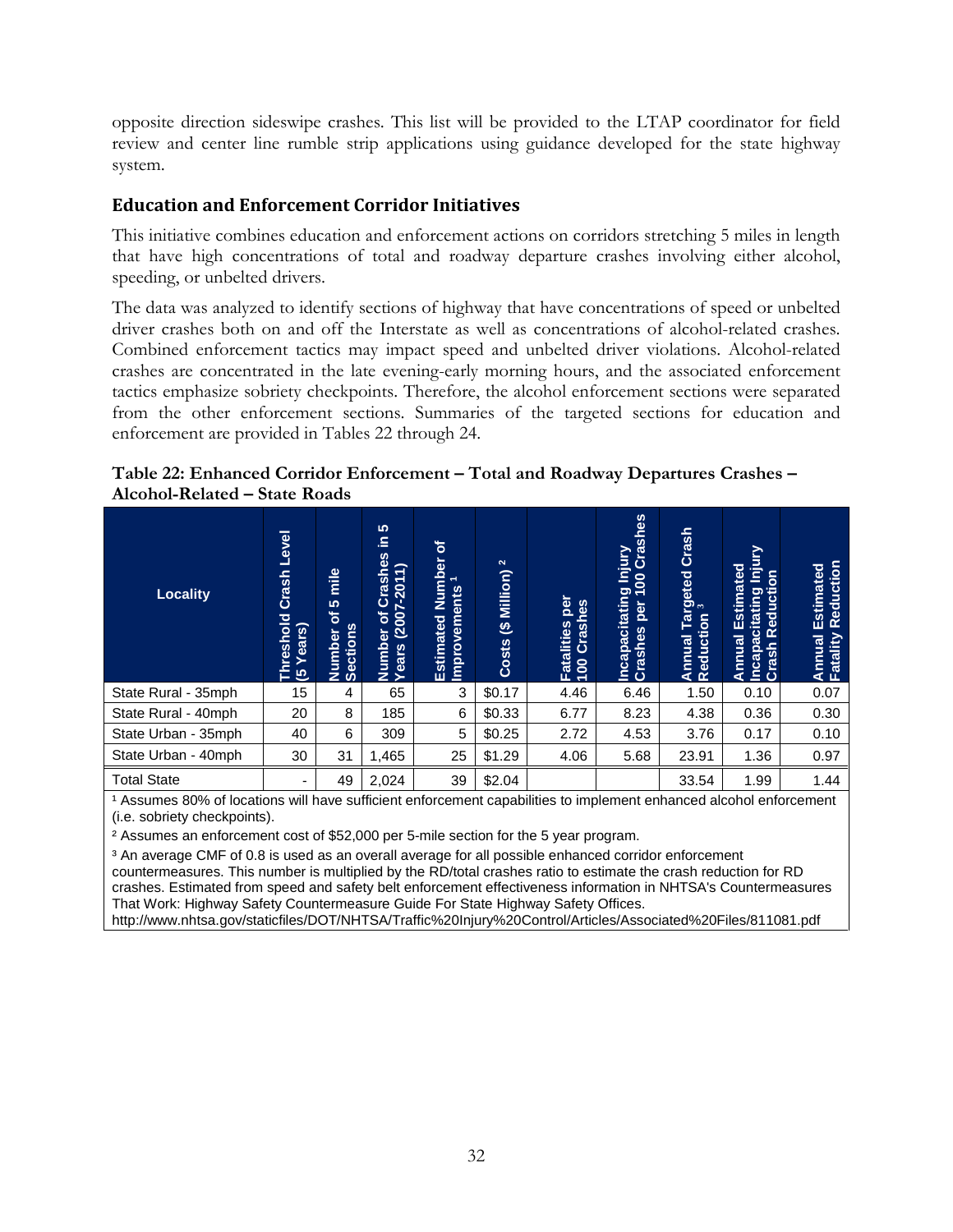<span id="page-39-0"></span>**Table 23: Enhanced Corridor Enforcement – Total and Roadway Departures Crashes – Speed Related – State Roads**

| <b>Locality</b>                    | Level<br>Crash<br>Threshold<br>(5 Years) | mile<br><b>IO</b><br>៍<br>Number c<br>Sections | <b>SC</b><br>Ξ<br>Number of Crashes<br>Years (2007-2011)<br><u>៦</u> | ৳<br><b>Estimated Number</b><br>$\overline{\phantom{0}}$<br>Improvements | $\mathbf{N}$<br>Million)<br>$\overline{\mathbf{e}}$<br><b>Costs</b> | per<br>Crashes<br>Fatalities<br>100 Crash | Incapacitating Injury<br>Creshes per 100 Crashes | Targeted Crash<br>on <sup>3</sup><br>Reduction<br>Annual | Injury<br><b>Annual Estimated</b><br><b>Incapacitating</b><br>Crach Boducti<br>re <sub>c</sub> | Reduction<br>Estimated<br>Fatality<br>Annual |
|------------------------------------|------------------------------------------|------------------------------------------------|----------------------------------------------------------------------|--------------------------------------------------------------------------|---------------------------------------------------------------------|-------------------------------------------|--------------------------------------------------|----------------------------------------------------------|------------------------------------------------------------------------------------------------|----------------------------------------------|
| Interstate, State Rural - 40mph    | 50                                       | 25                                             | 1,589                                                                | 20                                                                       | \$1.04                                                              | 2.27                                      | 2.45                                             | 24.79                                                    | 0.61                                                                                           | 0.56                                         |
| Interstate, State Urban -<br>40mph | 70                                       | 41                                             | 8,541                                                                | 33                                                                       | \$1.71                                                              | 1.03                                      | 1.65                                             | 84.04                                                    | 1.38                                                                                           | 0.86                                         |
| Non-Int., State Rural - 35mph      | 50                                       | 3                                              | 224                                                                  | 2                                                                        | \$0.12                                                              | 2.54                                      | 3.52                                             | 3.60                                                     | 0.13                                                                                           | 0.09                                         |
| Non-Int., State Rural - 40mph      | 50                                       | 63                                             | 4,299                                                                | 50                                                                       | \$2.62                                                              | 2.76                                      | 3.53                                             | 69.13                                                    | 2.44                                                                                           | 1.91                                         |
| Non-Int., State Urban - 35mph      | 70                                       | 9                                              | 882                                                                  | 7                                                                        | \$0.37                                                              | 1.60                                      | 2.66                                             | 8.04                                                     | 0.21                                                                                           | 0.13                                         |
| Non-Int., State Urban - 40mph      | 70                                       | 44                                             | 4,764                                                                | 35                                                                       | \$1.83                                                              | 1.57                                      | 2.26                                             | 48.02                                                    | 1.08                                                                                           | 0.76                                         |
| <b>Total State</b>                 | ٠                                        | 185                                            | 20,299                                                               | 148                                                                      | \$7.70                                                              |                                           |                                                  | 237.63                                                   | 5.86                                                                                           | 4.31                                         |

<sup>1</sup> Assumes 80% of locations will have sufficient enforcement capabilities to implement enhanced enforcement (at least 10 hours per week of highly visible active enforcement per section)

² Assumes an average annual enforcement cost of \$52,000 per 5-mile section for the 5 year program.

<sup>3</sup> An average CMF of 0.85 is used as an overall average for all possible enhanced corridor enforcement

countermeasures. This number is multiplied by the RD/total crashes ratio to estimate the crash reduction for RD crashes. Estimated from speed and safety belt enforcement effectiveness information in NHTSA's Countermeasures That Work: Highway Safety Countermeasure Guide For State Highway Safety Offices.

http://www.nhtsa.gov/staticfiles/DOT/NHTSA/Traffic%20Injury%20Control/Articles/Associated%20Files/811081.pdf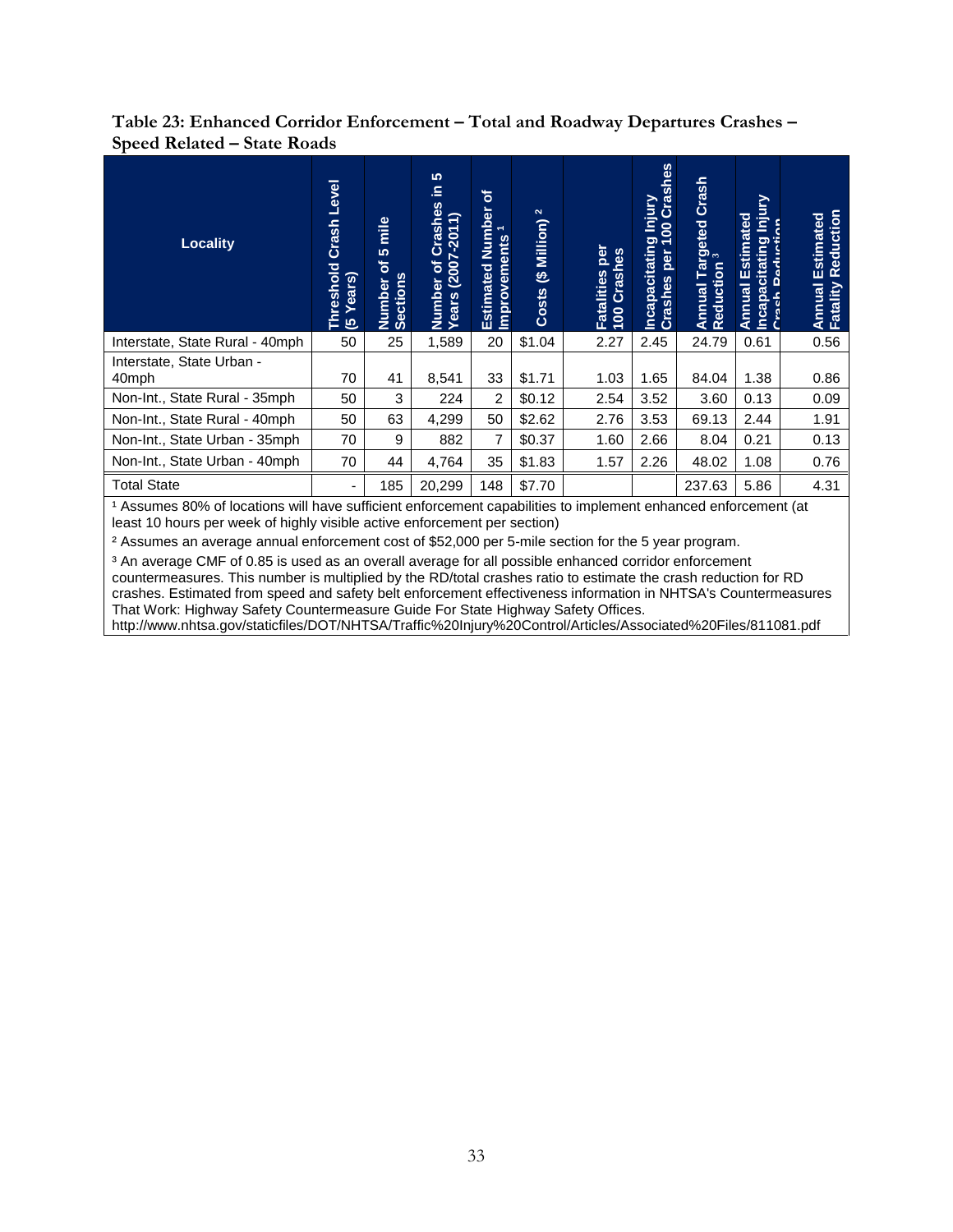#### <span id="page-40-0"></span>**Table 24: Enhanced Corridor Enforcement – Roadway Departure Crashes – Unbelted Driver – State Roads**

| <b>Locality</b>                    | <b>Crash Level</b><br>Threshold<br>(5 Years) | mile<br><b>LO</b><br>$\delta$<br>Number c<br>Sections | 5<br>Ξ<br>Crashes<br>Number of Crashe<br>Years (2007-2011) | $\mathbf{b}$<br><b>Estimated Number</b><br>$\overline{\mathbf{v}}$<br>Improvements | $\mathbf{N}$<br>Costs (\$ Million) | per<br>Crashes<br>Fatalities<br>100 Crash | Crashes<br>Incapacitating Injury<br>100<br>per<br>Crashes | Annual Targeted Crash<br>Reduction <sup>3</sup><br>Reduction | Incapacitating Injury<br><b>Annual Estimated</b><br><b>Crash Reduction</b> | <b>Fatality Reduction</b><br>Estimated<br><b>Annual</b> |
|------------------------------------|----------------------------------------------|-------------------------------------------------------|------------------------------------------------------------|------------------------------------------------------------------------------------|------------------------------------|-------------------------------------------|-----------------------------------------------------------|--------------------------------------------------------------|----------------------------------------------------------------------------|---------------------------------------------------------|
| Interstate, State<br>Rural - 40mph | 30                                           | ٠                                                     | ۰                                                          | ٠                                                                                  | $\sqrt[6]{\cdot}$                  | 10.24                                     | 10.17                                                     | 0.00                                                         | 0.00                                                                       | 0.00                                                    |
| Interstate, State<br>Urban - 40mph | 50                                           | 15                                                    | 1,193                                                      | 12                                                                                 | \$0.62                             | 3.66                                      | 6.69                                                      | 28.06                                                        | 1.88                                                                       | 1.03                                                    |
| Non-Int., State Rural<br>$-35$ mph | 40                                           |                                                       | -                                                          |                                                                                    | $\frac{1}{2}$                      | 4.45                                      | 6.36                                                      | 0.00                                                         | 0.00                                                                       | 0.00                                                    |
| Non-Int., State Rural<br>$-40$ mph | 30                                           | 12                                                    | 417                                                        | 10                                                                                 | \$0.50                             | 6.77                                      | 9.10                                                      | 11.81                                                        | 1.07                                                                       | 0.80                                                    |
| Non-Int., State<br>Urban - 35mph   | 50                                           | 19                                                    | 1,374                                                      | 15                                                                                 | \$0.79                             | 1.63                                      | 4.05                                                      | 15.17                                                        | 0.61                                                                       | 0.25                                                    |
| Non-Int., State<br>Urban - 40mph   | 50                                           | 14                                                    | 874                                                        | 11                                                                                 | \$0.58                             | 3.31                                      | 5.19                                                      | 13.84                                                        | 0.72                                                                       | 0.46                                                    |
| <b>Total State</b>                 | ٠                                            | 60                                                    | 3,858                                                      | 48                                                                                 | \$2.50                             |                                           |                                                           | 68.88                                                        | 4.28                                                                       | 2.53                                                    |

<sup>1</sup> Assumes 80% of locations can be improved by incorporating speed reduction traffic calming measures through pavement markings. No Interstate Highways included.

² Assumes an average cost of \$52,000 per 5-mile section for the 5 year program.

<sup>3</sup> An average CMF of 0.30 is used as an overall average for all possible enhanced corridor enforcement countermeasures. This number is multiplied by the RD/total crashes ratio to estimate the crash reduction for RD crashes. Estimated from speed and safety belt enforcement effectiveness information in NHTSA's Countermeasures That Work: Highway Safety Countermeasure Guide For State Highway Safety Offices. http://www.nhtsa.gov/staticfiles/DOT/NHTSA/Traffic%20Injury%20Control/Articles/Associated%20Files/811081.pdf

The crash data has identified a limited number of Interstate and non-Interstate sections of highway with high concentrations of speed-related, unbelted injury, or alcohol related crashes. This effort involves inviting representatives of the police personnel responsible for enforcement along these sections to initiate a coordinated education and enforcement approach by using a combination of targeted education and highly visible enforcement strategies. In addition, police and local officials may be consulted to determine the acceptability of initiating a vigorous enforcement initiative that would result in issuing a significant number of traffic violations. The objective of the effort is to reduce total and roadway departure fatalities on these sections by a minimum of 15 percent. The effort begins with a preliminary meeting with the Governor's Highway Safety Representative to a) identify the number of enforcement grants that currently exist that cover portions of these corridors and determine the potential to concentrate additional resources on these corridors, and b) identify sources of revenue to finance the initiative on other corridors not covered by existing grants. In addition to the enforcement component, meeting topics will also include media initiatives to advise motorists that use the corridors of the targeted, driver-related crash problem. Following funding source analyses, meetings are arranged between the appropriate police organizations responsible for enforcement along the identified sections of highway and local officials in order to determine interest in initiating a comprehensive education and enforcement initiative to reduce the number of future fatalities due to speed, alcohol, and unbelted drivers.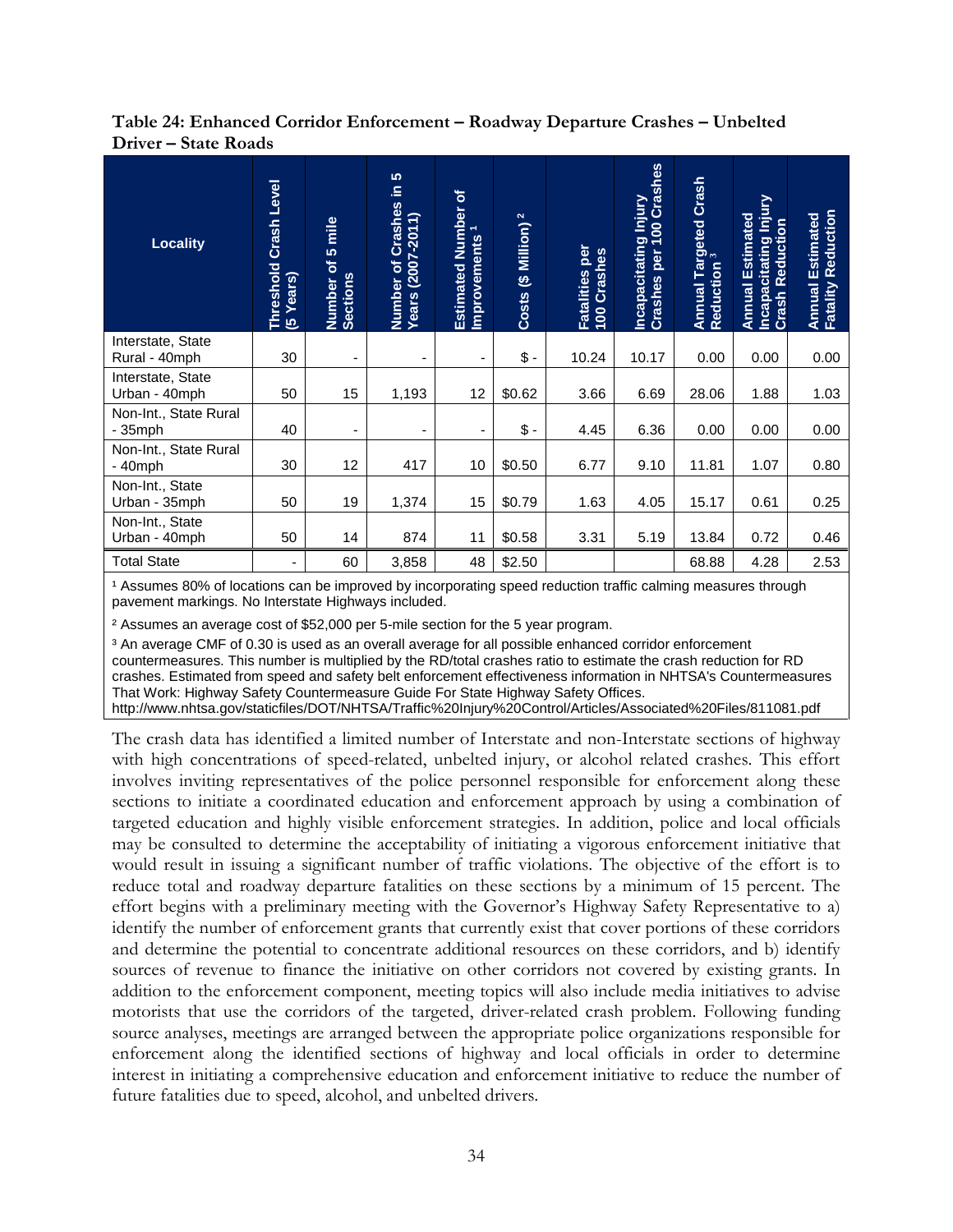## <span id="page-41-0"></span>*Key Steps for Implementing Education and Enforcement Safety Corridors*

#### **Phase 1 – Preparatory**

- 1. Select corridors to implement targeted education and enforcement (this done by the Governor's Highway Safety representative and the Safety Manager).
- 2. Determine if there are safety grants that could be used to improve safety along the corridor and if adjustments to these grants should be considered to reduce the potential for future targeted crashes through increased targeted enforcement in the corridor.

#### **Phase II – Meet with Appropriate Police Personnel**

- 1. Identify the police organizations responsible for enforcement on the corridors and arrange a meeting with police.
- 2. Apprise the police of the concentration of targeted driver-related crashes on the candidate corridors.
- 3. Request a written commitment to enhance highly visible repetitive targeted enforcement on the identified corridors.
- 4. Advise the meeting participants that if a written commitment for highly visible repetitive enforcement is provided, the data and the increased enforcement should be shared with the media in a joint press conference.
- 5. Collectively agree on an initial set of corridors on which to implement the enforcement measures, develop a coordinated strategy and schedule to announce the information to the media, and begin visible enforcement. Also, agree on an education component to apprise motorists of the increased targeted enforcement on the corridor, including the potential to install targeted enforcement signs. Agree to a 6 to 12 month follow-up meeting to evaluate the impact of the initiative and determine whether further actions are needed and if the initiative should be expanded to remaining corridors.

#### **Phase III – Implementation**

- 1. Meet with magistrates or District justices who have jurisdiction over the selected traffic corridor, explain the driver safety crash concerns on the corridor, and ask for their input and cooperation when visible enforcement begins.
- 2. Begin visible enforcement.
- 3. Hold a joint PennDOT-police press event for the corridor.
- 4. Periodically meet with police and magistrates to monitor enforcement levels and obtain any insight from police on observed changes in driving habits as a result of the added enforcement and signing. If anything newsworthy results, provide a press release.

#### **Phase IV – Evaluation**

1. After a full year of crash data becomes available, perform an initial "before and after" comparison of crashes on the corridor comparing the changes in targeted crashes that the enforcement has reduced (i.e., alcohol, speeding, unbelted) in the "after" period to the crash statistics from the "before" period. Follow up after 3 years of data are available to perform a more complete effectiveness evaluation.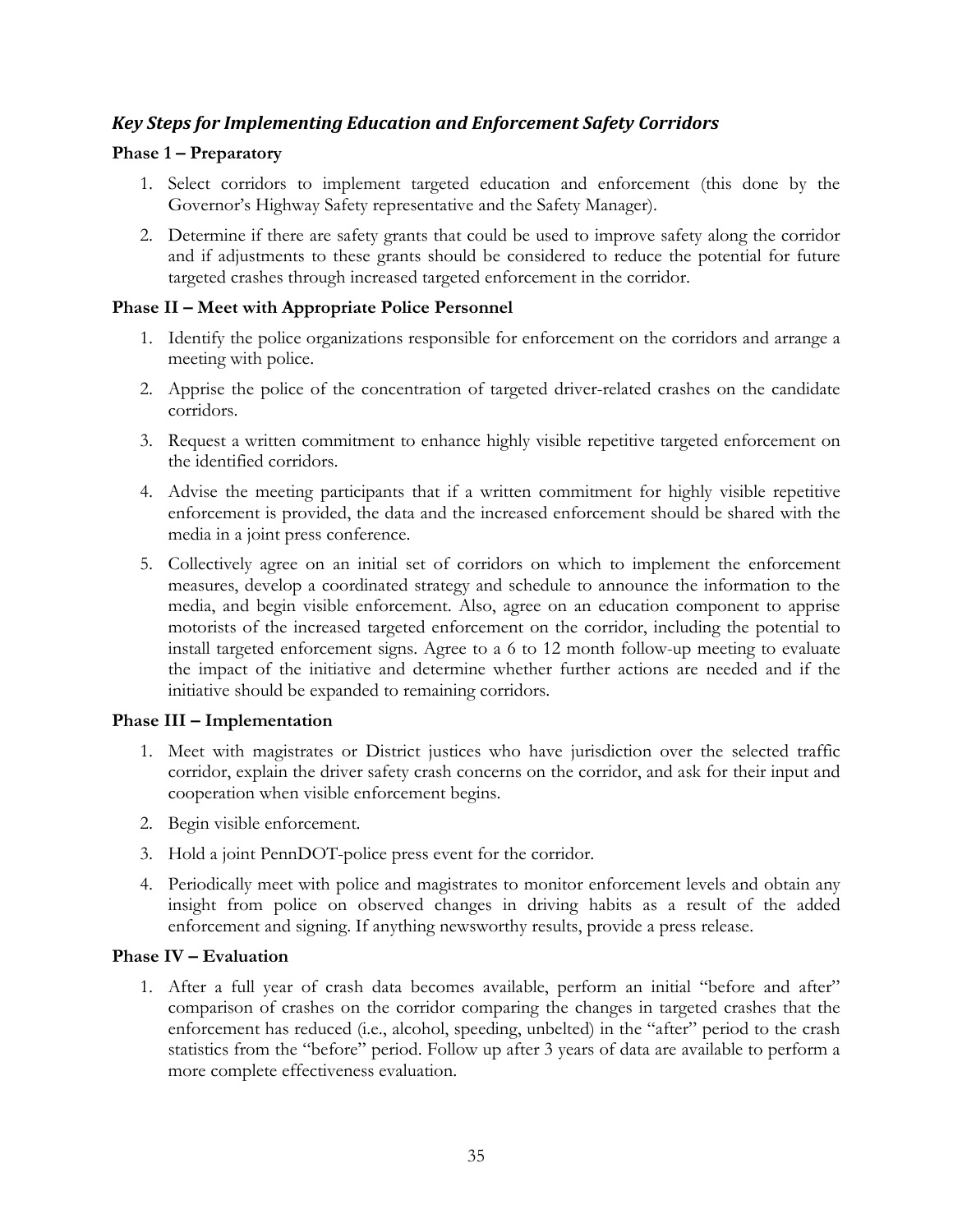- 2. Potentially include a "before and after" comparison of speed distributions and a safety belt survey to determine if high-end speeding is being reduced and if more people are buckling up on the route.
- 3. Meet with the police, share the evaluation information, and make a determination as to whether the initiative should be expanded to the remaining corridors.

## <span id="page-42-0"></span>**Comprehensive 3-E Engineering, Education, and Enforcement for Corridors**

Table 25 identifies 5-mile long corridors with the highest concentrations of severe roadway departure crashes that are candidates for combined education, enforcement, and engineering initiatives.

#### <span id="page-42-1"></span>**Table 25: Candidate Corridors for 3-E (Engineering, Education, Enforcement) Initiatives (2007-2011)**

| <b>District</b>   | <b>County</b><br><b>Name</b> | <b>MPO</b>     | <b>Route</b> | <b>RD</b><br><b>Crashes</b> | <b>RD</b><br><b>Fatalities</b> | <b>Fatalities</b><br>per 100<br><b>Crashes</b> | <b>Total</b><br><b>Crashes</b> | <b>Total</b><br><b>Fatalities</b> |
|-------------------|------------------------------|----------------|--------------|-----------------------------|--------------------------------|------------------------------------------------|--------------------------------|-----------------------------------|
| $12 \overline{ }$ | <b>FAYETTE</b>               | <b>SPC</b>     | 40           | 217                         | 12                             | 5.53                                           | 627                            | 17                                |
| 3                 | <b>LYCOMING</b>              | Williamsport   | 15           | 249                         | 11                             | 4.42                                           | 412                            | 16                                |
| $\overline{2}$    | <b>CLEARFIELD</b>            | North Central  | 53           | 199                         | 11                             | 5.53                                           | 341                            | 13                                |
| 8                 | <b>PERRY</b>                 | Harrisburg     | 850          | 112                         | 10                             | 8.93                                           | 165                            | 11                                |
| 10                | <b>BUTLER</b>                | <b>SPC</b>     | 308          | 62                          | 10                             | 16.13                                          | 113                            | 11                                |
| 9                 | <b>SOMERSET</b>              | S. Alleghenies | 219          | 250                         | 9                              | 3.60                                           | 418                            | 10                                |
| 2                 | <b>CENTRE</b>                | Centre         | 144          | 202                         | 9                              | 4.46                                           | 331                            | 9                                 |
| 5                 | <b>MONROE</b>                | <b>NEPA</b>    | 209          | 337                         | 8                              | 2.37                                           | 1,192                          | 16                                |

The crash data has identified eight State route corridors that have had eight or more fatal roadway departure crashes over the past 5 years. The intent of this objective is to advance a set of 3-E initiatives on at least one of these corridors to reduce the potential for future severe roadway departure crashes. For the selected pilot corridor(s), this initiative will have as its objective a reduction in corridor roadway departure fatalities by a minimum of 25 percent through the application of a combination of low-cost infrastructure improvements coupled with targeted education and enforcement initiatives. While the selection of the corridor has been based upon high frequencies of severe roadway departure crashes, the approach may be broader and encompass other corridor concerns such as intersections, mid-block pedestrian problems, and driver behavioral problems, including driving while intoxicated, lack of safety belts, and speeding.

The effort begins with a thorough analysis of the crash characteristics in the corridor to better understand the problems that need to be addressed and relate the patterns to potential countermeasures. A multi-disciplinary team is then formed to review the crash analysis, discuss the safety problems on the corridor, jointly field review the corridor to gain personal and group consensus on the major safety issues, and collectively develop an overall set of 3-E countermeasures to improve safety on the corridor. After the countermeasures have been identified and approved by the agencies involved, staged and coordinated implementation of the recommendations begins. The team performs oversight and monitors the implementation activities to ensure that substantive safety progress along the corridor is being made.

The goal of the corridor safety study is to reduce fatal and disabling injury crashes on designated high-volume arterials exhibiting high frequencies of severe crashes by using low-cost, near-term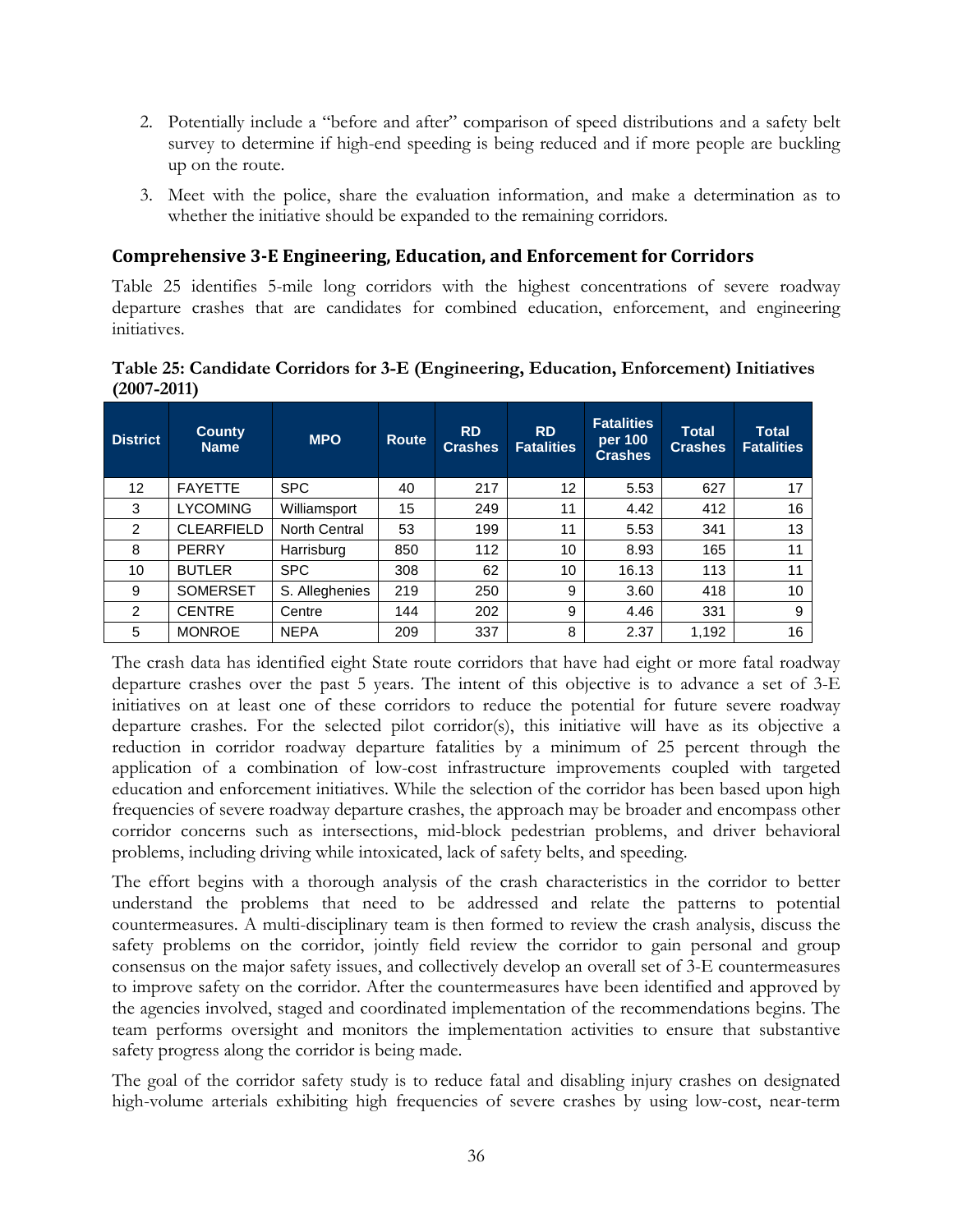solutions combined with highly visible enforcement, education, and emergency medical service initiatives.

Corridor safety studies are usually conducted using a team approach. The corridor team is normally comprised of at least the following representatives:

- $\triangleright$  District Traffic and Safety Engineers.
- District Press Spokesperson.
- District Maintenance Manager or designee.
- Governors Highway Safety Representative.
- Representative of State or local police responsible for enforcement on the corridor.
- $\triangleright$  Local government representative.

Additional team members may also include the local emergency medical services coordinator, a metropolitan planning organization representative, and a highway design representative.

Once a corridor has been identified for a study, the District Traffic or District Safety Engineer should perform an analysis of the crash data for the corridor to identify crash patterns that can be addressed by low-cost countermeasures and education/enforcement actions. All cluster lists need to be reviewed to identify specific locations within the corridor that appear on one or more of the cluster lists.

After the crash analysis is completed, the corridor safety team is convened to review and discuss the crash analysis, findings, and safety concerns along the corridor from each member's perspective. The team then conducts a field review of the corridor, usually in one or two vehicles, to assess areas of concern defined from the crash analysis and team discussions. The team then reconvenes and reaches consensus on a set of countermeasures and initiatives that have strong potential to reduce future severe crashes.

The District Traffic and District Safety Engineers and the District Press Spokesperson take the results of the team field review meeting and prepare a cost estimate and an assessment of the probable safety impacts and cost-effectiveness of implementing the recommended improvements. A brief report and tentative implementation schedule are prepared and used for programming costeffective improvements.

#### <span id="page-43-0"></span>*Key Steps to Implement 3-E Corridor Improvements*

- 1. The Safety Management Office, select District Offices, and the Governor's Highway Safety Office review the identified corridors and select at least one of the corridors to implement 3- E improvements.
- 2. The District Safety Engineer analyzes data for the corridor selected, investigating all major crash patterns, and prepares a report of findings for each corridor.
- 3. The District Traffic Engineer and the Safety Office select a multidisciplinary team for the corridor to determine actions to reduce future crashes.
- 4. A meeting of the multi-disciplinary teams is held, field reviews of the corridor are scheduled and completed, sets of comprehensive 3-E improvements are identified, and a brief corridor report is prepared summarizing actions and improvements proposed to reduce future fatalities. As part of the report, estimated costs and schedules are also prepared.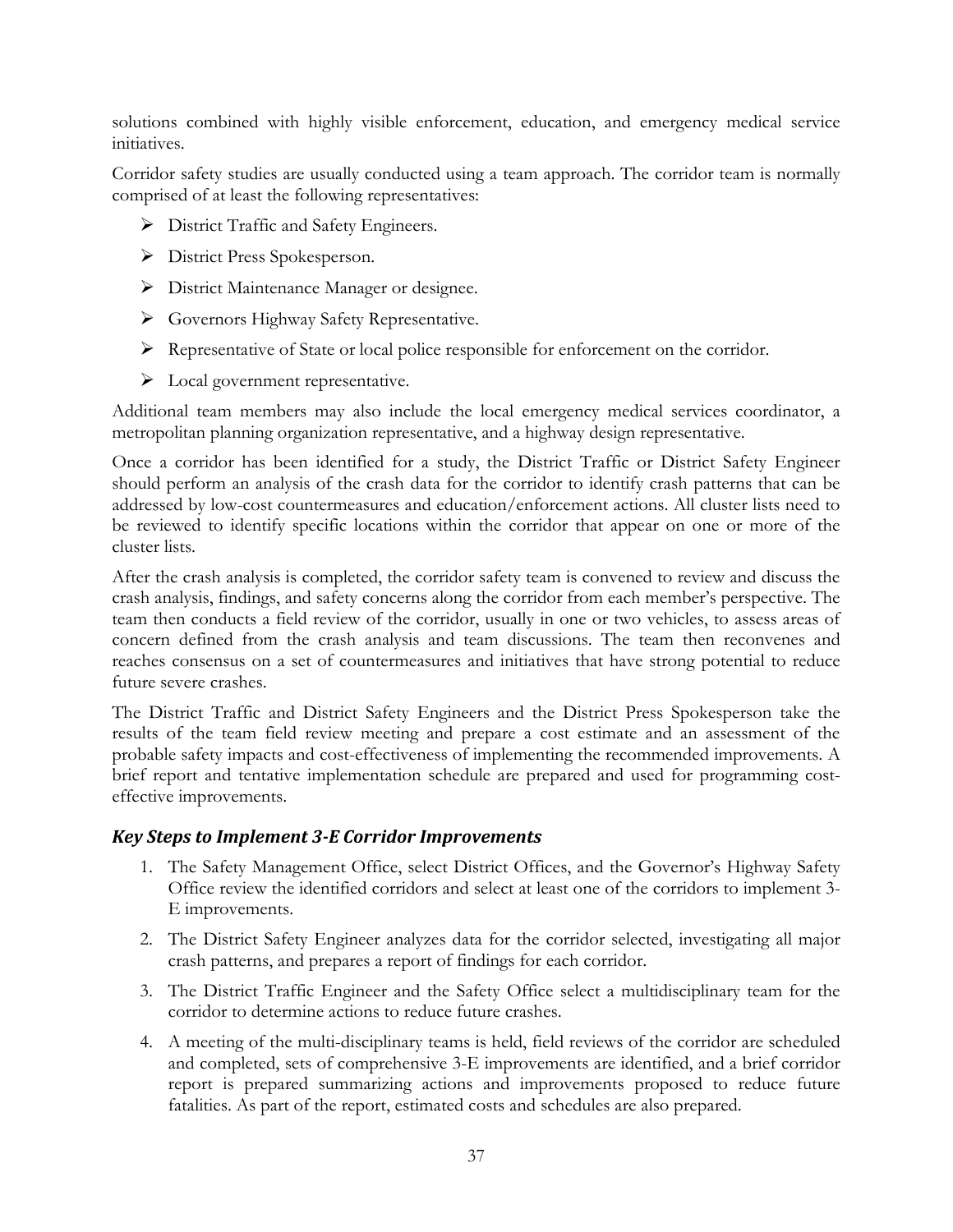- 5. Participating agencies review and approve the report, which includes approving their roles as defined in the report.
- 6. Implementation of the report begins, including education and enforcement activities and developing and letting of contracts to implement infrastructure improvements.
- 7. The corridor approach is evaluated, lessons learned are identified, and a decision to expand, expand with modifications, or terminate the corridor safety approach is made.

## <span id="page-44-0"></span>**Traditional Roadway Departure Countermeasures**

Currently, roadway departure improvements are generated within the HSIP program by identifying and studying crash locations that have high crash rankings. One additional initiative will be undertaken within the traditional roadway departure program as follows:

a. Median barriers or other improvements on full access control highways with more than occasional head-on and opposing-flow crashes (see Table 26).

## <span id="page-44-1"></span>*Median Barrier Installations – Interstate*

PennDOT has been installing median barrier protection on the Interstate system, starting with those Interstates which have the narrowest of unprotected medians. However, a review of the crash data files indicates that head-on and opposing-flow crashes continue to occur on the Interstate system, with some sections having higher frequencies of cross over crashes. This initiative is to place cable median guide rail in those sections of Interstate and non-Interstate freeways that exhibit high frequencies of cross over crashes.

Key steps to implement this countermeasure are as follows:

- 1. The Safety Management Office and/or consultant will review the list of median barrier candidate improvement locations in Appendix B and remove any that have median barriers recently added. Of the remaining sections, the District Safety staff will field review and determine if cable median guide rail is appropriate to install.
- 2. Contract construction plans for installation of cable median barrier will be developed for priority segments based upon field review results and funds available.

# <span id="page-44-2"></span>*Median Barrier Installations – Non-Interstate Divided Highways with Grass or Earth Medians*

A review of the crash files indicates that a limited number of severe cross median crashes are occurring on non-Interstate freeways. Certain sections of highway have experienced higher frequencies of cross median crashes than other sections. This initiative is to identify those sections of non-Interstate freeways which have high numbers of cross median crashes and determine if cable median guide rail should be installed to prevent future intrusions.

The summary of enhancements to Interstate and non-Interstate highways is provided in Table 26.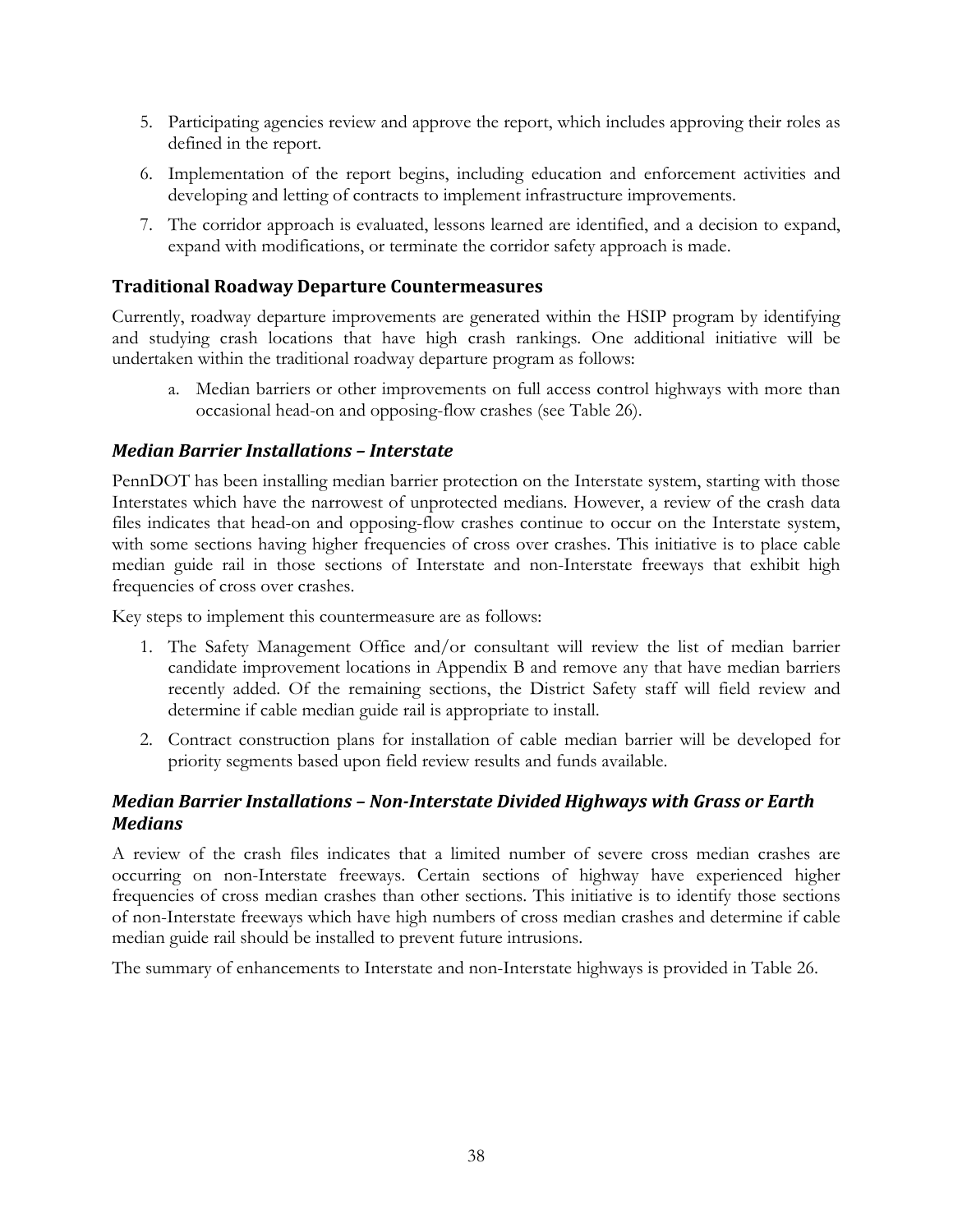<span id="page-45-2"></span>**Table 26: Cable Median Barrier – Head-On and Sideswipe, Opposite Direction Crashes – Grass, Gravel, or Other Non-Barrier Median Types**

| <b>Locality</b>                                        | Level<br>Crash<br>reshold<br>Years)<br>جَ آغ | <b>Sections</b><br><b>Mile</b><br>$\infty$<br>$\overline{\sigma}$<br>Number | <b>10</b><br>ا⊇.<br>89<br>$\overline{\phantom{0}}$<br>Crash<br>$\overline{\phantom{0}}$<br>$(2007 - 201)$<br>៲៵៲<br>Number<br>Years (2 | ৳<br><b>Estimated Number</b><br>Improvements <sup>1</sup> | Cost<br>Construction<br>$\mathbf{\alpha}$<br>Million)<br>$\overline{\mathbf{e}}$ | per<br>Crashes<br>Fatalities<br>100 Crash | Injury<br>00 Crashes<br>$\boldsymbol{8}$<br>Incapacitating<br>Crashes per 1<br>per | Crash<br>Targeted<br>ion <sup>3</sup><br>Reduction<br>Annual | ≥<br><u>iajai</u><br>Estimated<br>$\overline{5}$<br>Incapacitating<br>Crash Reducti<br>Annual | Reduction<br>Estimated<br>Fatality<br>Annual |
|--------------------------------------------------------|----------------------------------------------|-----------------------------------------------------------------------------|----------------------------------------------------------------------------------------------------------------------------------------|-----------------------------------------------------------|----------------------------------------------------------------------------------|-------------------------------------------|------------------------------------------------------------------------------------|--------------------------------------------------------------|-----------------------------------------------------------------------------------------------|----------------------------------------------|
| Interstate, State Rural - 40mph                        | 4                                            | 18                                                                          | 87                                                                                                                                     | 13                                                        | \$3.78                                                                           | 8.67                                      | 5.26                                                                               | 0.00                                                         | 0.00                                                                                          | 1.06                                         |
| Interstate, State Urban - 40mph                        | 4                                            | 3                                                                           | 16                                                                                                                                     | 2                                                         | \$0.63                                                                           | 8.54                                      | 4.88                                                                               | 0.00                                                         | 0.00                                                                                          | 0.19                                         |
| Non-Int., State Rural - 40mph                          | 5                                            | $\overline{2}$                                                              | 11                                                                                                                                     | 1                                                         | \$0.42                                                                           | 5.29                                      | 5.88                                                                               | 0.00                                                         | 0.09                                                                                          | 0.08                                         |
| Non-Int., State Urban - 40mph                          | 5                                            | 4                                                                           | 23                                                                                                                                     | 3                                                         | \$0.84                                                                           | 4.76                                      | 7.94                                                                               | 0.00                                                         | 0.26                                                                                          | 0.15                                         |
| <b>Total State</b>                                     |                                              | 27                                                                          | 137                                                                                                                                    | 19                                                        | \$5.67                                                                           |                                           |                                                                                    | 0.00                                                         | 0.35                                                                                          | 1.48                                         |
| <sup>1</sup> Assumes 70% of locations can be improved. |                                              |                                                                             |                                                                                                                                        |                                                           |                                                                                  |                                           |                                                                                    |                                                              |                                                                                               |                                              |

² Assumes an average cost of \$300,000 per 3-mile section.

<sup>3</sup> A CMF of 1 in terms of incapacitating injury crashes and fatalities is used. Reduction in total crashes unlikely.

Key steps to implement this countermeasure are as follows:

- 1. The District Safety Engineer will review the list of locations in Appendix B and determine if cable median guide rail is appropriate to install on the identified sections.
- 2. Contract construction plans for installation of weak post cable median barrier will be developed for priority segments based upon funds available.

#### <span id="page-45-0"></span>**Implementation of New Countermeasures**

This initiative involves the limited and careful evaluation and possible deployment of new roadway departure countermeasures that offer the potential to reduce roadway departure crashes and fatalities beyond that which can be expected from existing countermeasures. One major roadway departure countermeasures have been identified that fall into this category: traffic calming to reduce high end speeds at selected rural sites.

## <span id="page-45-1"></span>*Traffic Calming*

Pennsylvania has minimal experience with the proposed traffic calming countermeasures. In addition, the actual effectiveness of rural traffic calming countermeasures has not yet been adequately validated. Nevertheless, rural traffic calming countermeasures fill gaps that the existing countermeasures cannot. PennDOT will proceed cautiously with the deployment of this countermeasure. To reduce risk of failure, concentrating initial deployment on those sections with high numbers of the roadway departure crashes associated with speed, particularly in those areas where point speed reductions are needed such as entering a built up section or approaching a sharp curve. The limited deployment of an adequate number of traffic calming improvements will be made to evaluate the effectiveness of the improvement. Further expansion of traffic calming countermeasures will be dependent on achieving a favorable evaluation of the limited deployment. Any implementation issues or concerns identified from this initial deployment will be addressed and resolved before further implementation of the countermeasure is considered. Once all identified issues are resolved, sufficient additional improvements of the countermeasure will improve the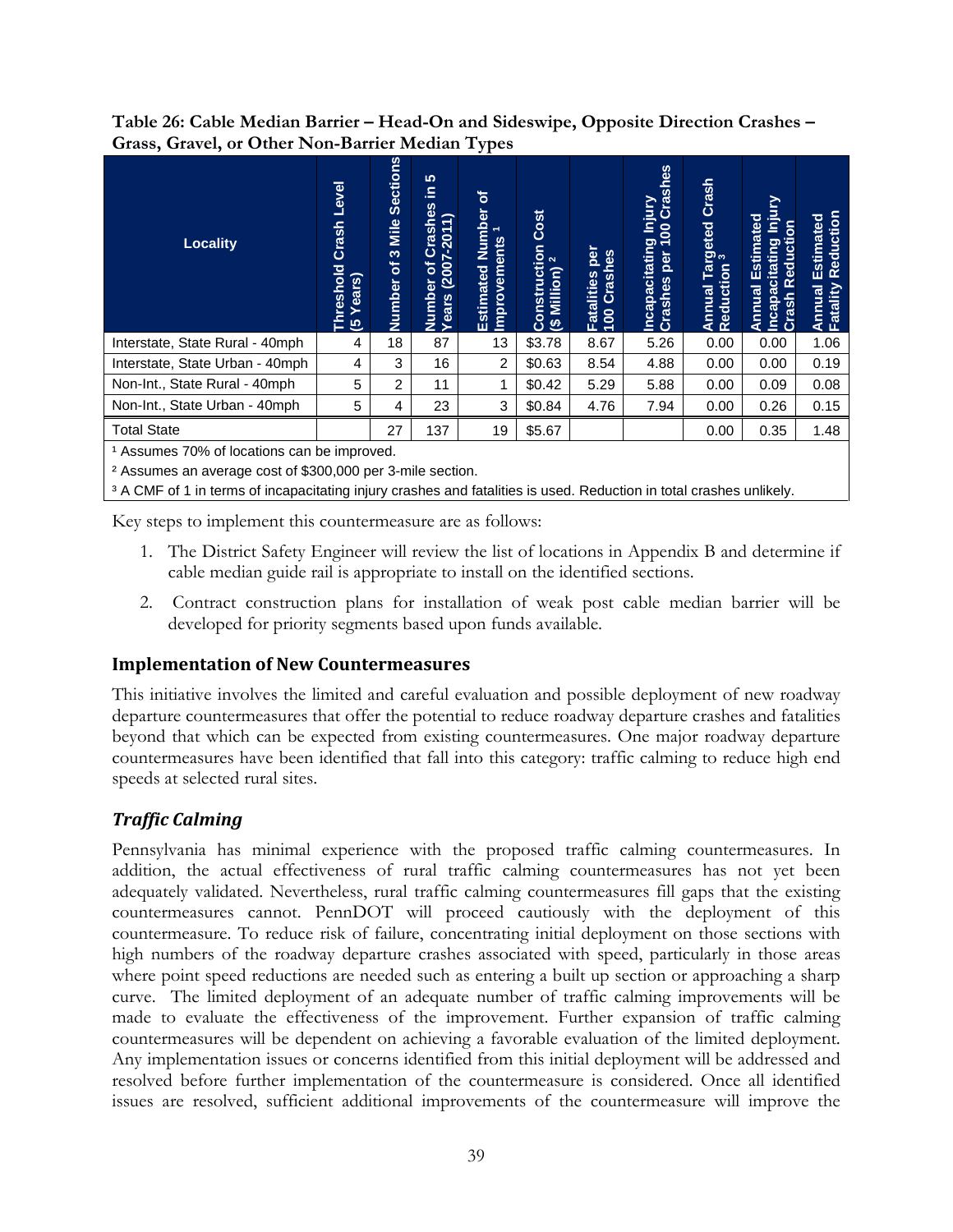estimate of the effectiveness of the countermeasure in reducing targeted roadway departure crashes. When a better estimate of the effectiveness of the countermeasure is available, the countermeasure will be deployed cost-effectively, depending upon the availability of funds and other priorities.

The extent to which traffic calming may be applied on Pennsylvania's highways to reduce speed related crashes and fatalities is expressed in Table 27.

<span id="page-46-0"></span>

|                                | Table 27: Infrastructure Traffic Calming Measures to Reduce Speeding-Related Crashes - |  |  |
|--------------------------------|----------------------------------------------------------------------------------------|--|--|
| <b>State Roads (2007-2011)</b> |                                                                                        |  |  |

| <b>Locality</b>               | Level<br>Crash<br>reshold<br>Years)<br>ਜ ਫ | <b>Sections</b><br><b>Mile</b><br>$\mathbf{\Omega}$<br>្រា<br><b>Number</b> | <b>SC</b><br>르<br>Crashes<br>$\overline{\phantom{0}}$<br>$\overline{\phantom{0}}$<br>$-20$<br>(2007<br>$\mathbf{r}$<br>Number<br>Years (2 | ৳<br>Number<br>$\overline{ }$<br>Improvements<br>Estimated | Costs<br>Construction<br>$\mathbf{\alpha}$<br>Million)<br>$\mathfrak{G}$ | per<br>Crashes<br>Fatalities<br>100 Crash | I Injury<br>00 Crashes<br>$\overline{100}$<br>Incapacitating<br>per<br>Crashes | Crash<br>Targeted<br>ion <sup>3</sup><br>Reduction<br>Annual | <u>Vinjury</u><br>ted<br>Estima<br>ų,<br>Incapacitating<br>こ<br>こ<br>Ď<br>Annual | Reduction<br>Estimated<br>Annual I<br>Fatality |
|-------------------------------|--------------------------------------------|-----------------------------------------------------------------------------|-------------------------------------------------------------------------------------------------------------------------------------------|------------------------------------------------------------|--------------------------------------------------------------------------|-------------------------------------------|--------------------------------------------------------------------------------|--------------------------------------------------------------|----------------------------------------------------------------------------------|------------------------------------------------|
| Non-Int., State Rural - 35mph | 40                                         | 3                                                                           | 191                                                                                                                                       | 2                                                          | \$0.12                                                                   | 2.54                                      | 3.52                                                                           | 3.30                                                         | 0.12                                                                             | 0.08                                           |
| Non-Int., State Rural - 40mph | 40                                         | 25                                                                          | 1,350                                                                                                                                     | 20                                                         | \$1.04                                                                   | 2.76                                      | 3.53                                                                           | 22.36                                                        | 0.79                                                                             | 0.62                                           |
| Non-Int., State Urban - 35mph | 50                                         | 8                                                                           | 508                                                                                                                                       | 6                                                          | \$0.33                                                                   | 1.60                                      | 2.66                                                                           | 5.00                                                         | 0.13                                                                             | 0.08                                           |
| Non-Int., State Urban - 40mph | 50                                         | 40                                                                          | 2,886                                                                                                                                     | 32                                                         | \$1.66                                                                   | 1.57                                      | 2.26                                                                           | 30.48                                                        | 0.69                                                                             | 0.48                                           |
| <b>Total State</b>            | -                                          | 76                                                                          | 4,935                                                                                                                                     | 61                                                         | \$3.16                                                                   |                                           |                                                                                | 61.13                                                        | 1.73                                                                             | 1.26                                           |

<sup>1</sup> Assumes 80% of locations can be improved by incorporating speed reduction traffic calming measures through pavement markings. No Interstate Highways included.

² Assumes an average cost of \$25,000 per 2 mile section for the 5 year program.

³ An average CMF of 0.7 is used as an overall average for all possible enhanced corridor enforcement countermeasures. This number is multiplied by the RD/total crashes ratio to estimate the crash reduction for RD crashes. Estimated from speed and safety belt enforcement effectiveness information in NHTSA's Countermeasures That Work: Highway Safety Countermeasure Guide For State Highway Safety Offices. http://www.nhtsa.gov/staticfiles/DOT/NHTSA/Traffic%20Injury%20Control/Articles/Associated%20Files/811081.pdf

Types of traffic calming may be found in FHWA Report HRT-08-067. In addition, the use of peripheral transverse pavement markings on a continuous section rather than for a point-specific location should be considered to reduce excessive speeds throughout a section of roadway.

The key steps that need taken to consider these enhancements are as follows:

- 1. The Safety Management Office should Review FHWA-HRT-08-067, *Traffic Calming on Main Roads through Rural Communities,* and identify appropriate rural traffic calming measures to pilot in Pennsylvania.
- 2. The Safety Management Office, in coordination with the District Traffic Engineers, should review identified sections of roadway with speed related crashes (Table 30) and select locations within these sections where it is appropriate to consider applying traffic calming countermeasures to reduce speed, identify the number of initial improvements to install, and prepare an evaluation plan and financing for each of the selected new countermeasures.
- 3. The District Traffic Offices should arrange for the installation of selected countermeasures identified in the evaluation plans.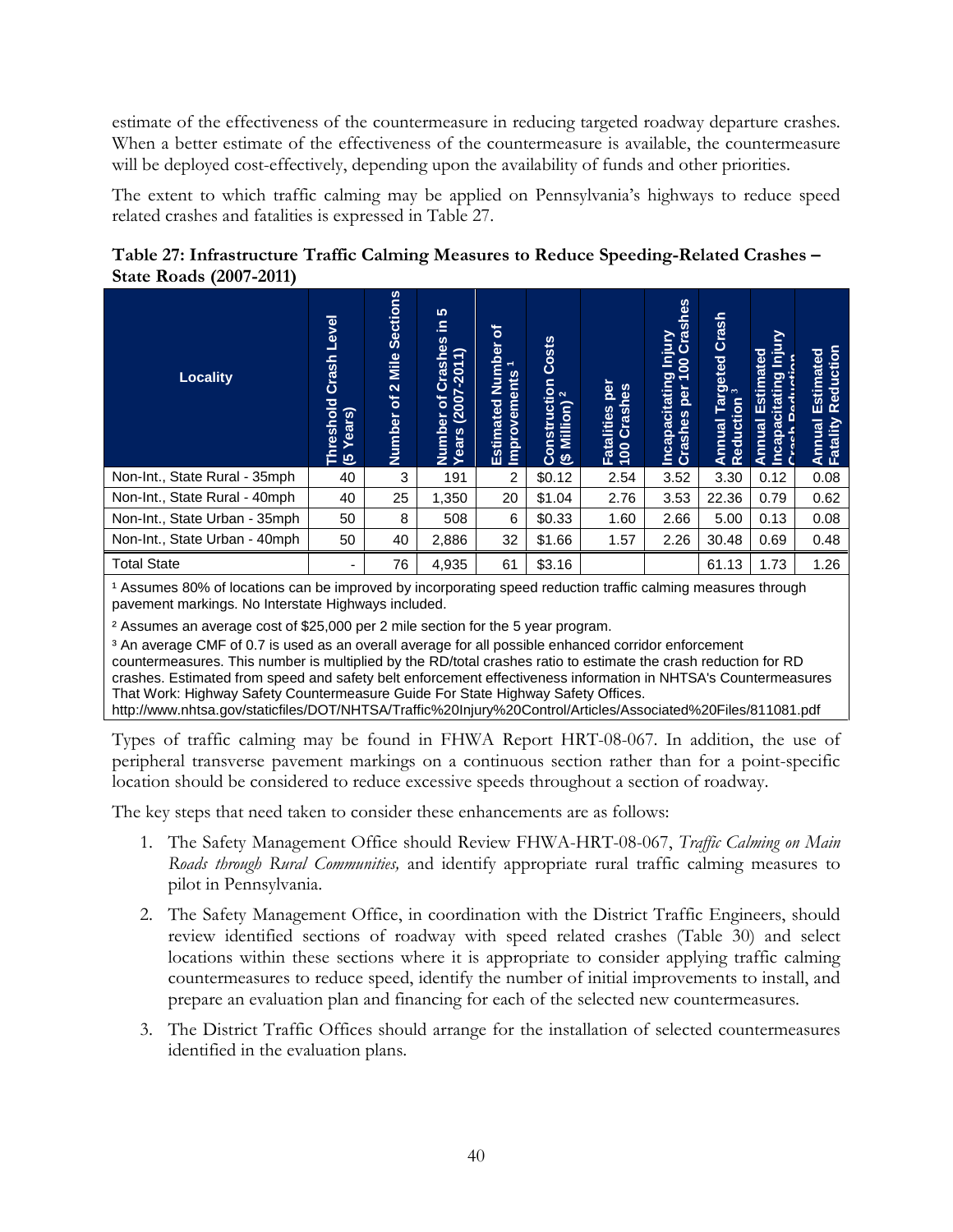- 4. The Safety Management Office and District Traffic Engineers should evaluate the countermeasure and determine if its use should be expanded, modified, or terminated.
- 5. If expanded, the Safety Management Office should issue guidance for further deployments at remaining sites with speed related crashes.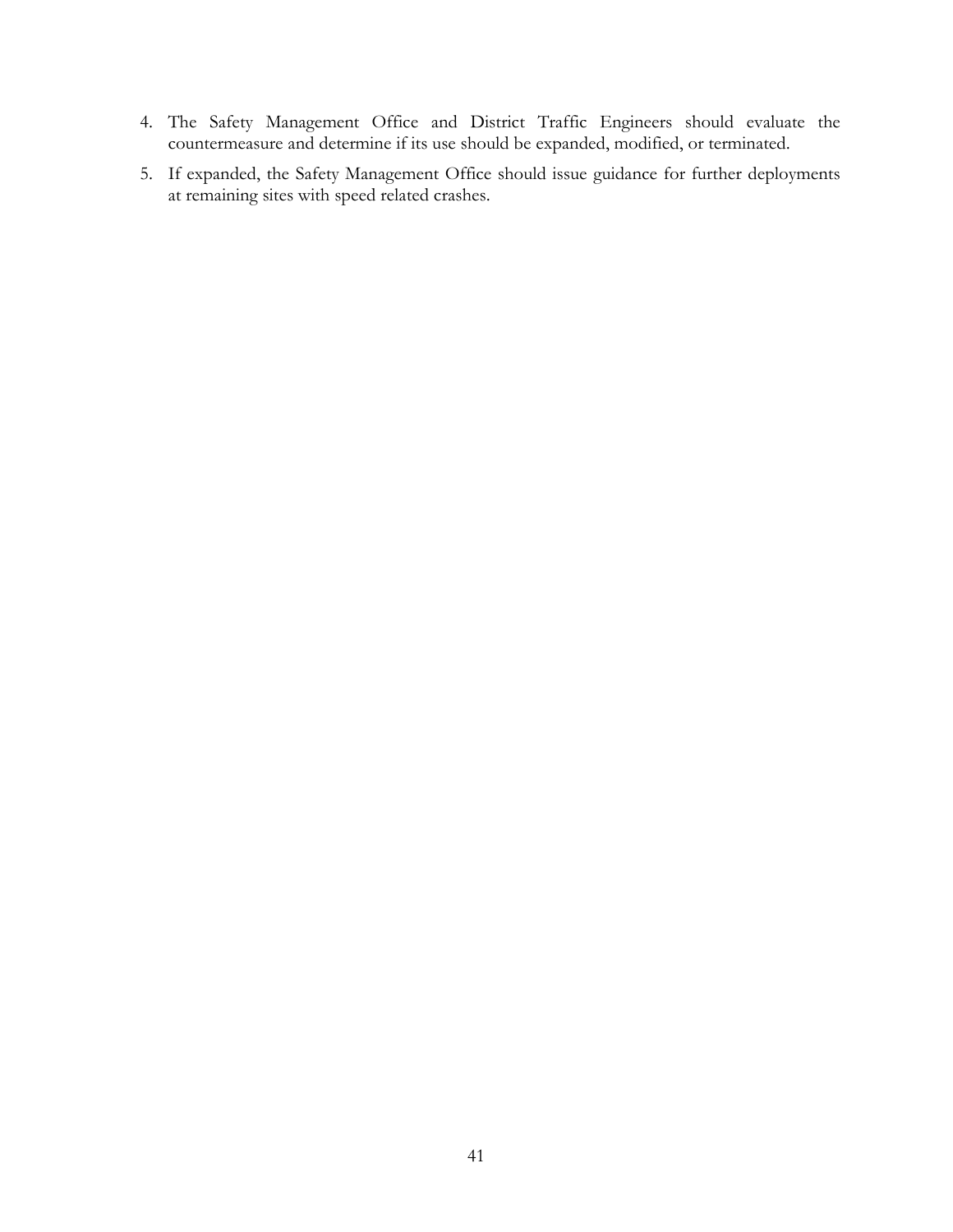# **Performance Measures**

<span id="page-48-0"></span>Two types of performance measures are proposed:

- 1. Production performance measures assess the performance of the products implemented as well as the processes, guidelines, and projects determined in the Plan that are needed to achieve the goal.
- 2. Effectiveness performance measures assess the effectiveness of implemented countermeasures in reducing targeted crashes and compare actual to estimated effectiveness.

Specific product and effectiveness performance measures are identified in Tables 28 and 29.

#### <span id="page-48-1"></span>**Production Performance Measures**

<span id="page-48-2"></span>

| <b>Countermeasure or Action</b>                                                   | <b>Measure</b>            | <b>Target Completion</b><br><b>Date</b>      | <b>Actual Completion</b>                |
|-----------------------------------------------------------------------------------|---------------------------|----------------------------------------------|-----------------------------------------|
| <b>Systematic Improvements-State Highways</b>                                     |                           |                                              |                                         |
| Curve sign and marking enhancements -<br>State, systematic                        | 2650 curves               | 50% by Oct. 2014;<br>50% by Oct 2015         | Actual no. of curves                    |
| Curve sign and marking enhancements -<br>State - high friction surface-systematic | 31 curves                 | Oct. 2015                                    | Actual no. of curves                    |
| Centerline Rumble strips - systematic - total                                     | 160 3 mile sections       | Oct. 2014                                    | Actual centerline<br>rumble strip miles |
| Edge rumble stripes - systematic - total (4<br>foot or > existing paved shoulder) | 1300 0.5-mile<br>sections | Oct 2014                                     | Actual edge rumble<br>strip miles       |
| Edge rumble stripe plus shoulder widening -<br>systematic - total                 | 100 1.0-mile<br>sections  | Oct 2016 2015                                | Actual edge rumble<br>strip miles       |
| <b>Alignment Delineation</b>                                                      | 150 1-mile sections       | Oct. 2015                                    | <b>Actual miles</b><br>delineated       |
| <b>High Friction Surfaces</b>                                                     | 24 sections               | Oct 2015                                     | Actual number<br>completed per year     |
| <b>Guide Rail Upgrades</b>                                                        | 24 sections               | Oct. 2014                                    | Actual number<br>completed              |
| Tree Removal or Protection                                                        | 116 sections              | Oct. 2015                                    | Actual no.<br>completed                 |
| Utility Pole Safety                                                               | 80 sections               | Oct. 2015                                    | Actual no.<br>completed                 |
| <b>Systematic Improvements- Local Roads</b>                                       |                           |                                              |                                         |
| Local Road Curve Sign Initiative                                                  | <b>Identified Routes</b>  | 50% by Oct 2015:<br>remaining by Oct<br>2016 |                                         |
| <b>Standard Pavement Markings</b>                                                 | <b>Identified Routes</b>  | 50% by July 2015                             |                                         |
| Milled Center Line Rumble Strips                                                  | <b>Identified Routes</b>  | Oct. 2015                                    |                                         |
| Milled Edge Rumble Strips                                                         | <b>Identified Routes</b>  | Oct. 2015                                    |                                         |
| <b>Traditional Countermeasures - State Roads</b>                                  |                           |                                              |                                         |
| Interstate Weak Post Median Barrier-                                              | <b>Identified Routes</b>  | 50% by Oct.<br>2014;100% by Oct.<br>2015     | <b>Actual miles</b><br>completed        |
| Non-Interstate Weak Post Median Barrier                                           | <b>Identified Routes</b>  |                                              |                                         |
| <b>New Countermeasures-State Roads</b>                                            |                           |                                              |                                         |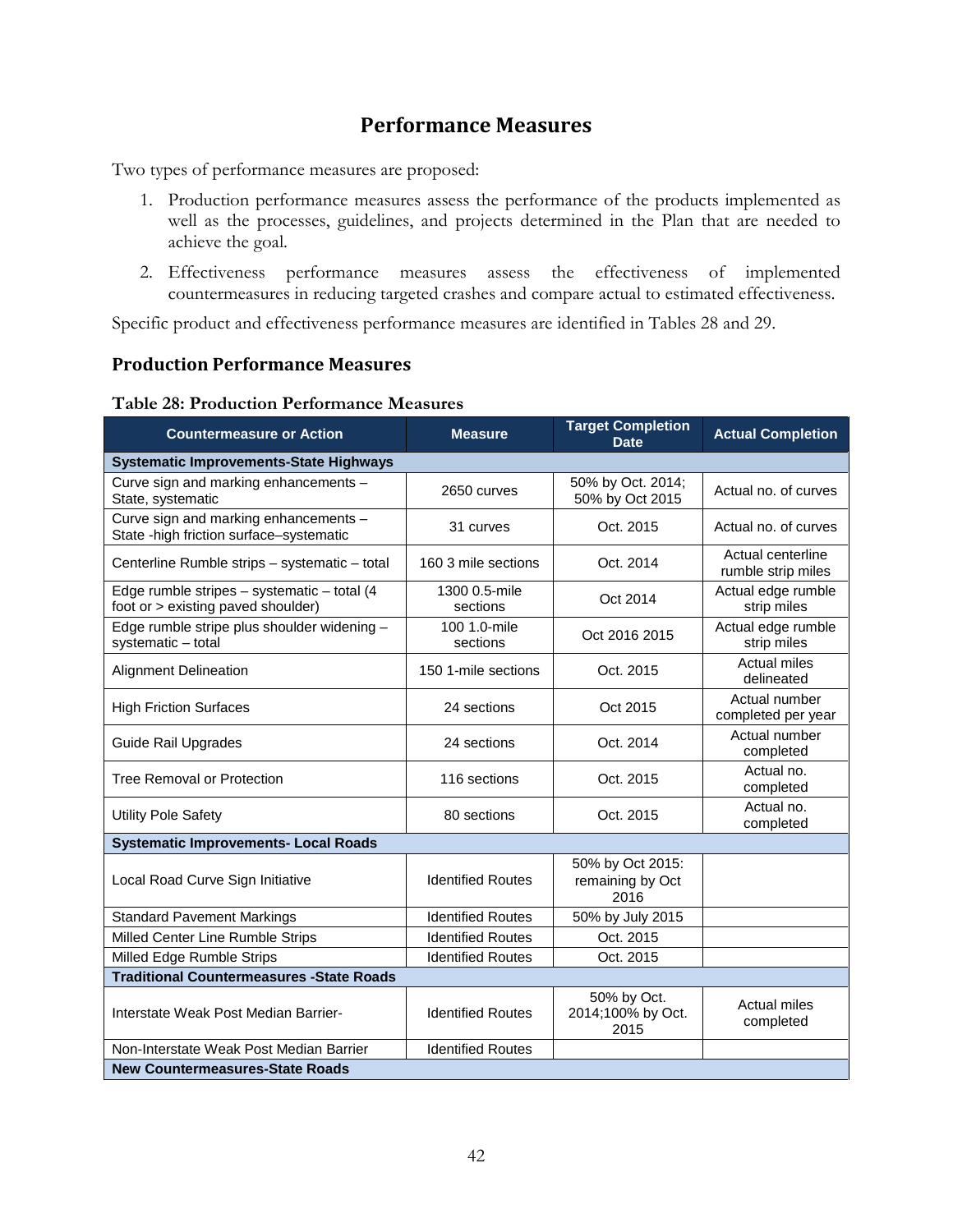| <b>Countermeasure or Action</b>                                                                                                          | <b>Measure</b>                                                        | <b>Target Completion</b><br><b>Date</b>     | <b>Actual Completion</b>                                            |  |  |  |  |  |  |  |  |  |
|------------------------------------------------------------------------------------------------------------------------------------------|-----------------------------------------------------------------------|---------------------------------------------|---------------------------------------------------------------------|--|--|--|--|--|--|--|--|--|
| Evaluation of rural traffic calming measures                                                                                             | Number of traffic<br>calming<br>countermeasures<br>being evaluated    | Under evaluation by<br>Jan. 2014            | Actual number of<br>different types under<br>evaluation             |  |  |  |  |  |  |  |  |  |
| Incorporation of Low Cost, Cost Effective Countermeasures at Crash Locations within the Limits of Work for<br><b>Programmed Projects</b> |                                                                       |                                             |                                                                     |  |  |  |  |  |  |  |  |  |
| Low Cost Countermeasures are incorporated<br>into resurfacing projects                                                                   | % Programmed<br>projects incorporate<br>identified safety<br>measures | Oct. 2014                                   | Actual per cent of<br>program projects<br>safety is<br>incorporated |  |  |  |  |  |  |  |  |  |
| <b>Education and Enforcement Corridor Initiatives</b>                                                                                    |                                                                       |                                             |                                                                     |  |  |  |  |  |  |  |  |  |
| Targeted Education and Enforcement Alcohol<br>Corridors (State and Local)                                                                | 40 corridors                                                          | Oct 2013                                    | Actual number of<br>corridors<br>implemented                        |  |  |  |  |  |  |  |  |  |
| <b>Targeted Education and Enforcement</b><br>Speeding Corridors (State and Local)                                                        | 145 corridors                                                         | Oct. 2013                                   | Actual number of<br>corridors<br>implemented                        |  |  |  |  |  |  |  |  |  |
| <b>Targeted Education and Enforcement</b><br>Unbelted Corridors (State and Local)                                                        | 50 corridors                                                          | Oct 2013                                    | Actual number of<br>corridors<br>implemented                        |  |  |  |  |  |  |  |  |  |
| <b>3-E Corridors</b>                                                                                                                     |                                                                       |                                             |                                                                     |  |  |  |  |  |  |  |  |  |
| 3-E Improvements on high crash corridors                                                                                                 | Date at least one<br>corridor is                                      | One corridor<br>implemented by Jan<br>2015: | Actual date<br>completed                                            |  |  |  |  |  |  |  |  |  |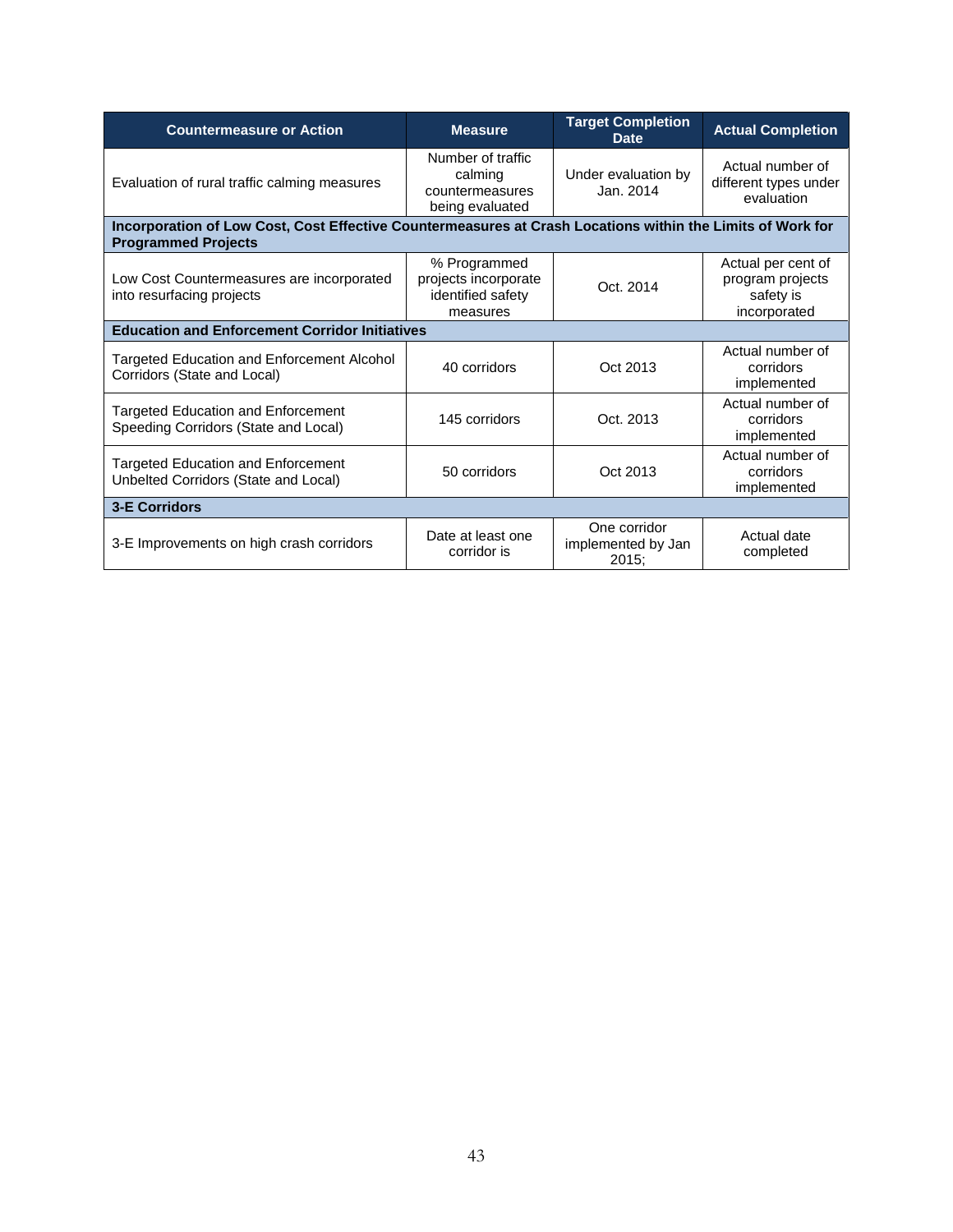# <span id="page-50-0"></span>**Effectiveness Performance Measures– Program Effectiveness in Reducing Targeted Crashes**

<span id="page-50-1"></span>

| <b>Countermeasure</b>                                                | Year<br><b>Improvements</b><br><b>Implemented</b> | Year<br><b>Evaluation</b><br>Plan<br><b>Developed</b> | Year<br><b>Evaluation</b><br><b>Completed</b> | <b>Expected</b><br><b>Crash</b><br><b>Reduction</b> | <b>Actual</b><br>Crash<br><b>Reduction</b> |
|----------------------------------------------------------------------|---------------------------------------------------|-------------------------------------------------------|-----------------------------------------------|-----------------------------------------------------|--------------------------------------------|
| Curve sign and marking<br>enhancements - systematic                  |                                                   |                                                       |                                               |                                                     |                                            |
| Centerline Rumble strips -<br>systematic                             |                                                   |                                                       |                                               |                                                     |                                            |
| Edge/shoulder rumble strips (non-<br>Interstate) - systematic        |                                                   |                                                       |                                               |                                                     |                                            |
| <b>Alignment Delineation</b>                                         |                                                   |                                                       |                                               |                                                     |                                            |
| <b>High Friction Surfaces</b>                                        |                                                   |                                                       |                                               |                                                     |                                            |
| Tree removal - systematic                                            |                                                   |                                                       |                                               |                                                     |                                            |
| Resurfacing Projects with safety<br>enhancements                     |                                                   |                                                       |                                               |                                                     |                                            |
| Targeted Education and<br><b>Enforcement Alcohol Corridors</b>       |                                                   |                                                       |                                               |                                                     |                                            |
| Targeted Education and<br><b>Enforcement Speed Corridors</b>         |                                                   |                                                       |                                               |                                                     |                                            |
| Targeted Education and<br><b>Enforcement Unbelted Corridors</b>      |                                                   |                                                       |                                               |                                                     |                                            |
| 3-E Targeted Engineering,<br>Education, and Enforcement<br>Corridors |                                                   |                                                       |                                               |                                                     |                                            |
| Cable Median barrier                                                 |                                                   |                                                       |                                               |                                                     |                                            |
| New Traffic Calming<br>Countermeasures                               |                                                   |                                                       |                                               |                                                     |                                            |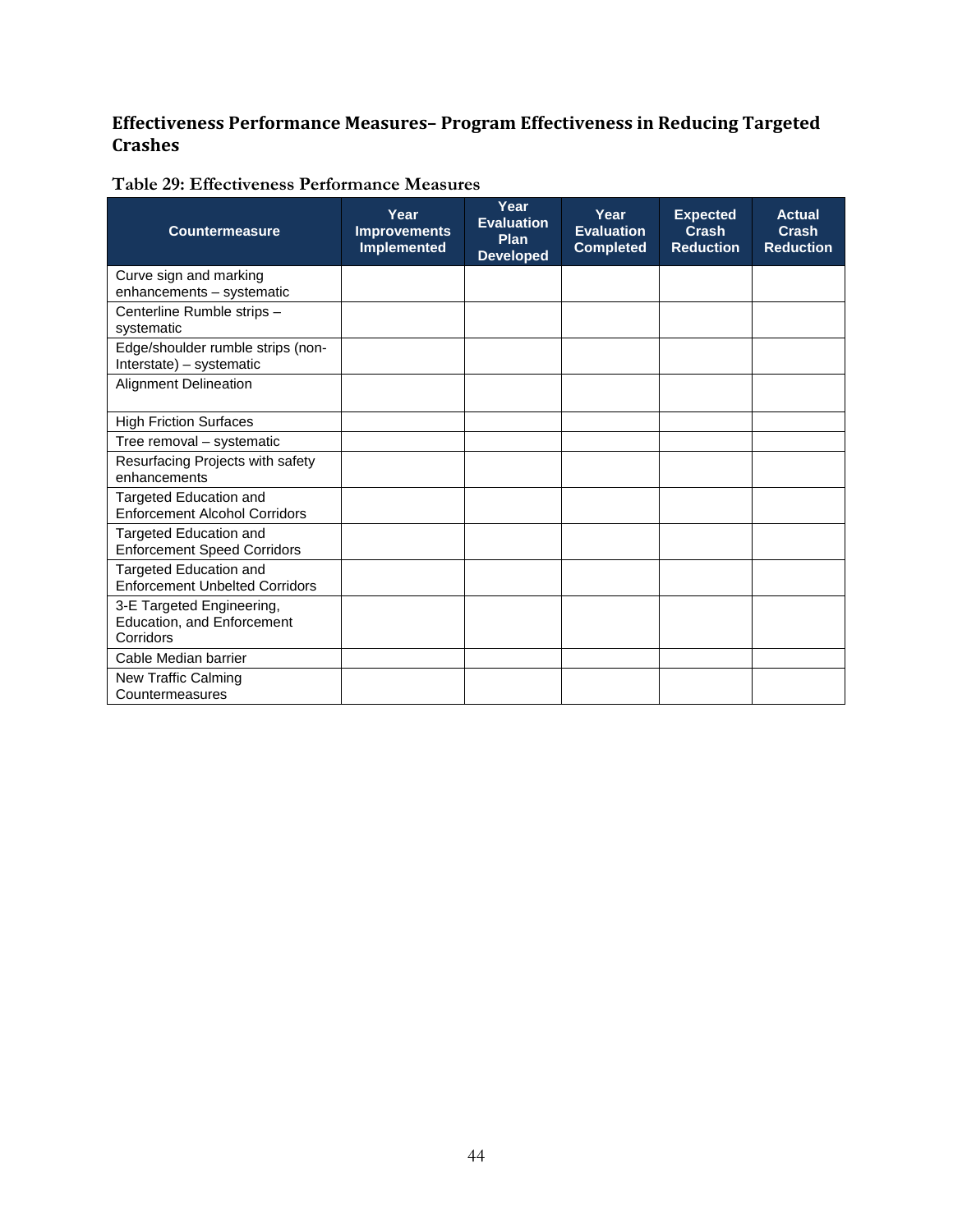## **Summary**

<span id="page-51-0"></span>The number of roadway departure fatalities and incapacitating injuries within Pennsylvania can continue to measurably decline over the next several years. New and special actions can increase the rate of roadway departure fatality reductions. The existing approach of emphasizing moderate- to high-cost improvements at high-crash roadway departure sections must be complemented with the systematic deployment of a large number of low-cost, cost-effective countermeasures and the use of a coordinated enforcement and education approach on corridors that have a high number of roadway departure fatalities.

The countermeasures, deployment levels, costs, and estimated 60 lives saved annually are shown in Table 30. While the level of funds and direction of effort is well beyond that currently being pursued for roadway departure safety, the expected outcome – preventing over 2,500 crashes and 60 fatalities annually on Pennsylvania's highways – is worth the investment.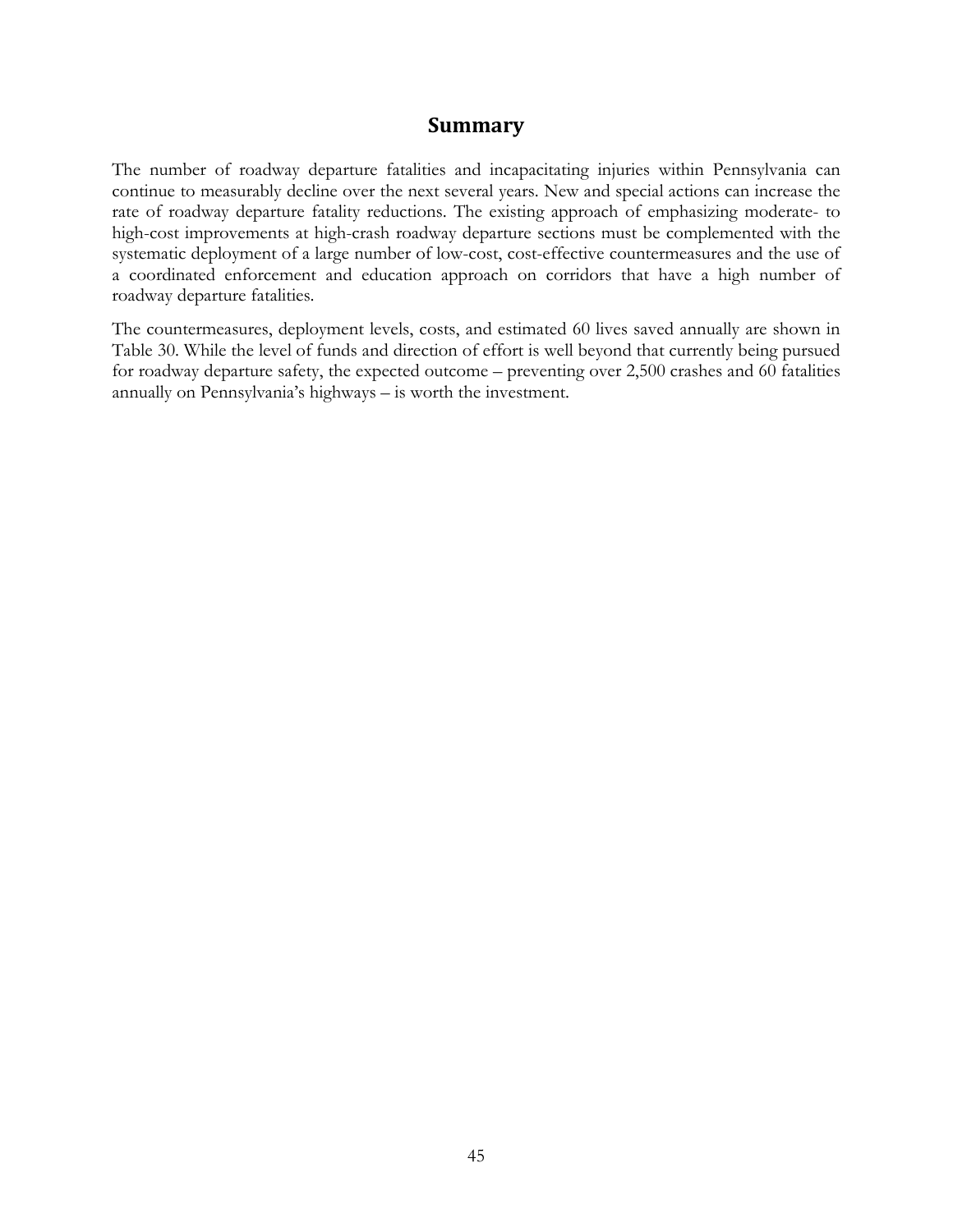<span id="page-52-0"></span>

| Grash, and Patally Requestions                                                                  |             |                                                  |                                                    |                                                 |                                                        |                                        |                                                                   |
|-------------------------------------------------------------------------------------------------|-------------|--------------------------------------------------|----------------------------------------------------|-------------------------------------------------|--------------------------------------------------------|----------------------------------------|-------------------------------------------------------------------|
| <b>Countermeasure</b>                                                                           | Approach    | Estimated Number of<br>Improvements <sup>1</sup> | Costs<br>Associated (<br>(\$ Million) <sup>2</sup> | Annual Targeted Crash<br>Reduction <sup>3</sup> | Annual Estimated<br>Incapacitating Injury<br>Reduction | Annual Estimated<br>Fatality Reduction | <b>Required to</b><br>Annual Life<br>\$ (million) I<br>Save One A |
| <b>State Roads</b>                                                                              |             |                                                  |                                                    |                                                 |                                                        |                                        |                                                                   |
| Enhanced Curve Sign and Marking Countermeasures - Total State Rural                             | Systematic  | 2,375                                            | \$11.88                                            | 683                                             | 28.83                                                  | 18.27                                  | 0.65                                                              |
| Enhanced Curve Sign and Marking Countermeasures Plus High Friction Surfaces - Total State Rural | Systematic  | 31                                               | \$1.85                                             | 40                                              | 1.69                                                   | 1.12                                   | 1.66                                                              |
| Enhanced Curve Sign and Marking Countermeasures - Total State Urban                             | Systematic  | 271                                              | \$1.35                                             | 174                                             | 5.10                                                   | 2.65                                   | 0.51                                                              |
| Centerline Rumble Stripes - Total State Rural                                                   | Systematic  | 162                                              | \$2.91                                             | 54                                              | 16.85                                                  | 3.53                                   | 0.82                                                              |
| Edge Line Rumble Stripes or Shoulder Rumble Strips - Total State Rural                          | Systematic  | 1,656                                            | \$4.97                                             | 400                                             | 12.92                                                  | 7.79                                   | 0.64                                                              |
| Alignment Delineation - Total State                                                             | Systematic  | 150                                              | \$0.75                                             | 30                                              | 1.10                                                   | 0.65                                   | 1.16                                                              |
| High Friction Surfaces - Total State                                                            | Systematic  | 24                                               | \$2.35                                             | 49                                              | 0.95                                                   | 0.50                                   | 4.68                                                              |
| Guardrail Relocation/Safety Enhancements - Total State                                          | Systematic  | 24                                               | \$0.60                                             |                                                 | 0.96                                                   | 0.64                                   | 0.94                                                              |
| Tree Removal/Safety Enhancements, Shield Tree(s) - Total State                                  | Systematic  | 100                                              | \$7.50                                             | 107                                             | 5.55                                                   | 3.75                                   | 2.00                                                              |
| Utility Pole Relocation/Safety Enhancements - Total State                                       | Systematic  | 80                                               | \$6.00                                             | 115                                             | 3.77                                                   | 1.71                                   | 3.51                                                              |
| Enforcement and Education: Alcohol Related - Total State                                        | Ed & Enf    | 39                                               | \$0.98                                             | 34                                              | 1.99                                                   | 1.44                                   | 0.68                                                              |
| Enforcement and Education: Speeding Related Crashes - Total State                               | Ed & Enf    | 148                                              | \$7.70                                             | 238                                             | 5.86                                                   | 4.31                                   | 1.78                                                              |
| Infrastructure Improvements: Speeding Related Crashes - Total State                             | Ed & Enf    | 61                                               | \$3.16                                             | 61                                              | 1.73                                                   | 1.26                                   | 2.51                                                              |
| Enforcement and Education: Unbelted Driver - Total State                                        | Ed & Enf    | 48                                               | \$2.50                                             | 69                                              | 4.28                                                   | 2.53                                   | 0.99                                                              |
| 3-E Corridor Improvements - State Roads                                                         | Ed & Enf    | $\mathbf{1}$                                     | \$1.50                                             | 11                                              | 1.45                                                   | 1.70                                   | 0.88                                                              |
| Wider Shoulders / Edge Line Rumble Stripes - Total State                                        | Traditional | 213                                              | \$9.54                                             | 274                                             | 9.33                                                   | 4.20                                   | 2.27                                                              |
| Cable Median Guide Rail - Total State                                                           | Traditional | 19                                               | \$5.67                                             | $\blacksquare$                                  | 0.35                                                   | 1.48                                   | 3.83                                                              |
| <b>Local Roads</b>                                                                              |             |                                                  |                                                    |                                                 |                                                        |                                        |                                                                   |
| Enhanced Curve Sign and Marking Countermeasures - Total Local                                   | Systematic  | 174                                              | \$4.34                                             | 147                                             | 4.43                                                   | 1.73                                   | 2.51                                                              |
| Standard Pavement Markings - Total Local Rural                                                  | Systematic  | 31                                               | \$0.62                                             | 13                                              | 0.52                                                   | 0.25                                   | 6.97                                                              |
| Alignment Delineation, Lighting - Total Local                                                   | Systematic  | 10 <sup>1</sup>                                  | \$0.21                                             | 3                                               | 0.12                                                   | 0.05                                   | 4.59                                                              |
| Tree Removal/Safety Enhancements, Shield Tree(s) - Total Local                                  | Systematic  | 16                                               | \$1.17                                             | 21                                              | 0.91                                                   | 0.45                                   | 2.57                                                              |
| Enforcement and Education: Alcohol Related - Total Local                                        | Ed & Enf    | $\overline{4}$                                   | \$0.10                                             | 4                                               | 0.15                                                   | 0.07                                   | 2.97                                                              |
| Enforcement and Education: Unbelted Driver - Total Local                                        | \$0.12      | $\overline{4}$                                   | 0.14                                               | 0.06                                            | 2.14                                                   |                                        |                                                                   |
| <b>Total Cost and Benefit (State and Local Roads)</b>                                           |             |                                                  |                                                    |                                                 |                                                        |                                        |                                                                   |
| Total Cost (\$Million)                                                                          |             |                                                  | \$77.75                                            |                                                 |                                                        |                                        |                                                                   |
| Annual Cost (Million) for 5 years; Annual Benefit                                               |             |                                                  | \$15.55                                            | 2,531                                           | 108.98                                                 | 60.13                                  |                                                                   |
|                                                                                                 |             |                                                  |                                                    |                                                 |                                                        |                                        |                                                                   |

#### **Table 30: Strategy Matrix – Summary of Roadway Departure Countermeasures: Deployment Levels; Costs; Crash, Incapacitating Injury Crash, and Fatality Reductions**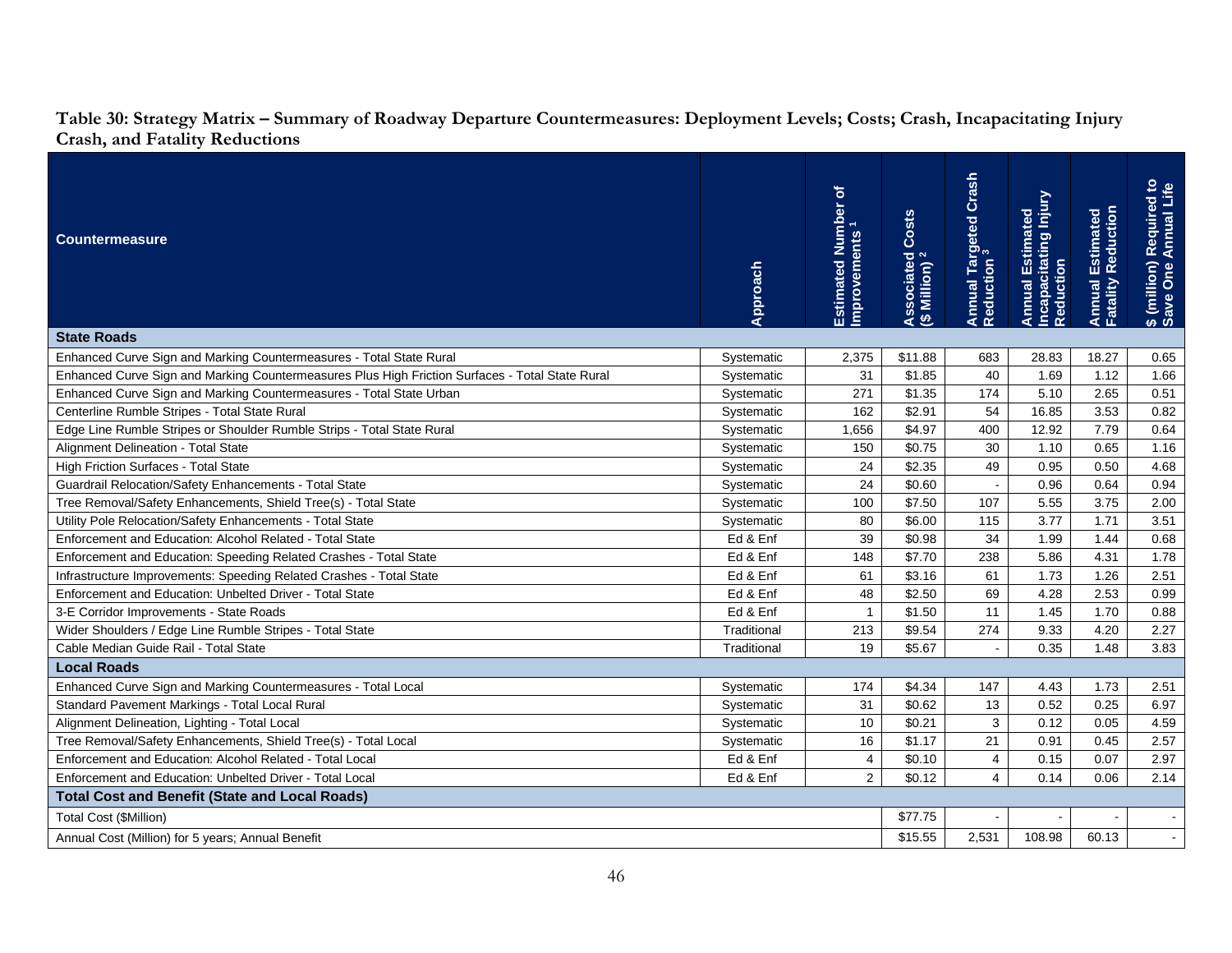# **Appendix A**

<span id="page-53-0"></span>Appendix A is a separate Word File that contains the 2007 to 2011 Pennsylvania crash data analysis used to develop the Roadway Departure Implementation Plan along with the final strategy matrix of countermeasures upon which the Plan is based.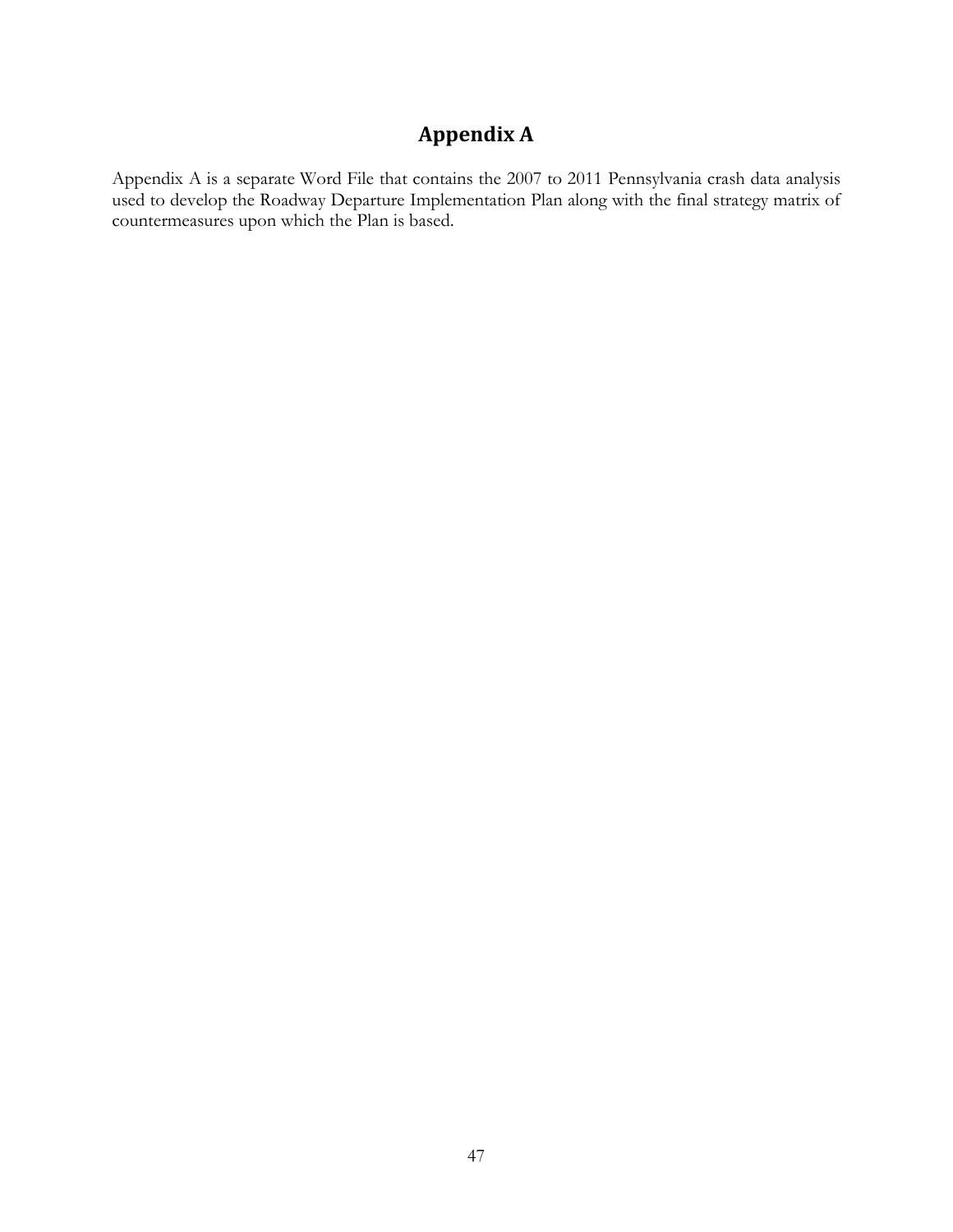# **Appendix B**

<span id="page-54-0"></span>Appendix B is a separate Excel file that provides information on highway locations that have multiple countermeasures.

• Countermeasures are listed in half mile segment lengths by section beginning segment number and beginning offset. The first line in the Example 1 table below shows the location of the route identification (County, Route, MPO, District), route location information (beginning segment, beginning offset), and section length (variable dependent on countermeasure)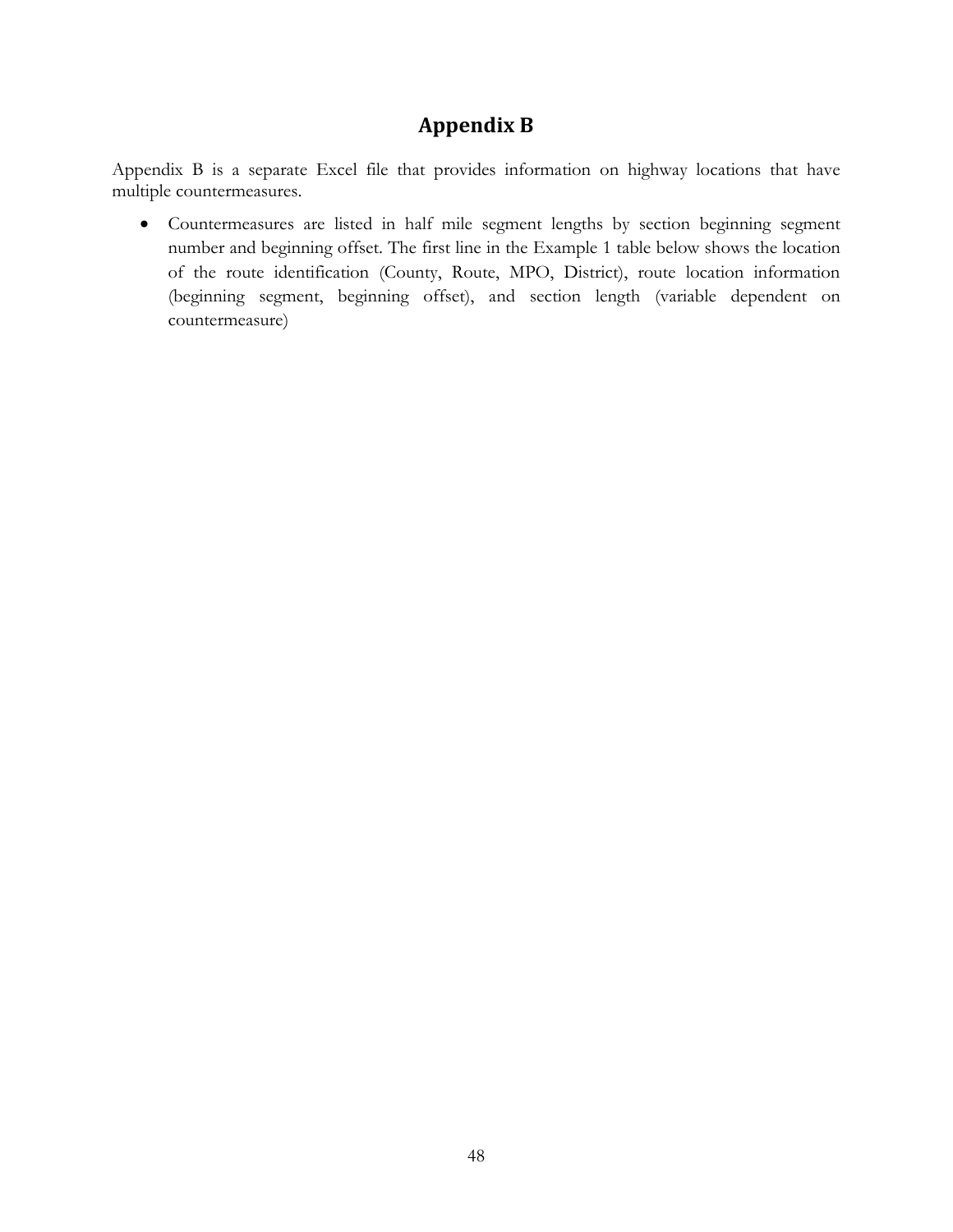#### **Example 1**

|                          |                |             |                       |                       |                             |                          | <b>Countermeasures</b><br>(Number of Crashes) |                  |            |                |            |           |           |    |         |         |        |         |     |                |     |         |
|--------------------------|----------------|-------------|-----------------------|-----------------------|-----------------------------|--------------------------|-----------------------------------------------|------------------|------------|----------------|------------|-----------|-----------|----|---------|---------|--------|---------|-----|----------------|-----|---------|
| <b>COUNT</b><br><b>Y</b> | <b>DISTRIC</b> | <b>ROUT</b> | <b>MP</b><br>$\Omega$ | <b>BEG</b><br>Segment | <b>BEG</b><br><b>Offset</b> | <b>Section</b><br>Length | <b>CS</b><br><b>M</b>                         | <b>CSMF</b><br>B | <b>CLR</b> | <b>ELRS/SR</b> | <b>ELR</b> | <b>SR</b> | <b>AD</b> | HF | G<br>R. | т<br>R. | U<br>D | EE<br>A | EE. | <b>EE</b><br>R | 43L | -3<br>Ε |
|                          |                |             |                       |                       |                             |                          | 8                                             |                  |            |                |            | 13        |           |    |         |         |        |         |     |                |     |         |
|                          |                |             |                       |                       |                             |                          |                                               |                  |            |                |            |           |           |    |         | o       |        |         |     |                |     |         |